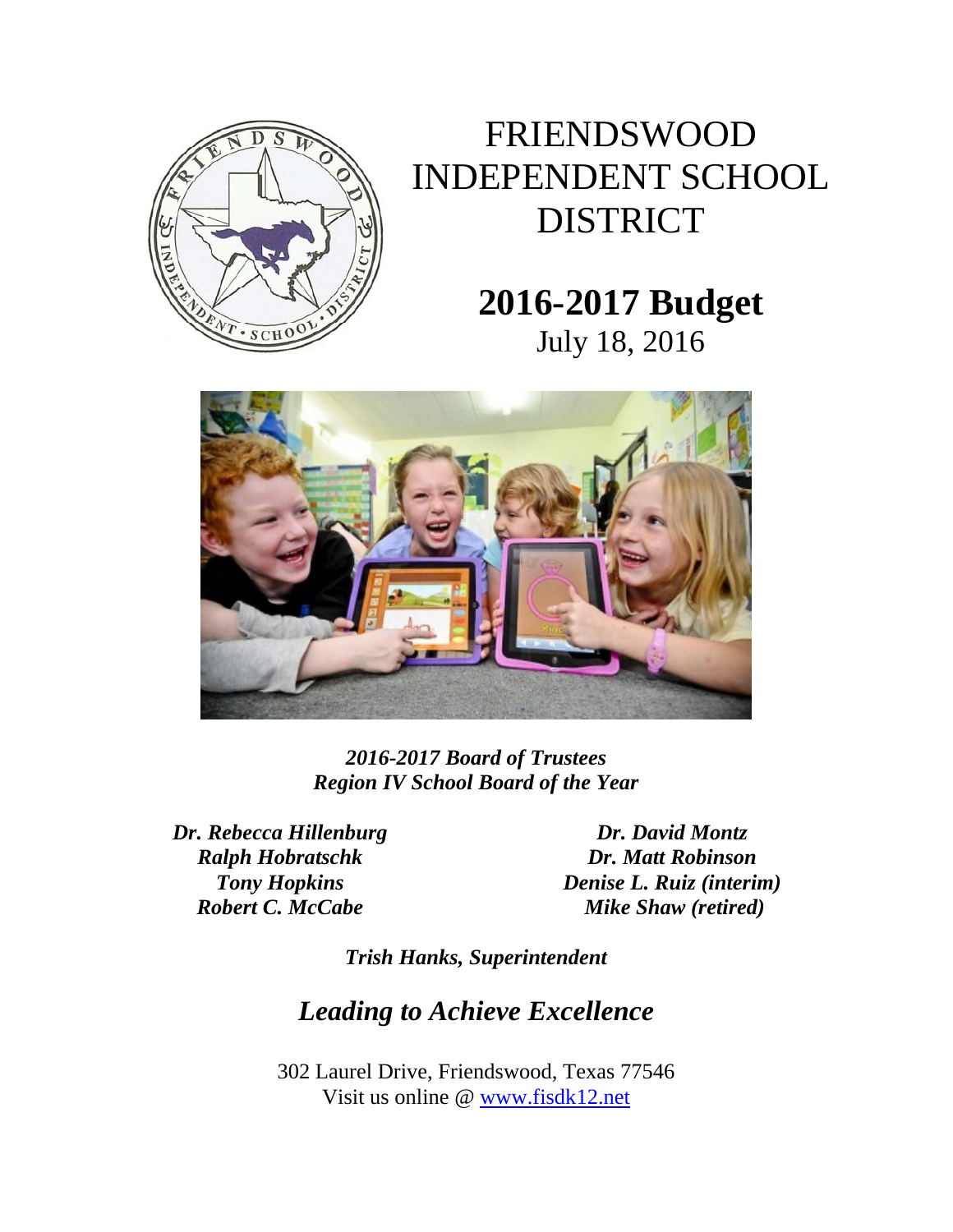## *Friendswood Independent School District*

Trish Hanks Superintendent of Schools

July 18, 2016

Board of Trustees Friendswood Independent School District Friendswood, Texas 77546



Dear Trustees,

I am pleased to submit the Friendswood Independent School District's budget for the upcoming fiscal year beginning September 1, 2016, and ending August 31, 2017.

The Texas Education Code establishes the legal basis for budget development and adoption in Texas public school districts. Budgets for the General Fund, Debt Service Fund, and Food Service Fund must be prepared and approved at the fund and function levels to comply with the State's legal level of control mandates. The District budget must be approved by the Board of Trustees no later than August  $31<sup>st</sup>$  each fiscal year.

Through the hard work, dedication and collaboration of board members, district administrators and staff, the attached budgets for the General Fund, Debt Service Fund, and Food Service Fund have been prepared based upon the school finance provisions adopted by the 84<sup>th</sup> Legislature, Regular Session.

We appreciate the support of the Board, the community, and the staff who all work together to ensure the best education for our students. It is because of this that FISD is an award-winning District with a reputation for academic excellence.

Respectfully submitted,

Trish Hanks, Superintendent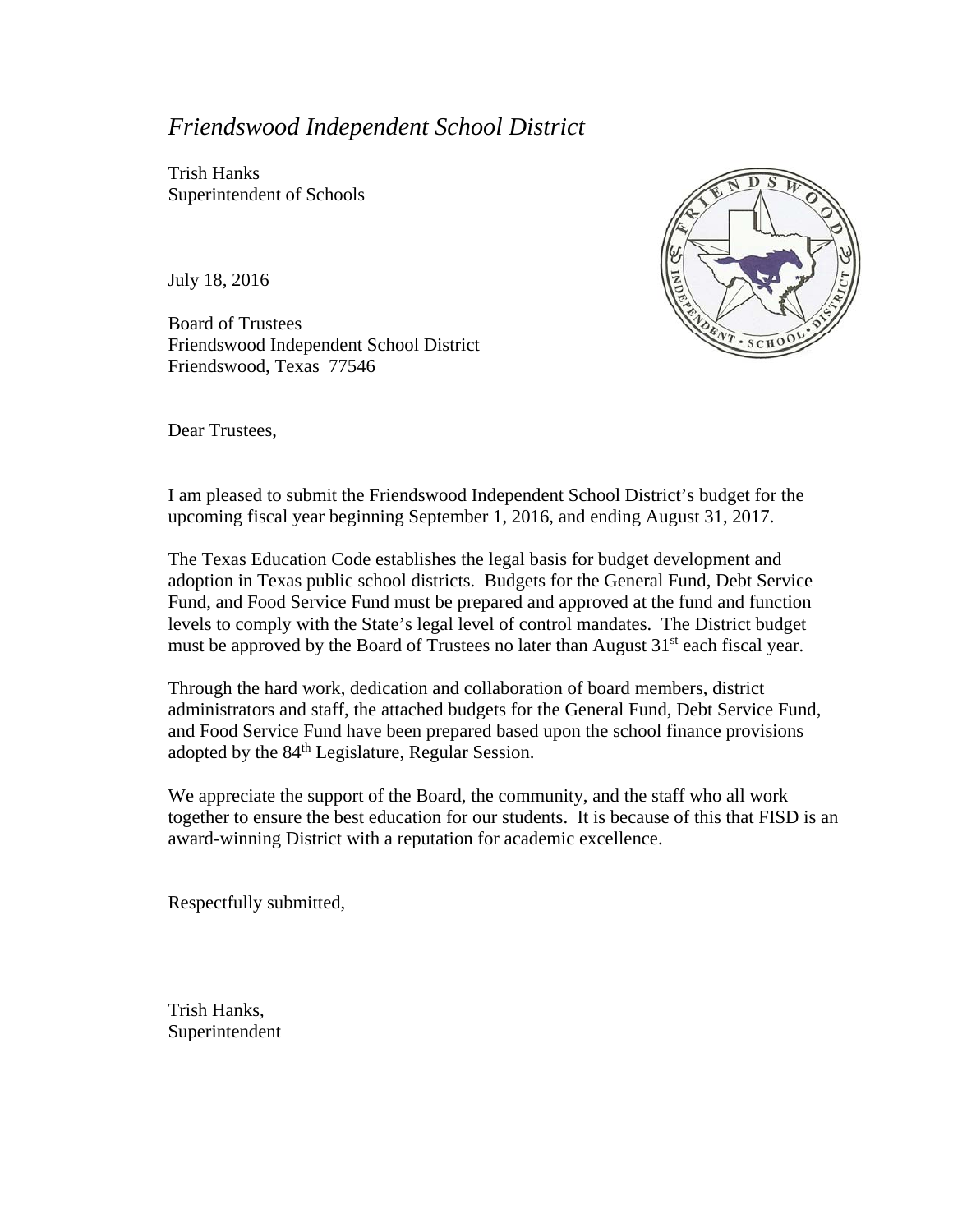## **Table of Contents**

## *Section 1*

| <b>Executive Summary</b>                      |              |
|-----------------------------------------------|--------------|
| <b>General Fund</b>                           | $\mathbf{1}$ |
| Debt Service and Food Service Funds           | 6            |
| <b>General Fund Budget Statistics</b>         | 7            |
| Summary of Budgets for Adoption $- All Funds$ | 8            |
| <b>Budget for Adoption - General Fund</b>     | 9            |
| Budget for Adoption - Debt Service Fund       | 10           |
| Budget for Adoption - Food Service Fund       | 11           |
| <b>Budgetary Comparisons</b>                  |              |
| <b>General Fund</b>                           | 12           |
| Debt Service Fund                             | 13           |
| Food Service Fund                             | 14           |
| Expenditures by Function & Major Object       |              |
| General Fund                                  | 15-19        |
| Debt Service Fund                             | 20           |
| Food Service Fund                             | 21           |
| Revenues by Source                            |              |
| <b>General Fund</b>                           | 22           |
| Debt Service Fund                             | 23           |
| Food Service Fund                             | 24           |
|                                               |              |

## *Section 2*

Budget Worksheets (Final) 1-15

## *Section 3*

| Stipend List for the 2015-2016 School Year |  |
|--------------------------------------------|--|
|--------------------------------------------|--|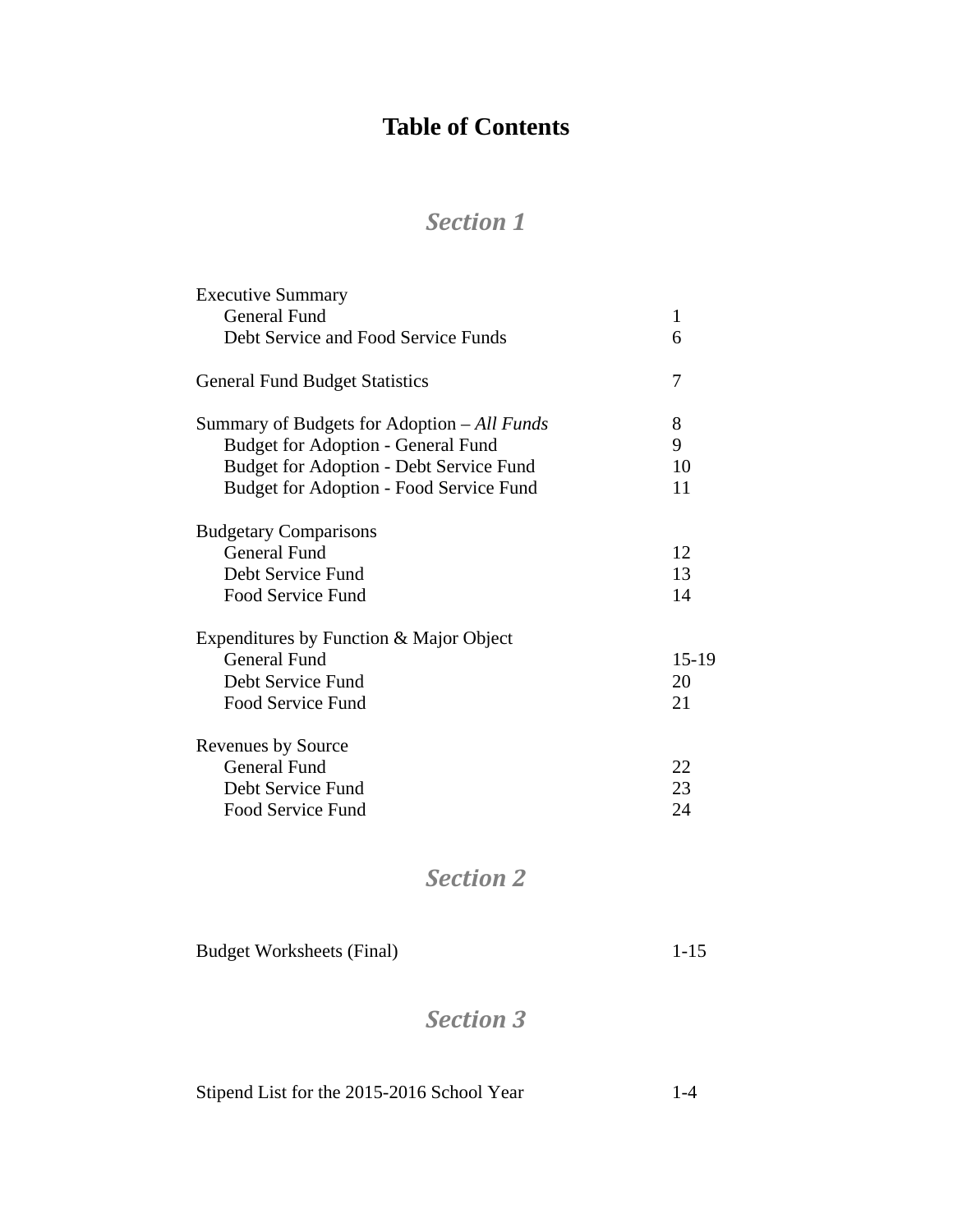The General Operating Fund is a classification of school district dollars that includes revenues from local maintenance taxes, earnings from investments, participation and registration fees, cocurricular/athletic sales, and state revenues. Expenses from this fund include payroll of faculty and staff of the district, expenses directly related to student education, maintenance and operation of facilities, transportation of students, and other district operating expenses.

The 2016-17 budget was based on a projected enrollment of 6120 which is an increase of .19% or 12 students over the 2015-16 enrollment. The expected average daily attendance (ADA) is 5888.

## *General Fund Revenues*

There are two sources of revenue for Friendswood ISD's General Operating Fund (General Fund): local sources and state sources. The majority of local sources is from local tax collections. The general fund revenue budget for 2016-2017 is \$47,950,000.



Highlights from this year's revenue budget:

- Tax collections are estimated at \$29.8M which represent an increase of \$3.6M over last year due to higher property values and an increase in the M&O tax rate of nine cents.
- Because of the inverse relationship between property values and state funding, state revenues are estimated to decrease \$2.0M.
- In the 2015-16 revenue budget, 40% of the revenues were from state sources and 60% were from local sources as compared to 35% and 65%, respectively, for 2016-17.
- The chart at the top of the next page shows the revenues by major source.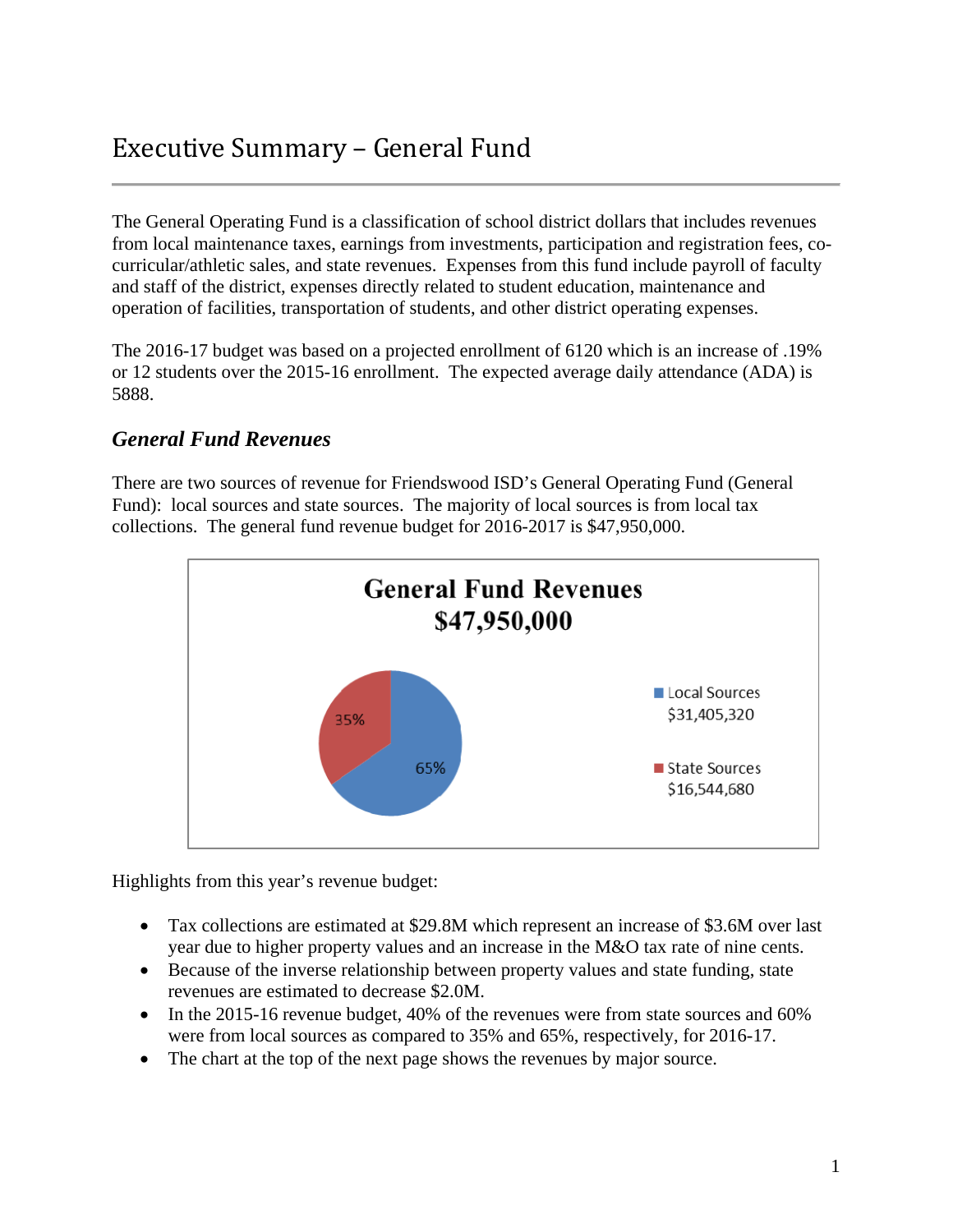

## *General Fund Expenditures*

The general fund expenditure budget for the 2016-2017 school year is \$47,950,000. The state requires school districts to follow the Financial Accountability System Resource Guide when classifying these expenditures. The five major object categories are: payroll costs, professional and contracted services, supplies and materials, other operating costs, and capital outlay.

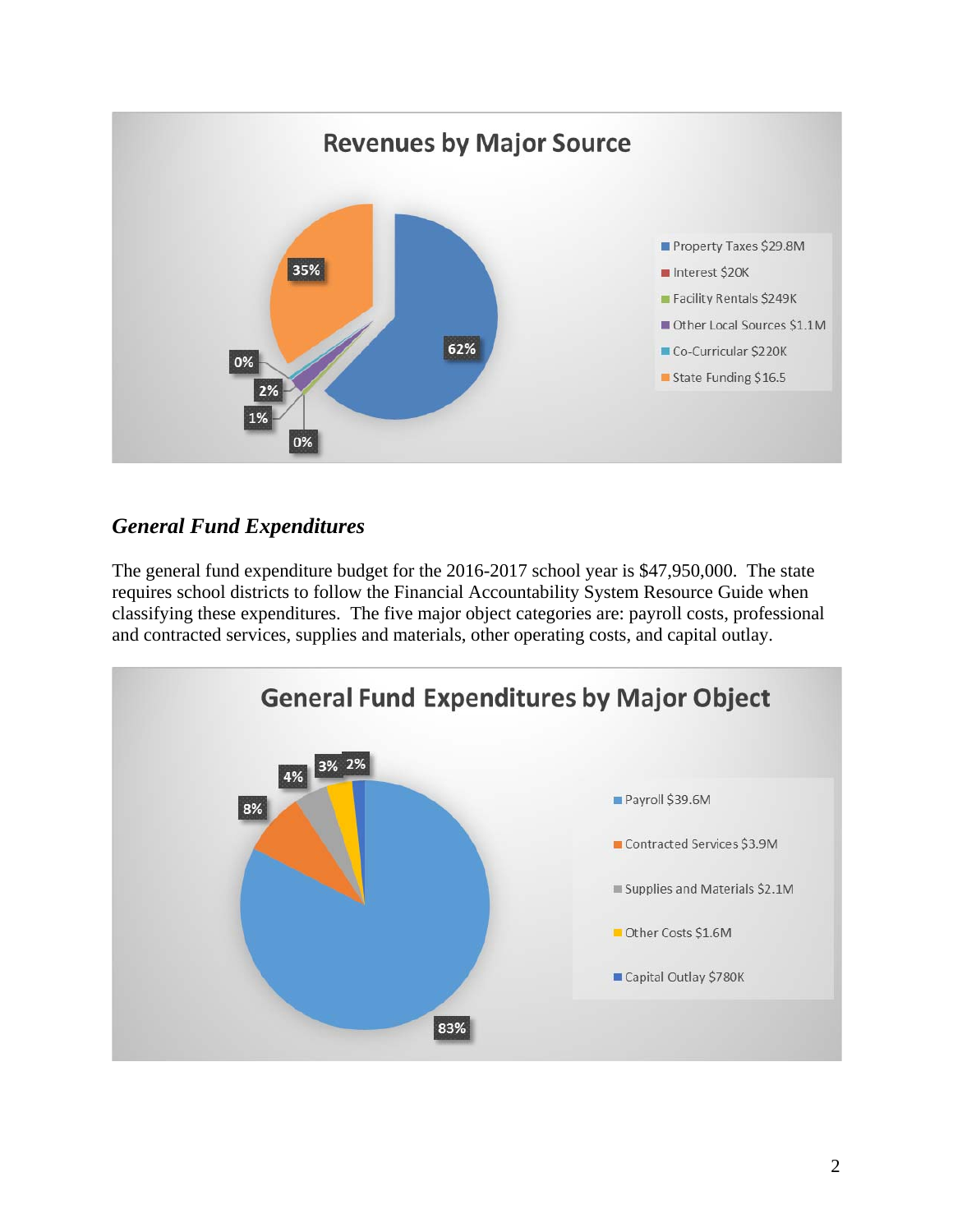#### **PAYROLL COSTS**

Like the previous fiscal year, payroll costs account for 83 percent of total general operating expenditures in Friendswood ISD. This major classification consists of the gross salaries or wages and benefit costs for employee services. This includes pay for teachers, other professional personnel, support personnel, substitutes, and employee benefits contributed by the district. The Board of Trustees approved a \$1,500 pay increase for all teachers, and a 2.5 percent increase for all other employees to cover cost of living and inflation increases. Additionally, bus drivers were given an average increase of 9.6% to stay competitive with surrounding districts. Market adjustments were also given to SLP's, LSSP's, Counselors, and Assistant Principals in order to stay competitive with the market. This expense combined with a limited number of new faculty and staff positions account for the majority of increases in expenditures.

#### **PROFESSIONAL AND CONTRACTED SERVICES**

This major account classification is used to record expenditures for services rendered to the school district by firms, individuals and other organizations. Approximately 8 percent of the total district total operating expenses are spent on professional or contracted services. Of this category, the single largest expenditure is for utilities to operate the district campuses and buildings; it totals forty-one percent. The staff of FISD has made huge strides to reduce these costs and become more efficient energy users. Other expenditures in this category are audit fees, legal fees, contracted services for students with special needs, and professional services for staff development and training.

#### **SUPPLIES AND MATERIALS**

Four percent of the general operating budget is dedicated to equipping our students and employees with the supplies needed to be successful. These expenses include supplies and materials for maintenance and operations, textbooks and other reading materials, testing materials, and general supplies. Also included in this category, accounting for 14 percent of the expenditures, are the fuel costs needed to transport students to and from school each day.

#### **OTHER OPERATING COSTS**

Employee and student travel, insurance and bonding costs, election costs, and other miscellaneous operating costs make up the other operating costs major account classification. This group of expenditures accounts for three percent of the total FISD operating budget. The single largest expenditure in this account is for property and casualty insurance, accounting for over 56 percent of the total of other operating costs.

#### **CAPITAL OUTLAY**

This major account code classification is used for capital assets. Capital assets are typically defined as items having a per-unit cost of 5,000 dollars or more and a useful life of more than one year. Land purchases and improvements, building purchases and improvements, vehicles, and large furniture and equipment items are all considered to be capital outlay expenditures. Two percent of the general operating budget is designated for these types of expenditures. The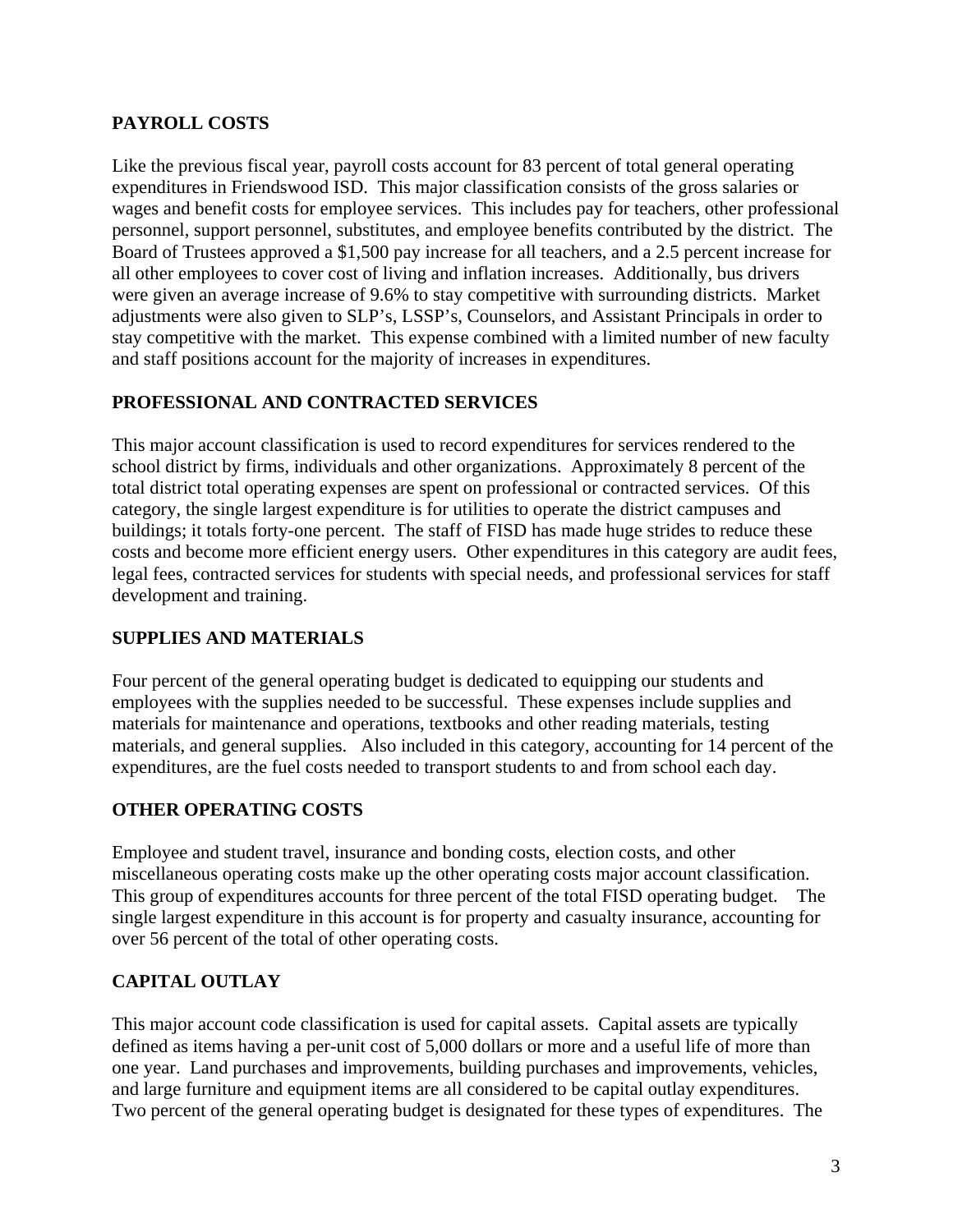majority of this account, \$690,000, is budgeted for priority capital improvement projects needed in the next fiscal year.

## **EXPENDITURES BY FUNCTION**

School districts are required to budget expenditures by function and the budget must be approved by at least the fund and function level. FISD's expenditure budget by major functional categories is represented below:



### **SUMMARY OF EXPENDITURES**

Although there are many expenses associated with operating a school district, it is clear that payroll expenses make up the majority of obligations for Friendswood ISD. Analysis is done on an annual basis to ensure the staffing ratios are adequate and to adjust positions in the district due to changes in student needs or enrollment. Furthermore, an emphasis on keeping our teachers' salaries competitive with area school districts has been and will continue to be an area of focus.

FISD has been recognized as one of the top five most efficient school districts in the state of Texas. The continued dedication by all employees to spend taxpayer dollars in the most efficient and effective way is just one way FISD is leading to achieve excellence.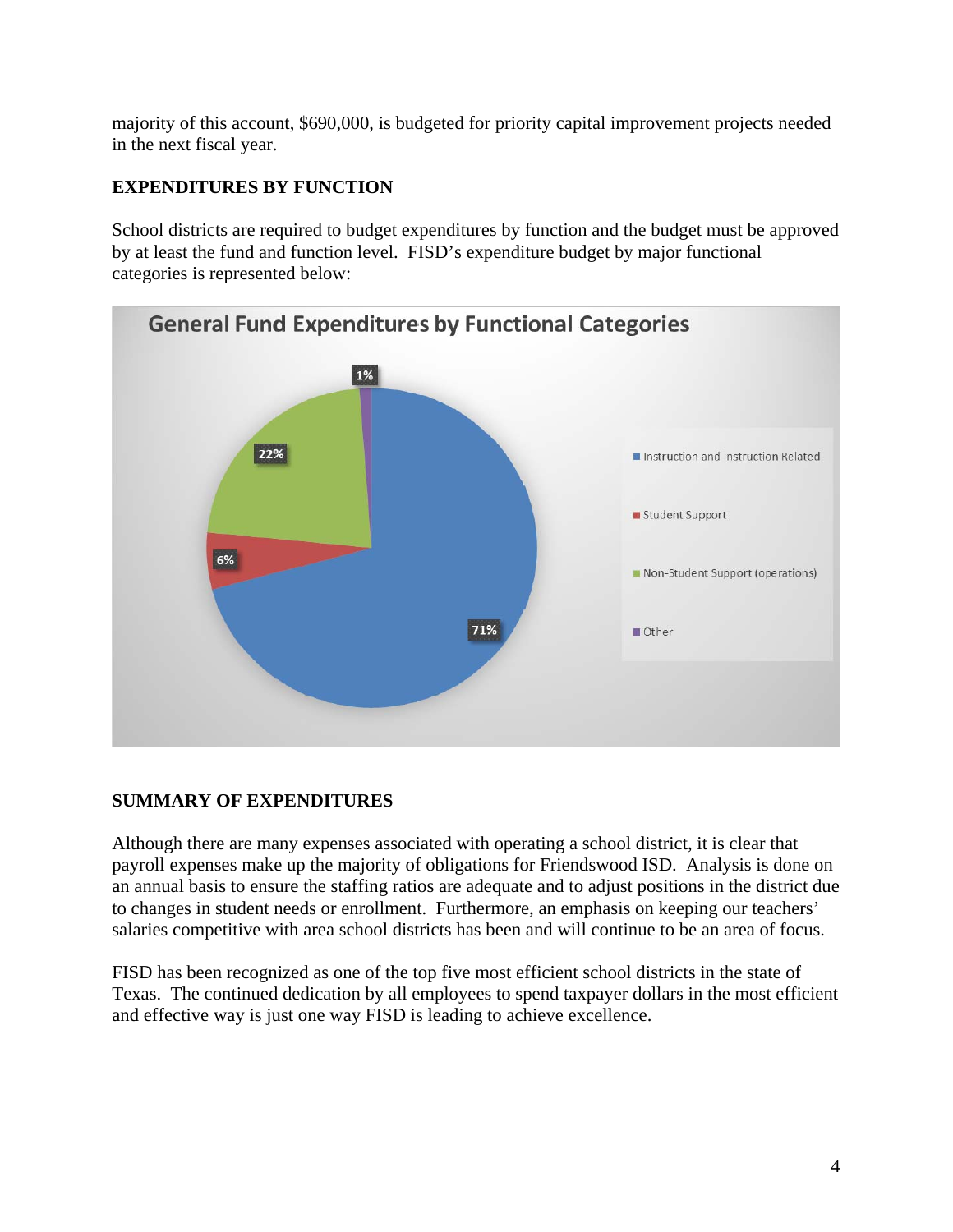### **Fund Balance**

It is essential that governments maintain adequate levels of fund balance to mitigate current and future risks (e.g., revenue shortfalls and unanticipated expenditures) and to ensure stable tax rates. Fund balance levels are a crucial consideration, too, in long-term financial planning. The GFOA recommends, at a minimum, that general-purpose governments, regardless of size, maintain unrestricted fund balance in their general fund of no less than two months of regular general fund operating revenues or regular general fund operating expenditures.

FISD's total general fund balance was \$12,458,046 of which \$8.8M was unrestricted at August 31, 2015. A \$250,000 surplus is projected at the end of fiscal year 2016. With this operating surplus, the district would expect to end the 2015-2016 fiscal year with a reserve of approximately \$12.7M. The District's expenditures are expected to average \$3.9M per month in FY 2016-17, which equates to a 97-day reserve, or 3.2 months of total fund balance, and a 69 day reserve or 2.3 months of unrestricted fund balance. The budget is balanced for the fiscal year ending August 31, 2017, with revenues equaling expenditures of \$47,950,000.

### **Property Taxes**

Residents of the Friendswood ISD school district are responsible for paying property taxes annually. The amount taxed to community members is made up of two figures: Maintenance and Operations Taxes (M&O) and Interest and Sinking Taxes (I&S).

#### **2016-2017 FISD Tax Rate**

M&O Rate \$1.130 I&S Rate \$ .257 Total FISD Tax Rate \$ 1.387

On June 13, 2016, the Board of Trustees adopted a maintenance and operations tax rate of \$1.13, nine cents above the 2015 M&O tax rate and the rollback rate for tax year 2016; therefore, the District must hold a Tax Ratification Election. This election will be held in September 2016. The additional tax revenue will fund teacher and staff salary increases and balance the budget in fiscal year 2016-2017. The only portion of tax dollars collected that can be used to fund the general operation of the school district is the M&O taxed amount.

The I&S tax (also called Debt Service) is reserved for the repayment of bond funds that are approved by voters – similar to a mortgage payment – and cannot be included in the General Fund. In March 2016, the District refunded its Series 2008 bonds saving the taxpayers \$16.7M in interest. These savings, coupled with higher property values, resulted in a drop in the I&S tax rate of seven cents from the prior year.

Overall, the total tax rate adopted by the Board increased by two cents for tax year 2016 and will require voter approval for ratification.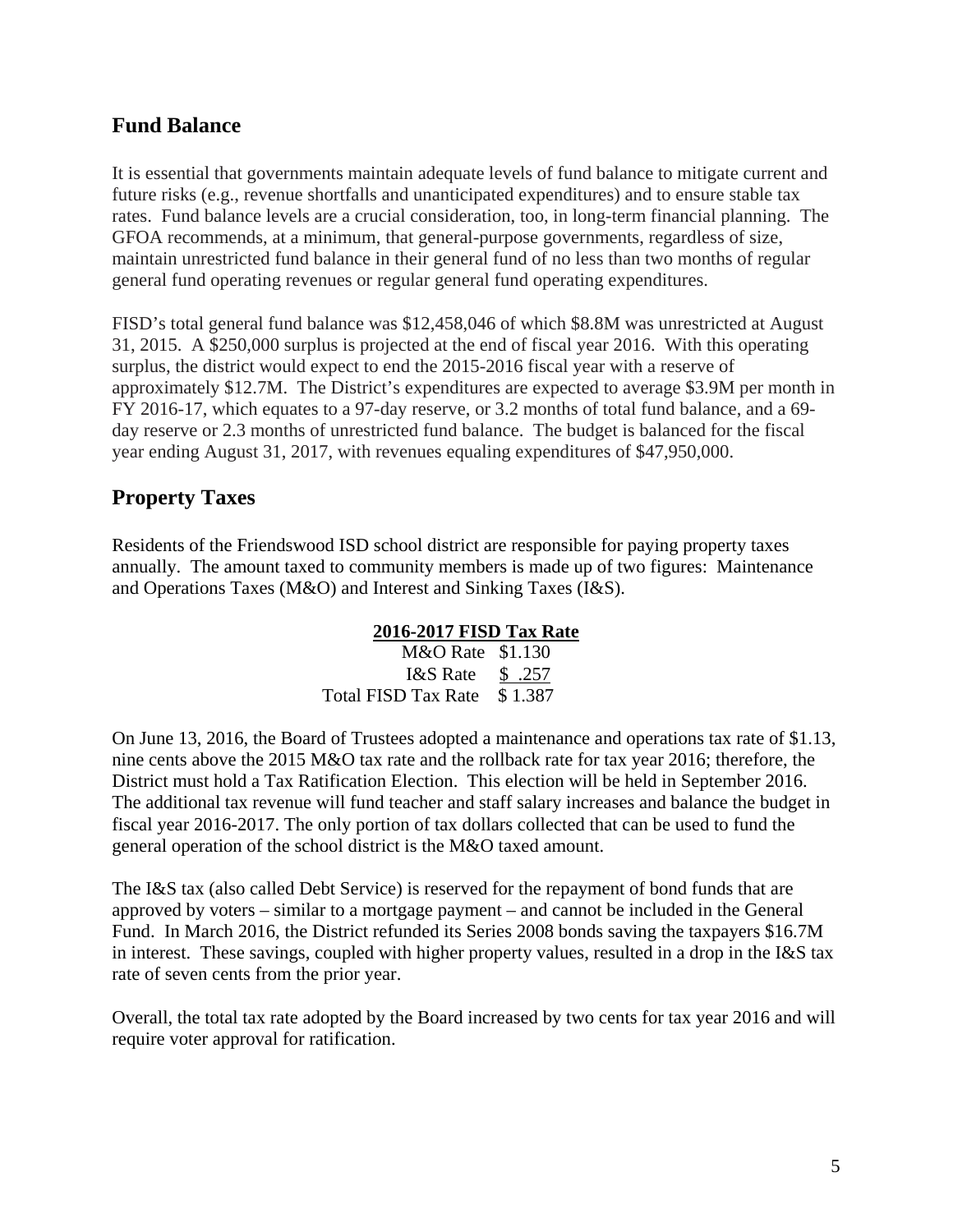## Executive Summary – Debt Service Fund

The Debt Service Fund is used to account for resources set aside to pay interest and principal on general long-term debt. The general long-term debt of a state or local government is secured by the general credit and revenue-raising powers of the government rather than by the assets acquired or specific fund resources.

The debt service fund's revenue budget is \$7,080,000 for 2016-2017. This represents a decrease of \$1,193,967 over last year's revenues due to an increase in property values and refunding the 2008 bond series, resulting in \$16.7M in interest savings. The expenditure budget which is used to make bond payments is \$6,994,434. The debt service fund balance at the August 31, 2016 fiscal year-end is projected to be approximately \$1.3M.

## Executive Summary – Food Service Fund

The Food Service Fund is a Special Revenue Fund and is used to account for all food service operations. FISD contracts with Aramark to manage the food service operations for the District. The revenue budget for 2016-2017 is \$2,780,403 which is \$184K more than last year. The expenditure budget decreased by \$99K and is \$2,461,918. The food service fund is anticipating a surplus for 2016-2017 of approximately \$318K which will increase the fund balance. The food service fund balance was \$507K at August 31, 2015.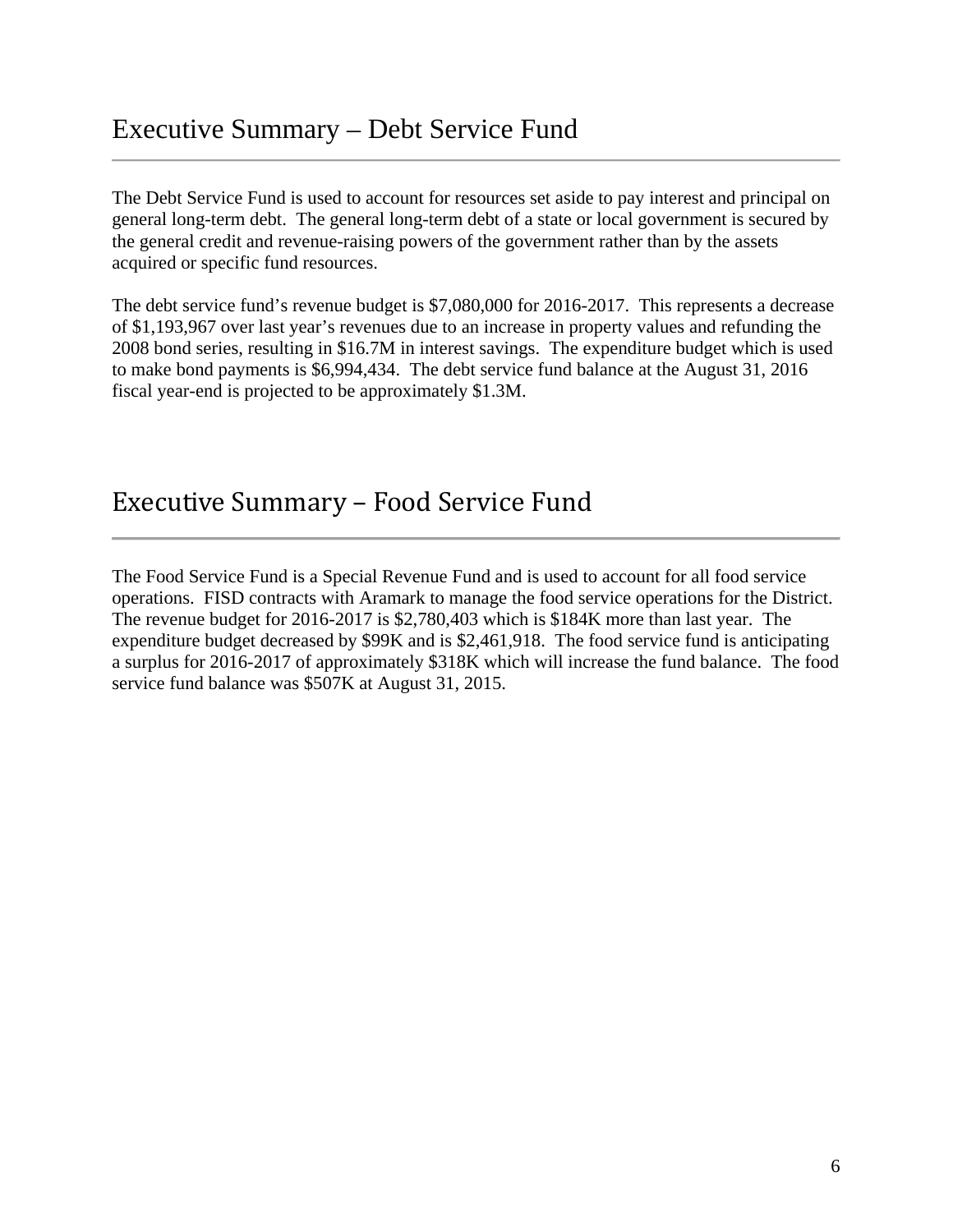### **FRIENDSWOOD INDEPENDENT SCHOOL DISTRICT**

### **BUDGET STATISTICS**

|                                              | 2016-2017<br><b>PROPOSED</b><br><b>BUDGET</b> | 2015-2016<br><b>REVISED</b><br><b>BUDGET</b> |
|----------------------------------------------|-----------------------------------------------|----------------------------------------------|
| <b>PERCENT OF REVENUE FROM LOCAL SOURCES</b> | 65.5%                                         | 60.3%                                        |
| <b>PERCENT OF REVENUE FROM STATE SOURCES</b> | 34.5%                                         | 39.7%                                        |
| PERCENT OF REVENUE FROM FEDERAL SOURCES      | 0.0%                                          | 0.0%                                         |
| AS A PERCENT OF TOTAL EXPENDITURE BUDGET:    |                                               |                                              |
| <b>Salaries and Benefits</b>                 | 82.5%                                         | 80.8%                                        |
| <b>Instruction and Related Services</b>      | 58.8%                                         | 58.4%                                        |
| <b>Maintenance and Operations</b>            | 12.0%                                         | 12.1%                                        |
| <b>Campus Administration</b>                 | 5.7%                                          | 5.7%                                         |
| <b>General Administration</b>                | 4.9%                                          | 4.6%                                         |
| <b>Student Transportation</b>                | 3.9%                                          | 3.7%                                         |
| <b>Extracurricular and Co-Curricular</b>     | 3.8%                                          | 4.0%                                         |
| <b>Data Services</b>                         | 2.3%                                          | 2.3%                                         |
| <b>Instructional Administration</b>          | 2.2%                                          | 2.1%                                         |
| <b>Guidance and Counseling Services</b>      | 1.9%                                          | 1.8%                                         |
| Other                                        | 3.0%                                          | 3.5%                                         |
| <b>Health Services</b>                       | 1.1%                                          | 1.2%                                         |
| <b>Security</b>                              | 0.4%                                          | 0.5%                                         |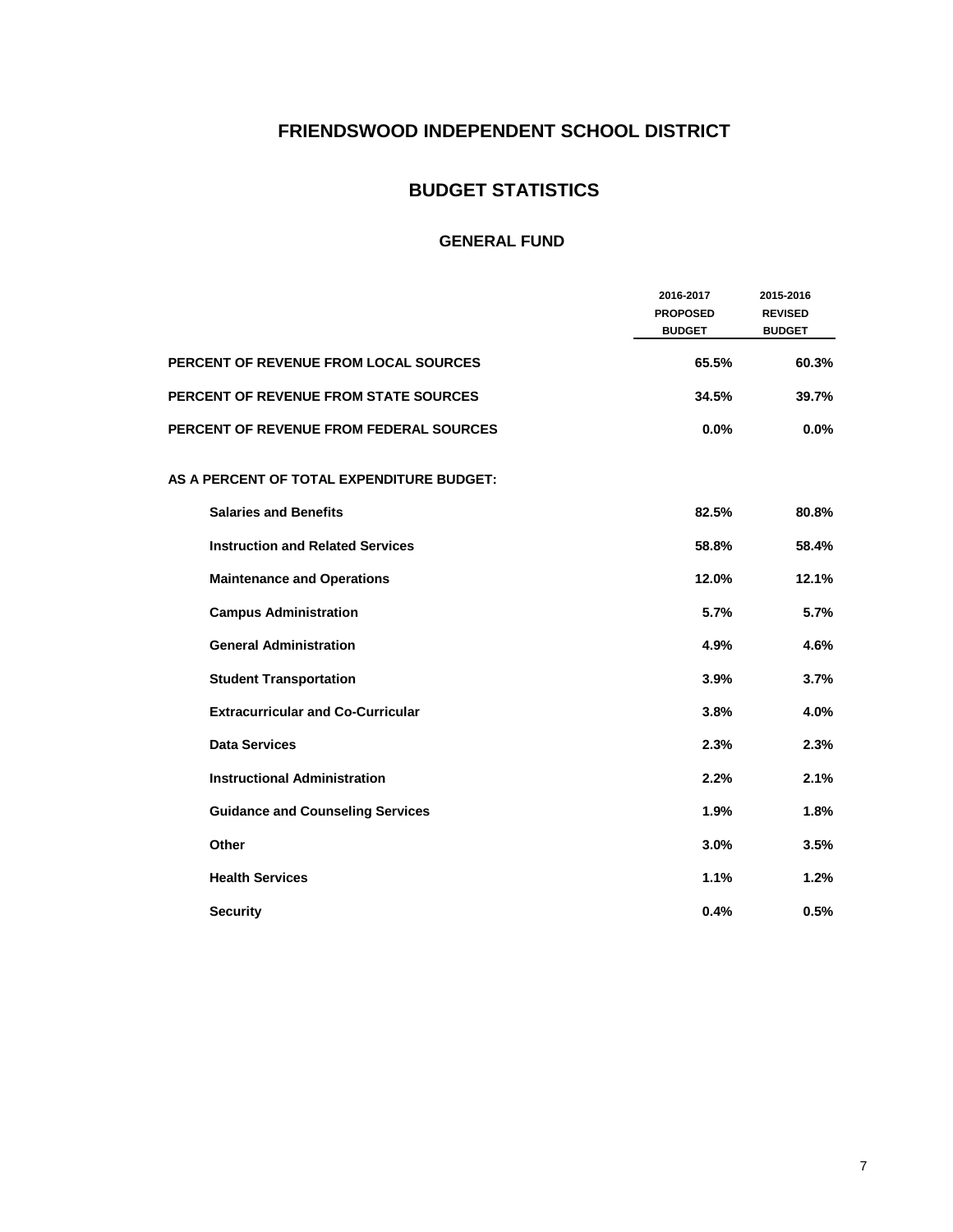#### **Friendswood Independent School District 2016-2017 Budgets For Adoption - ALL FUNDS**

|                                | <b>General Fund</b>     | <b>Debt Service</b> | <b>Food Service</b> |
|--------------------------------|-------------------------|---------------------|---------------------|
|                                | <b>Proposed</b>         | <b>Proposed</b>     | Proposed            |
| <b>REVENUES</b>                |                         |                     |                     |
| 5711 Current Property Taxes    | 29,654,909              | 6,795,000           |                     |
| 5712 Delinquent Prop. Taxes    | 150,000                 | 30,000              |                     |
| 5719 Other Tax Revenue         | 150,000                 | 40,000              |                     |
| 5742 Interest                  | 20,000                  | 5,000               | 700                 |
| 5743 Rent                      | 249,000                 |                     |                     |
| 5748 Activity Revenue          | 23,911                  |                     |                     |
| 5749 Local Sources             | 692,500                 |                     | 44,900              |
| 5751 Food Service Sales        |                         |                     | 2,446,410           |
| 5752 Athletic Activity         | 220,000                 |                     |                     |
| 5755 Community Education       | 245,000                 |                     |                     |
| 5811 Per Capita Apportionment  | 1,511,935               |                     |                     |
| 5812 Foundation School Program | 12,929,926              |                     |                     |
| 5826 Pre-K State Program       | 2,106                   |                     |                     |
| 5829 Revenues From TEA         |                         | 210,000             | 4,500               |
| 5831 Other State Agencies      | 2,100,713               |                     |                     |
| 5921 School Breakfast Prog     |                         |                     | 26,345              |
| 5922 Nat'l School Lunch Prog   |                         |                     | 207,118             |
| 5923 USDA Commodities          |                         |                     | 50,430              |
| 5949 Federal Revenues          |                         |                     |                     |
| 8911 Transfers In              |                         |                     |                     |
| <b>TOTAL REVENUES</b>          | 47,950,000              | 7,080,000           | 2,780,403           |
|                                |                         |                     |                     |
| <b>EXPENDITURES</b>            |                         |                     |                     |
| 11 Instruction                 | 27,244,710.00           |                     |                     |
| 12 Instructional Resources     | 713,341.00              |                     |                     |
| 13 Curr & Inst Staff Dev       | 234,774.00              |                     |                     |
| 21 Instructional Leadership    | 1,062,207.00            |                     |                     |
| 23 School Leadership           | 2,731,334.00            |                     |                     |
| 31 Guidance/Counseling         | 895,882.00              |                     |                     |
| 32 Social Work Services        | 8,136.00                |                     |                     |
| 33 Health Services             | 538,301.00              |                     |                     |
| 34 Student Transportation      | 1,855,078.00            |                     |                     |
| 35 Food Services               |                         |                     | 2,461,918           |
| 36 Extracurr Activities        | 1,800,094.00            |                     |                     |
| 41 General Admin               | 2,354,325.00            |                     |                     |
| 51 Maintenance and Oper        | 5,745,476.00            |                     |                     |
| 52 Security and Monitoring     | 195,945.00              |                     |                     |
| 53 Data Processing Svcs        | 1,105,122.00            |                     |                     |
| 61 Community Services          | 263,725.00              |                     |                     |
| 71 Debt Service                |                         | 6,994,434           |                     |
| 81 Construction                | 740,000.00              |                     |                     |
| 93 Shared Services             | 109,000.00              |                     |                     |
| 95 JJAEP                       | 51,800.00               |                     |                     |
| 99 Intergov Charges            | 300,750.00              |                     |                     |
| 8911 Transfers Out             |                         |                     |                     |
| <b>TOTAL EXPENDITURES</b>      | 47,950,000<br><u>\$</u> | \$<br>6,994,434     | \$<br>2,461,918     |
|                                |                         |                     |                     |

| <b>BUDGET SURPLUS (DEFICIT)</b> | 85,566 | $AB^r$<br>31 R |
|---------------------------------|--------|----------------|
|                                 |        |                |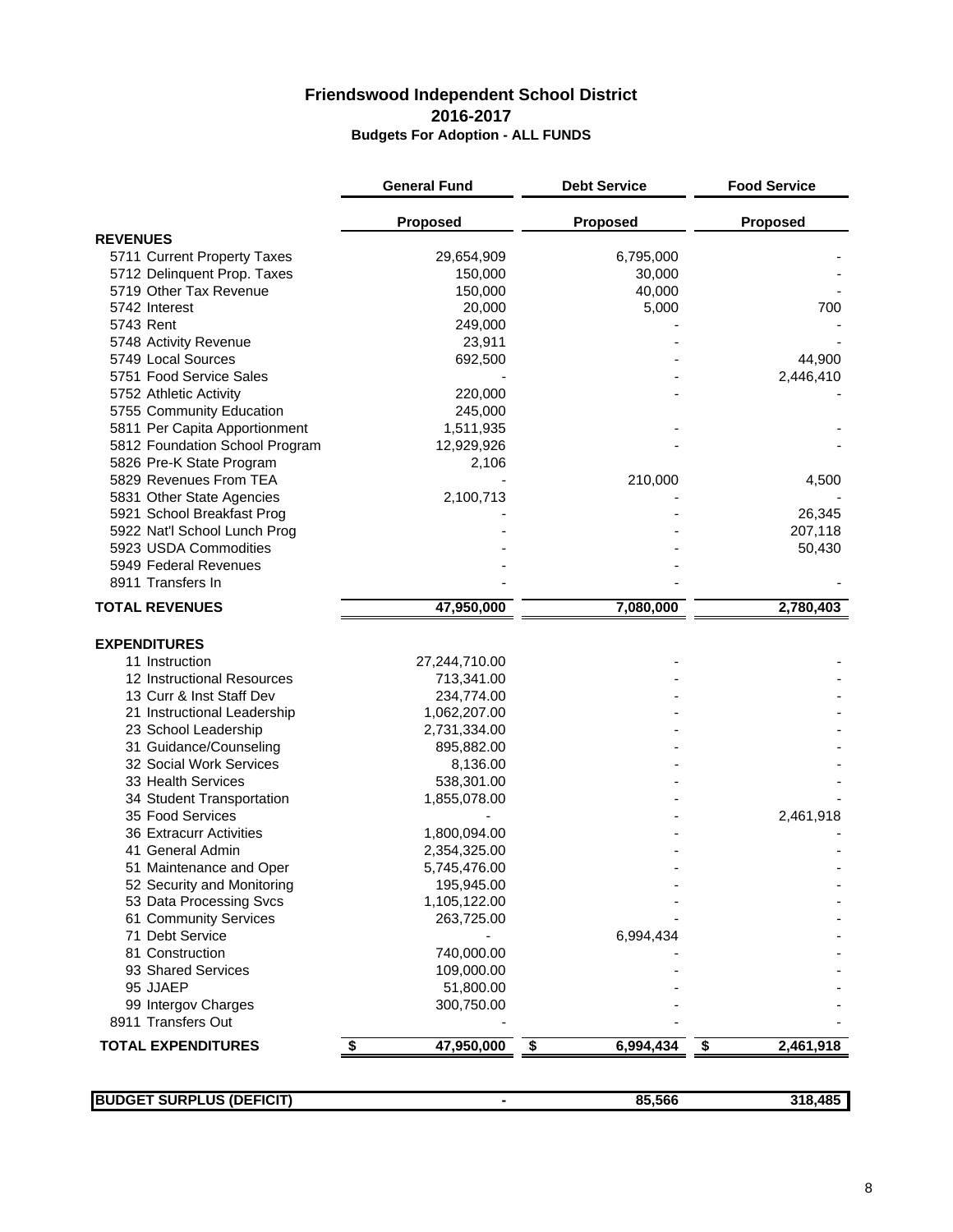## **FRIENDSWOOD INDEPENDENT SCHOOL DISTRICT BUDGET FOR ADOPTION 2016-2017**

#### **GENERAL FUND**

#### **REVENUES**

| <b>LOCAL &amp; INTERMEDIATE SOURCES</b>                   | \$ | 31,405,320   |
|-----------------------------------------------------------|----|--------------|
| <b>STATE PROGRAM REVENUES</b>                             |    | \$16,544,680 |
| <b>FEDERAL PROGRAM REVENUES</b>                           | S. |              |
| <b>TOTAL REVENUES</b>                                     |    | \$47,950,000 |
| <b>EXPENDITURES</b>                                       |    |              |
| <b>FUNCTION: 11 INSTRUCTION</b>                           |    | \$27,244,710 |
| <b>FUNCTION: 12 INSTRUCTIONAL RESOURCES</b>               | \$ | 713,341      |
| <b>FUNCTION: 13 CURRICULUM &amp; STAFF DEVELOPMENT</b>    | \$ | 234,774      |
| <b>FUNCTION: 21 INSTRUCTIONAL ADMINISTRATION</b>          | \$ | 1,062,207    |
| <b>FUNCTION: 23 SCHOOL ADMINISTRATION</b>                 | \$ | 2,731,334    |
| <b>FUNCTION: 31 GUIDANCE &amp; COUNSELING</b>             | \$ | 895,882      |
| <b>FUNCTION: 32 SOCIAL WORK SERVICES</b>                  | \$ | 8,136        |
| <b>FUNCTION: 33 HEALTH SERVICES</b>                       | \$ | 538,301      |
| <b>FUNCTION: 34 STUDENT TRANSPORTATION</b>                | \$ | 1,855,078    |
| <b>FUNCTION: 35 FOOD SERVICES</b>                         | \$ |              |
| <b>FUNCTION: 36 COCURRICULAR</b>                          | \$ | 1,800,094    |
| <b>FUNCTION: 41 GENERAL ADMINISTRATION</b>                | \$ | 2,354,325    |
| <b>FUNCTION: 51 PLANT MAINTENANCE</b>                     | \$ | 5,745,476    |
| <b>FUNCTION: 52 SECURITY AND MONITORING SERVICES</b>      | \$ | 195,945      |
| <b>FUNCTION: 53 DATA SERVICES</b>                         | \$ | 1,105,122    |
| <b>FUNCTION: 61 COMMUNITY SERVICES</b>                    | \$ | 263,725      |
| <b>FUNCTION: 71 DEBT SERVICES</b>                         | \$ |              |
| FUNCITON: 81 FACILITIES ACQUISITION & CONSTRUCTION        | \$ | 740,000      |
| <b>FUNCTION: 93 PAYMENTS TO FISCAL AGENT</b>              | \$ | 109,000      |
| <b>FUNCTION: 95 PAYMENTS TO JJAEP</b>                     | \$ | 51,800       |
| <b>FUNCTION: 99 OTHER GOVERNMENTAL CHARGES</b>            | \$ | 300,750      |
| <b>TOTAL EXPENDITURES</b>                                 | \$ | 47,950,000   |
| <b>OTHER USES / NON-OPERATING EXPENSES</b>                | \$ | $\sim$       |
| <b>TOTAL EXPENDITURES &amp; OTHER USES</b>                |    | \$47,950,000 |
| EXCESS (DEFICIENCY) OF REVENUES OVER (UNDER) EXPENDITURES | \$ |              |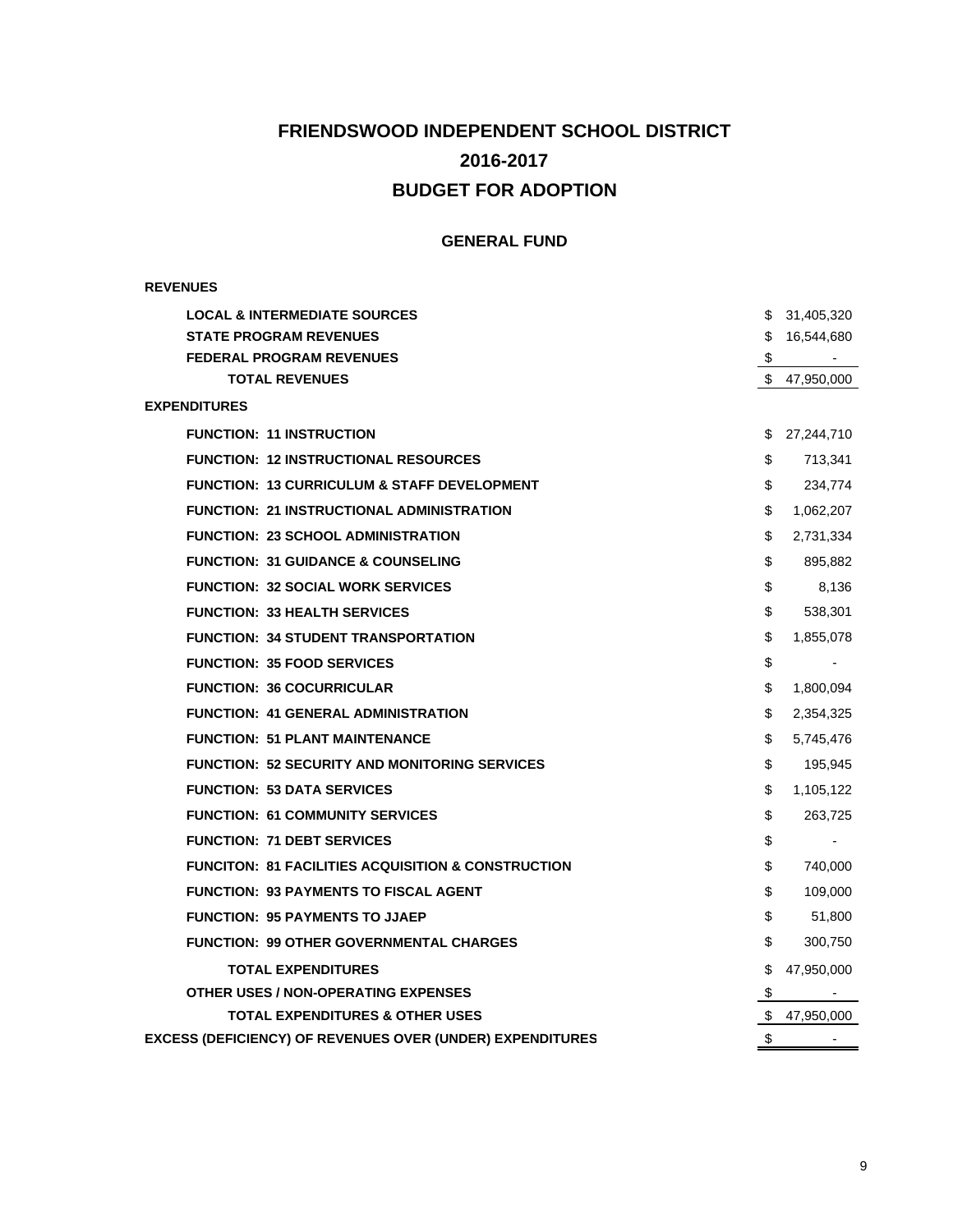## **FRIENDSWOOD INDEPENDENT SCHOOL DISTRICT BUDGET FOR ADOPTION 2016-2017**

#### **DEBT SERVICE FUND**

#### **REVENUES**

| <b>LOCAL &amp; INTERMEDIATE SOURCES</b>                          | \$<br>6,870,000 |
|------------------------------------------------------------------|-----------------|
| <b>STATE PROGRAM REVENUES</b>                                    | 210,000         |
| <b>TOTAL REVENUES</b>                                            | 7,080,000       |
| <b>EXPENDITURES</b>                                              |                 |
| <b>FUNCTION: 71 DEBT SERVICES</b>                                | 6,994,434       |
| <b>TOTAL EXPENDITURES</b>                                        | 6,994,434       |
| <b>EXCESS (DEFICIENCY) OF REVENUES OVER (UNDER) EXPENDITURES</b> | 85,566          |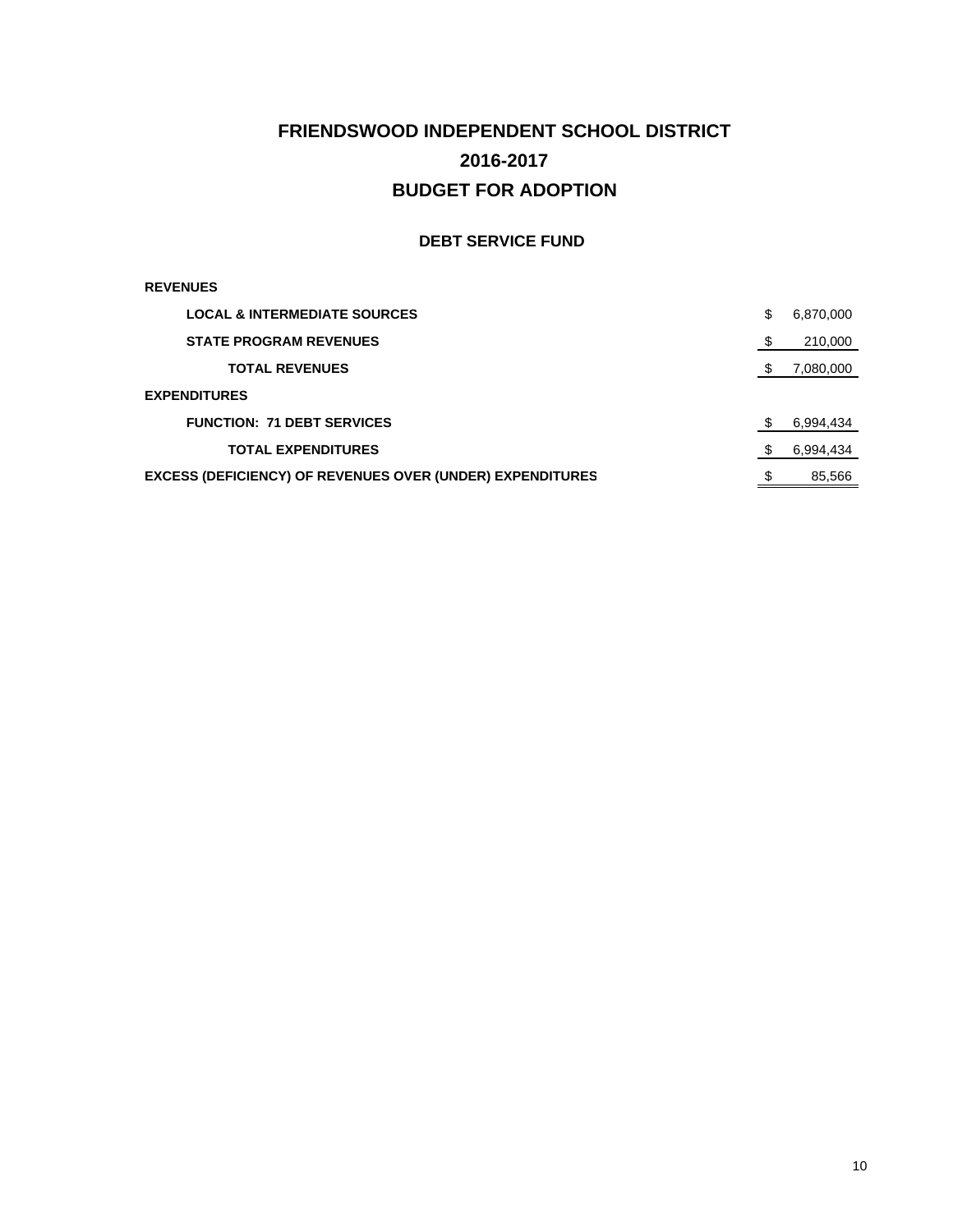## **FRIENDSWOOD INDEPENDENT SCHOOL DISTRICT BUDGET FOR ADOPTION 2016-2017**

#### **FOOD SERVICE FUND**

#### **REVENUES**

| <b>LOCAL &amp; INTERMEDIATE SOURCES</b>                          | \$   | 2,492,010 |
|------------------------------------------------------------------|------|-----------|
| <b>STATE PROGRAM REVENUES</b>                                    | \$   | 4,500     |
| <b>OTHER RESOURCES</b>                                           | - 35 | 283,893   |
| <b>TOTAL REVENUES</b>                                            | - \$ | 2,780,403 |
| <b>EXPENDITURES</b>                                              |      |           |
| <b>FUNCTION: 35 FOOD SERVICES</b>                                | \$.  | 2,461,918 |
| <b>TOTAL EXPENDITURES</b>                                        |      | 2,461,918 |
| <b>EXCESS (DEFICIENCY) OF REVENUES OVER (UNDER) EXPENDITURES</b> |      | 318,485   |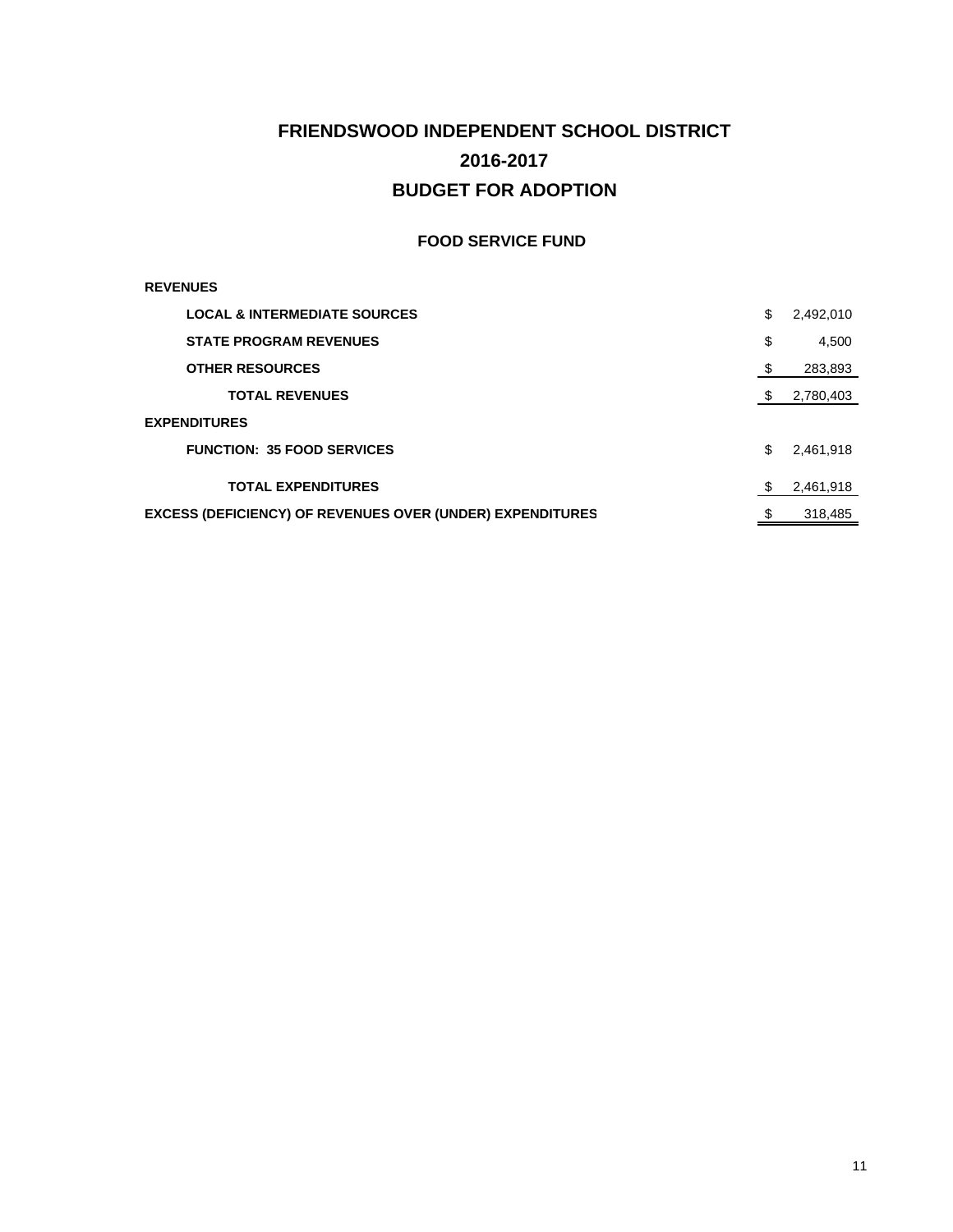## **FRIENDSWOOD INDEPENDENT SCHOOL DISTRICT BUDGETARY COMPARISON 2016/2017 - 2015/2016**

|                                                                   | 2016-2017<br><b>PROPOSED</b> | 2015-2016<br><b>REVISED</b> | <b>INCREASE</b> |
|-------------------------------------------------------------------|------------------------------|-----------------------------|-----------------|
|                                                                   | <b>BUDGET</b>                | <b>BUDGET</b>               | (DECREASE)      |
| <b>REVENUES</b>                                                   |                              |                             |                 |
| <b>LOCAL &amp; INTERMEDIATE SOURCES</b>                           | 31,405,320                   | 27,784,217                  | 3,621,103       |
| <b>STATE PROGRAM REVENUES</b>                                     | 16,544,680                   | 18,256,320                  | (1,711,640)     |
| <b>FEDERAL PROGRAM REVENUES</b>                                   |                              |                             |                 |
| <b>TOTAL REVENUES</b>                                             | 47,950,000                   | 46,040,537                  | 1,909,463       |
| <b>EXPENDITURES</b>                                               |                              |                             |                 |
| <b>FUNCTION: 11 INSTRUCTION</b>                                   | 27,244,710                   | 26,173,282                  | 1,071,428       |
| <b>FUNCTION: 12 INSTRUCTIONAL RESOURCES</b>                       | 713,341                      | 722,409                     | (9,068)         |
| <b>FUNCTION: 13 CURRICULUM &amp; STAFF DEVELOPMENT</b>            | 234,774                      | 357,817                     | (123, 043)      |
| <b>FUNCTION: 21 INSTRUCTIONAL ADMINISTRATION</b>                  | 1,062,207                    | 989,739                     | 72,468          |
| <b>FUNCTION: 23 SCHOOL ADMINISTRATION</b>                         | 2,731,334                    | 2,656,202                   | 75,132          |
| <b>FUNCTION: 31 GUIDANCE &amp; COUNSELING</b>                     | 895,882                      | 861,185                     | 34,697          |
| <b>FUNCTION: 32 SOCIAL WORK SERVICES</b>                          | 8,136                        | 2,500                       | 5,636           |
| <b>FUNCTION: 33 HEALTH SERVICES</b>                               | 538,301                      | 538,335                     | (34)            |
| <b>FUNCTION: 34 STUDENT TRANSPORTATION</b>                        | 1,855,078                    | 1,750,078                   | 105,000         |
| <b>FUNCTION: 35 FOOD SERVICES</b>                                 |                              |                             |                 |
| <b>FUNCTION: 36 COCURRICULAR</b>                                  | 1,800,094                    | 1,854,835                   | (54, 741)       |
| <b>FUNCTION: 41 GENERAL ADMINISTRATION</b>                        | 2,354,325                    | 2,152,045                   | 202,280         |
| <b>FUNCTION: 51 PLANT MAINTENANCE</b>                             | 5,745,476                    | 5,657,448                   | 88,028          |
| <b>FUNCTION: 52 SECURITY AND MONITORING SERVICES</b>              | 195,945                      | 243,030                     | (47,085)        |
| <b>FUNCTION: 53 DATA SERVICES</b>                                 | 1,105,122                    | 1,057,007                   | 48,115          |
| <b>FUNCTION: 61 COMMUNITY SERVICES</b>                            | 263,725                      | 281,597                     | (17, 872)       |
| <b>FUNCTION: 71 DEBT SERVICES</b>                                 |                              | $\overline{\phantom{a}}$    |                 |
| <b>FUNCITON: 81 FACILITIES ACQUISITION &amp; CONSTRUCTION</b>     | 740,000                      | 978,127                     | (238, 127)      |
| <b>FUNCTION: 93 PAYMENTS TO FISCAL AGENT</b>                      | 109,000                      | 91,180                      | 17,820          |
| <b>FUNCTION: 95 PAYMENTS TO JJAEP</b>                             | 51,800                       | 51,800                      |                 |
| FUNCTION: 99 OTHER INTERGOVERNMENTAL CHARGES                      | 300,750                      | 275,750                     | 25,000          |
| <b>TOTAL EXPENDITURES</b>                                         | 47,950,000                   | 46,694,367                  | 1,255,633       |
| OTHER USES / NON-OPERATING EXPENSES / TRANSFERS IN (OUT)          |                              | 3,233                       | (3,233)         |
| <b>TOTAL EXPENDITURES &amp; OTHER USES</b>                        | 47,950,000                   | 46,697,600                  | 1,252,400       |
| <b>EXCESS (DEFICIENCY) OF REVENUES OVER (UNDER ) EXPENDITURES</b> |                              | (657,063)                   | 657,063         |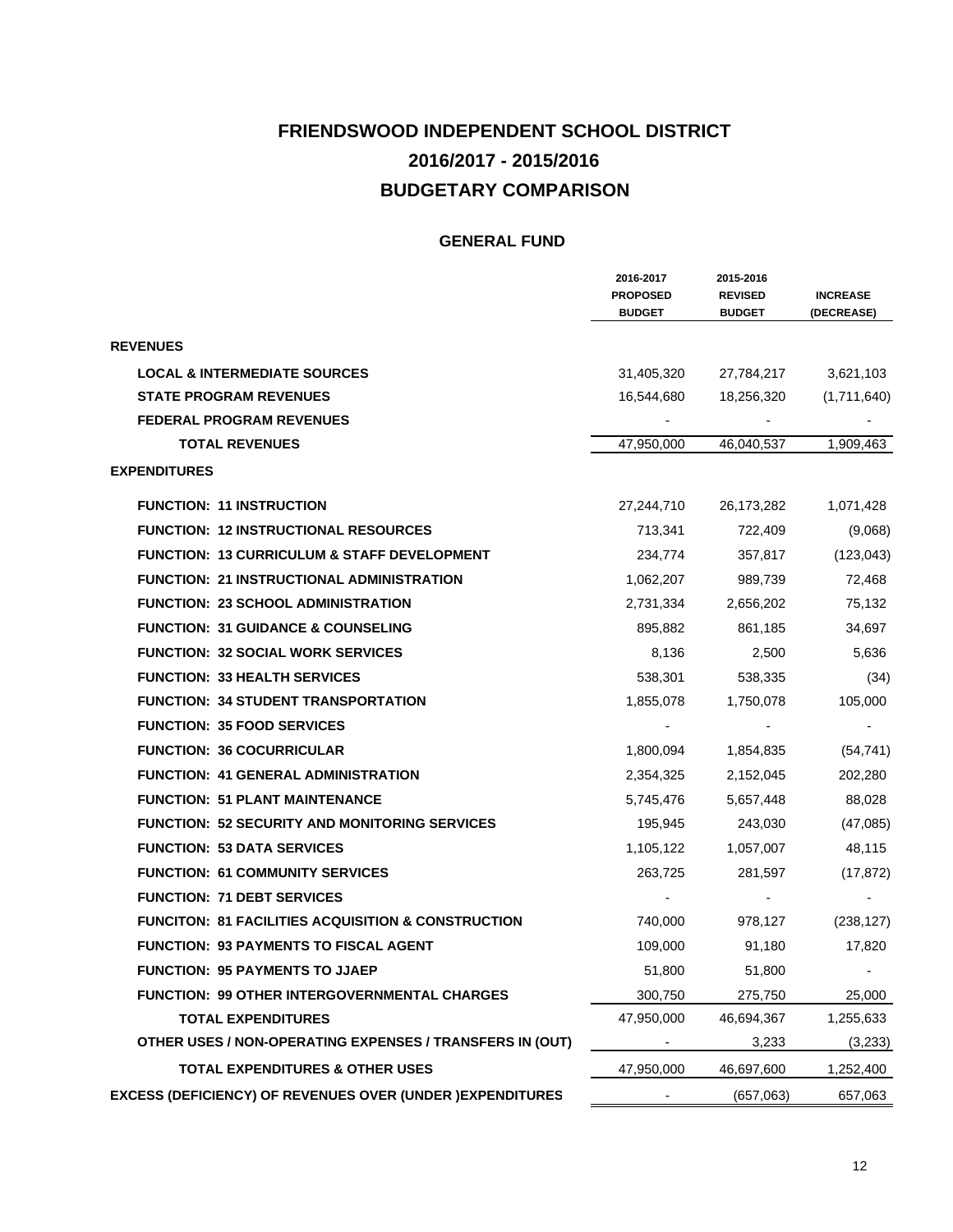## **FRIENDSWOOD INDEPENDENT SCHOOL DISTRICT BUDGETARY COMPARISON 2016/2017 - 2015/2016**

#### **DEBT SERVICE FUND**

|                                                                   | 2016-2017<br><b>PROPOSED</b><br><b>BUDGET</b> | 2015-2016<br><b>REVISED</b><br><b>BUDGET</b> | <b>INCREASE</b><br>(DECREASE) |
|-------------------------------------------------------------------|-----------------------------------------------|----------------------------------------------|-------------------------------|
| <b>REVENUES</b>                                                   |                                               |                                              |                               |
| <b>LOCAL &amp; INTERMEDIATE SOURCES</b>                           | 6,870,000                                     | 8,273,967                                    | (1,403,967)                   |
| <b>STATE PROGRAM REVENUES</b>                                     | 210,000                                       |                                              | 210,000                       |
| <b>OTHER RESOURCES</b>                                            |                                               |                                              |                               |
| <b>TOTAL REVENUES</b>                                             | 7,080,000                                     | 8,273,967                                    | (1, 193, 967)                 |
| <b>EXPENDITURES</b>                                               |                                               |                                              |                               |
| <b>FUNCTION: 71 DEBT SERVICES</b>                                 | 6,994,434                                     | 8,220,000                                    | (1,225,566)                   |
| <b>TOTAL EXPENDITURES</b>                                         | 6,994,434                                     | 8,220,000                                    | (1,225,566)                   |
| <b>EXCESS (DEFICIENCY) OF REVENUES OVER (UNDER ) EXPENDITURES</b> | 85,566                                        | 53,967                                       | 31,599                        |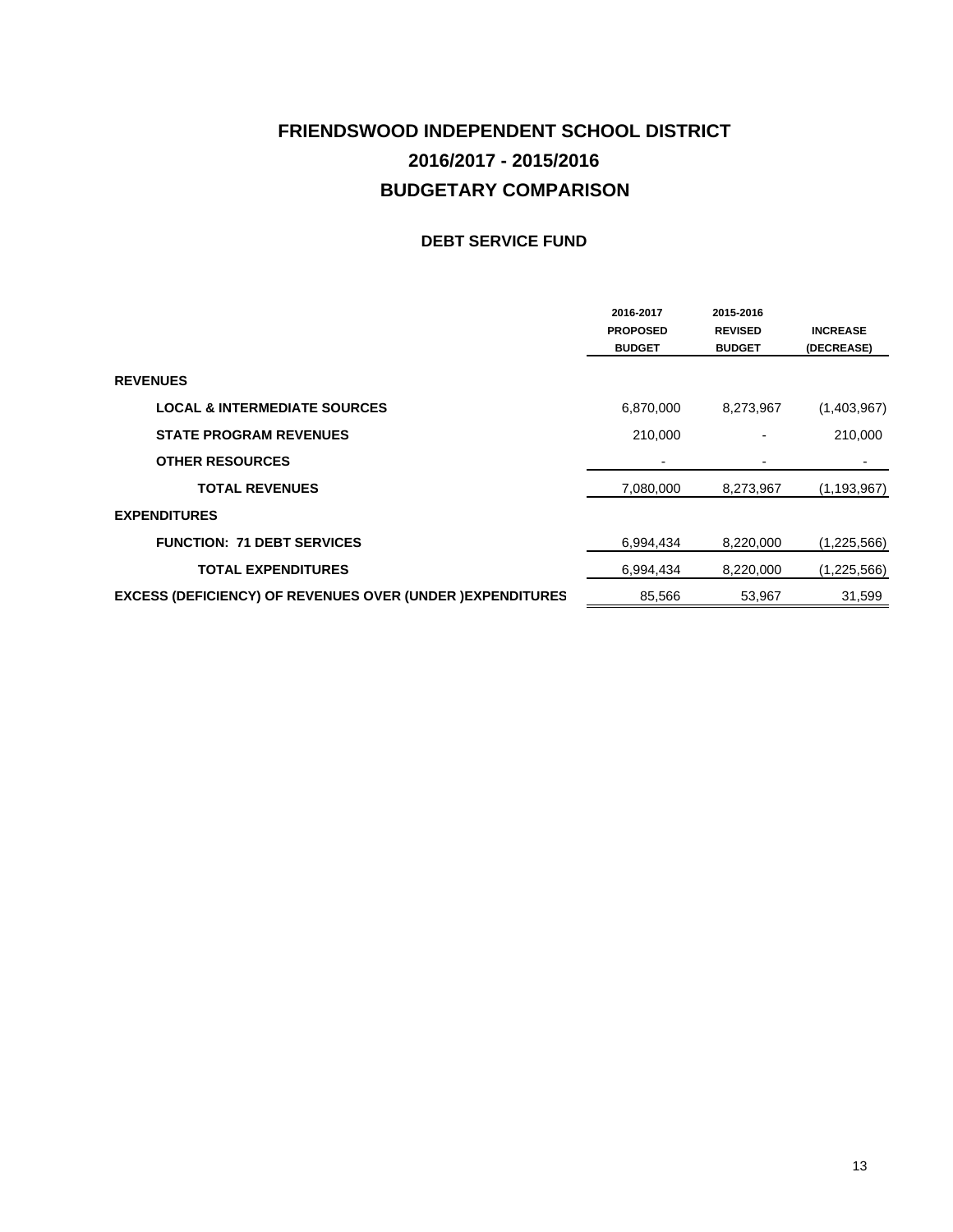## **FRIENDSWOOD INDEPENDENT SCHOOL DISTRICT BUDGETARY COMPARISON 2016/2017 - 2015/2016**

#### **FOOD SERVICE FUND**

|                                                                   | 2016-2017<br><b>PROPOSED</b><br><b>BUDGET</b> | 2015-2016<br><b>REVISED</b><br><b>BUDGET</b> | <b>INCREASE</b><br>(DECREASE) |
|-------------------------------------------------------------------|-----------------------------------------------|----------------------------------------------|-------------------------------|
| <b>REVENUES</b>                                                   |                                               |                                              |                               |
| <b>LOCAL &amp; INTERMEDIATE SOURCES</b>                           | 2,492,010                                     | 2,372,158                                    | 119,852                       |
| <b>STATE PROGRAM REVENUES</b>                                     | 4,500                                         | 4,500                                        | $\blacksquare$                |
| <b>OTHER RESOURCES</b>                                            | 283,893                                       | 219,342                                      | 64,551                        |
| <b>TOTAL REVENUES</b>                                             | 2,780,403                                     | 2,596,000                                    | 184,403                       |
| <b>EXPENDITURES</b>                                               |                                               |                                              |                               |
| <b>FUNCTION: 35 FOOD SERVICES</b>                                 | 2,461,918                                     | 2,561,428                                    | (99, 510)                     |
| <b>TOTAL EXPENDITURES</b>                                         | 2,461,918                                     | 2,561,428                                    | (99, 510)                     |
| <b>EXCESS (DEFICIENCY) OF REVENUES OVER (UNDER ) EXPENDITURES</b> | 318,485                                       | 34,572                                       | 283,913                       |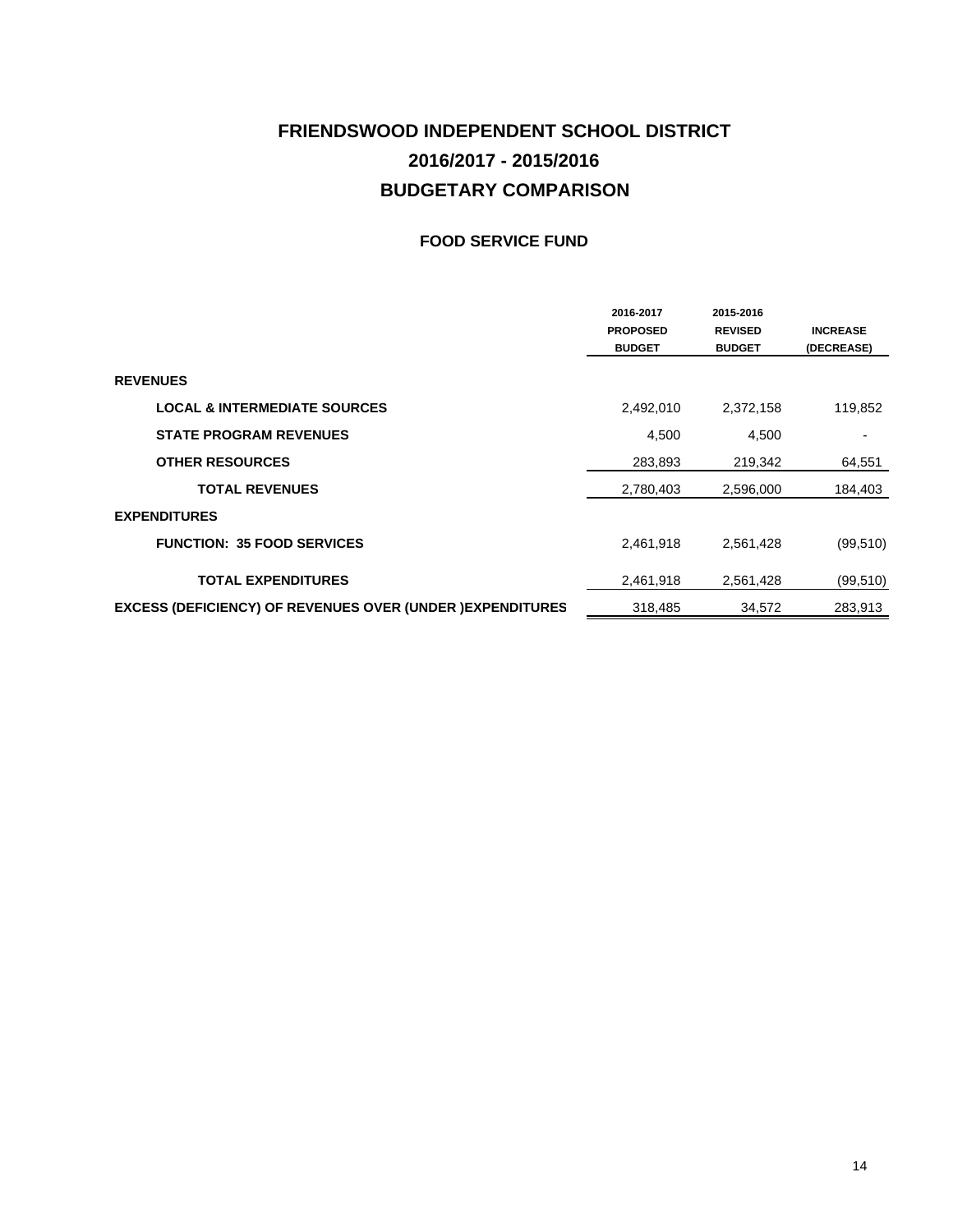|      |                                              | 2016-2017<br><b>PROPOSED</b><br><b>BUDGET</b> | 2015-2016<br><b>REVISED</b><br><b>BUDGET</b> | <b>INCREASE</b><br>(DECREASE) |
|------|----------------------------------------------|-----------------------------------------------|----------------------------------------------|-------------------------------|
|      | <b>FUNCTION: 11 INSTRUCTION</b>              |                                               |                                              |                               |
| 6100 | <b>PAYROLL COSTS</b>                         | 26,178,684                                    | 25,025,746                                   | 1,152,938                     |
| 6200 | <b>CONTRACTED SERVICES</b>                   | 299,193                                       | 375,440                                      | (76, 247)                     |
| 6300 | <b>SUPPLIES AND MATERIALS</b>                | 656,581                                       | 694,149                                      | (37, 568)                     |
| 6400 | <b>OTHER COSTS</b>                           | 85,151                                        | 70,998                                       | 14,153                        |
| 6600 | <b>CAPITAL OUTLAY</b>                        | 25,101                                        | 6,950                                        | 18,151                        |
|      | <b>TOTAL FOR FUNCTION 11</b>                 | 27,244,710                                    | 26,173,282                                   | 1,071,428                     |
|      | <b>FUNCTION : 12 INSTRUCTIONAL RESOURCES</b> |                                               |                                              |                               |
| 6100 | <b>PAYROLL COST</b>                          | 583,977                                       | 525,500                                      | 58,477                        |
| 6200 | <b>CONTRACTED SERVICES</b>                   | 124,488                                       | 135,076                                      | (10, 588)                     |
| 6300 | <b>SUPPLIES AND MATERIALS</b>                | 836                                           | 57,269                                       | (56, 433)                     |
| 6400 | <b>OTHER COSTS</b>                           | 4,040                                         | 4,564                                        | (524)                         |
| 6600 | <b>CAPITAL OUTLAY</b>                        |                                               |                                              |                               |
|      | <b>TOTAL FOR FUNCTION 12</b>                 | 713,341                                       | 722,409                                      | (9,068)                       |
|      | FUNCTION: 13 CURRICULUM & STAFF DEVELOPMENT  |                                               |                                              |                               |
| 6100 | <b>PAYROLL COST</b>                          | 93,404                                        | 218,575                                      | (125, 171)                    |
| 6200 | <b>CONTRACTED SERVICES</b>                   | 78,500                                        | 55,951                                       | 22,549                        |
| 6300 | <b>SUPPLIES AND MATERIALS</b>                | 400                                           | 526                                          | (126)                         |
| 6400 | <b>OTHER COSTS</b>                           | 62,470                                        | 82,766                                       | (20, 296)                     |
| 6600 | <b>CAPITAL OUTLAY</b>                        |                                               |                                              |                               |
|      | <b>TOTAL FOR FUNCTION 13</b>                 | 234,774                                       | 357,817                                      | (123, 043)                    |
|      | FUNCTION: 21 INSTRUCTIONAL ADMINISTRATION    |                                               |                                              |                               |
| 6100 | <b>PAYROLL COST</b>                          | 1,010,274                                     | 916,962                                      | 93,312                        |
| 6200 | <b>CONTRACTED SERVICES</b>                   | 20,620                                        | 33,381                                       | (12,761)                      |
| 6300 | <b>SUPPLIES AND MATERIALS</b>                | 11,258                                        | 16,144                                       | (4,886)                       |
| 6400 | <b>OTHER COSTS</b>                           | 20,055                                        | 23,253                                       | (3, 198)                      |
| 6600 | <b>CAPITAL OUTLAY</b>                        |                                               | $\overline{a}$                               |                               |
|      | <b>TOTAL FOR FUNCTION 21</b>                 | 1,062,207                                     | 989,739                                      | 72.468                        |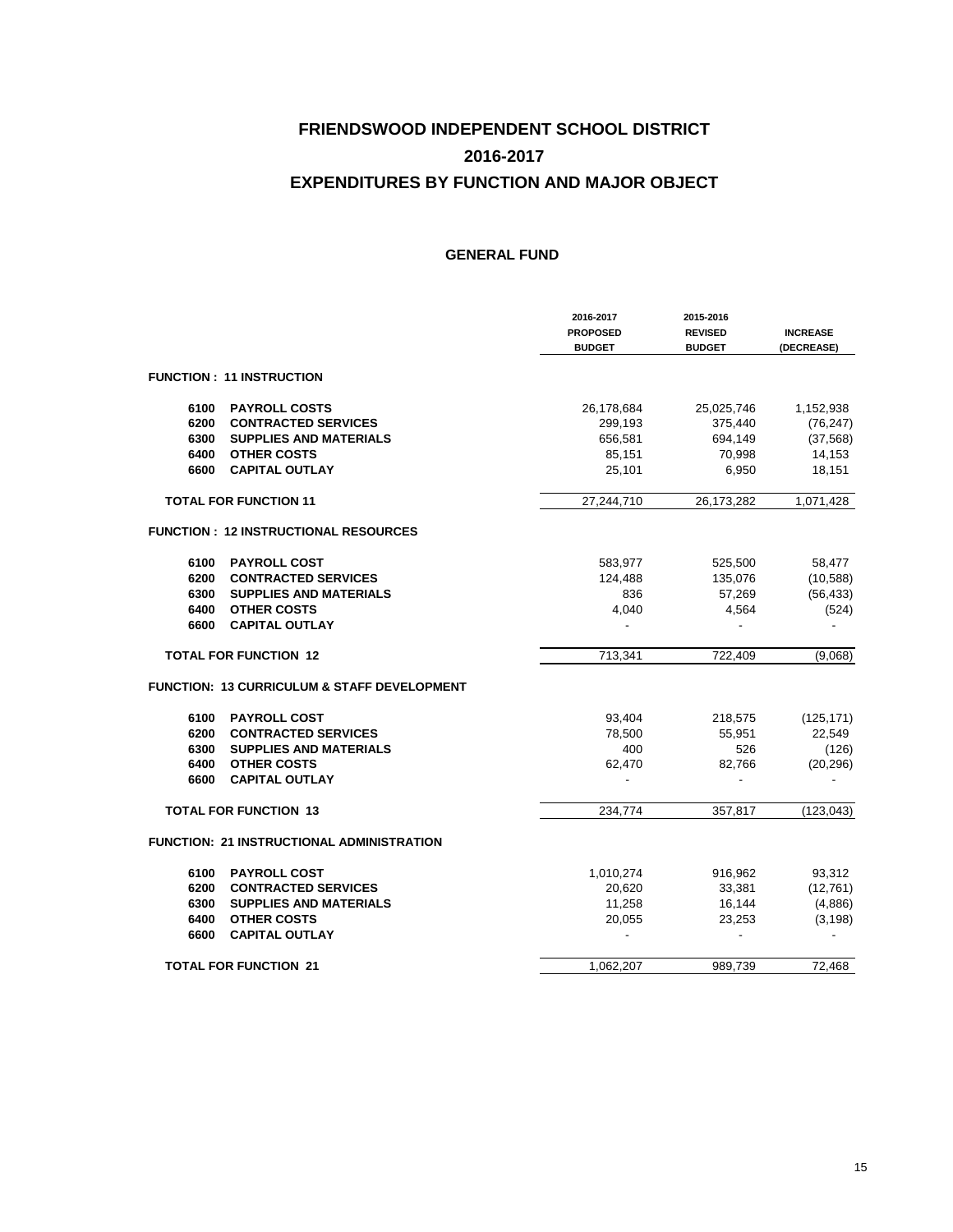|      |                                               | 2016-2017<br><b>PROPOSED</b><br><b>BUDGET</b> | 2015-2016<br><b>REVISED</b><br><b>BUDGET</b> | <b>INCREASE</b><br>(DECREASE) |
|------|-----------------------------------------------|-----------------------------------------------|----------------------------------------------|-------------------------------|
|      | <b>FUNCTION : 23 SCHOOL ADMINISTRATION</b>    |                                               |                                              |                               |
| 6100 | <b>PAYROLL COST</b>                           | 2,651,357                                     | 2,557,245                                    | 94,112                        |
| 6200 | <b>CONTRACTED SERVICES</b>                    | 9,059                                         | 30,102                                       | (21, 043)                     |
| 6300 | <b>SUPPLIES AND MATERIALS</b>                 | 40,038                                        | 36,962                                       | 3,076                         |
| 6400 | <b>OTHER COSTS</b>                            | 30,880                                        | 31,893                                       | (1,013)                       |
| 6600 | <b>CAPITAL OUTLAY</b>                         |                                               |                                              | $\overline{\phantom{a}}$      |
|      | <b>TOTAL FOR FUNCTION 23</b>                  | 2,731,334                                     | 2,656,202                                    | 75,132                        |
|      | <b>FUNCTION: 31 GUIDANCE &amp; COUNSELING</b> |                                               |                                              |                               |
| 6100 | <b>PAYROLL COST</b>                           | 855,951                                       | 813,433                                      | 42,518                        |
| 6200 | <b>CONTRACTED SERVICES</b>                    | 3,010                                         | 3,102                                        | (92)                          |
| 6300 | <b>SUPPLIES AND MATERIALS</b>                 | 33,291                                        | 41,222                                       | (7,931)                       |
| 6400 | <b>OTHER COSTS</b>                            | 3,630                                         | 3,428                                        | 202                           |
| 6600 | <b>CAPITAL OUTLAY</b>                         |                                               |                                              |                               |
|      | <b>TOTAL FOR FUNCTION 31</b>                  | 895,882                                       | 861,185                                      | 34,697                        |
|      | <b>FUNCTION: 32 SOCIAL WORK SERVICES</b>      |                                               |                                              |                               |
| 6100 | <b>PAYROLL COST</b>                           |                                               |                                              |                               |
| 6200 | <b>CONTRACTED SERVICES</b>                    | 7,736                                         | 1,500                                        | 6,236                         |
| 6300 | <b>SUPPLIES AND MATERIALS</b>                 | 400                                           | 1,000                                        | (600)                         |
| 6400 | <b>OTHER COSTS</b>                            |                                               |                                              |                               |
| 6600 | <b>CAPITAL OUTLAY</b>                         |                                               |                                              |                               |
|      | <b>TOTAL FOR FUNCTION</b>                     | 8,136                                         | 2,500                                        | 5,636                         |
|      | <b>FUNCTION: 33 HEALTH SERVICES</b>           |                                               |                                              |                               |
| 6100 | <b>PAYROLL COST</b>                           | 517,691                                       | 503,143                                      | 14,548                        |
| 6200 | <b>CONTRACTED SERVICES</b>                    | 8,950                                         | 12,782                                       | (3,832)                       |
| 6300 | <b>SUPPLIES AND MATERIALS</b>                 | 11,000                                        | 21,750                                       | (10, 750)                     |
| 6400 | <b>OTHER COSTS</b>                            | 660                                           | 660                                          |                               |
| 6600 | <b>CAPITAL OUTLAY</b>                         | $\overline{\phantom{a}}$                      | $\overline{\phantom{a}}$                     |                               |
|      | <b>TOTAL FOR FUNCTION 32</b>                  | 538,301                                       | 538,335                                      | (34)                          |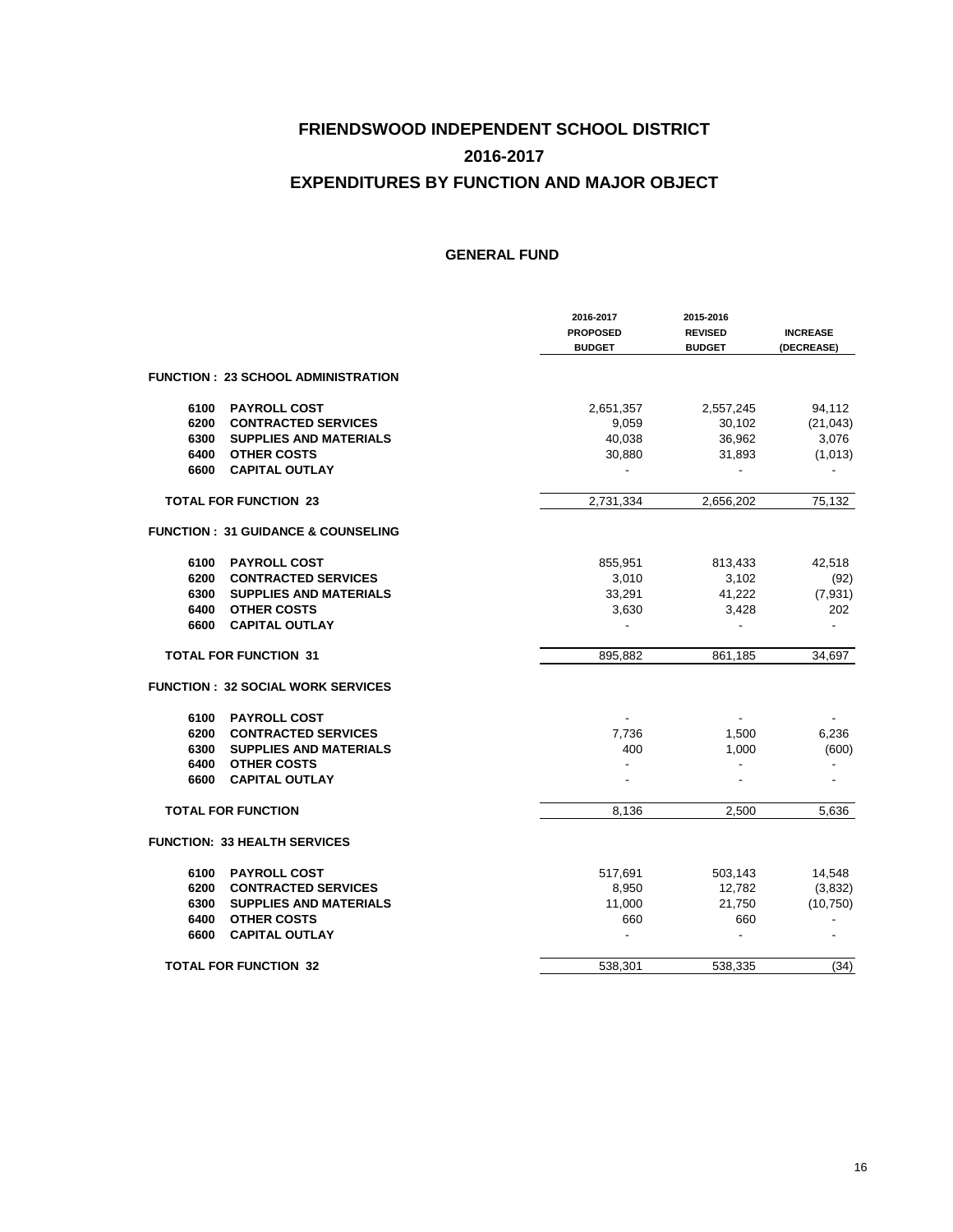|      |                                                | 2016-2017<br><b>PROPOSED</b><br><b>BUDGET</b> | 2015-2016<br><b>REVISED</b><br><b>BUDGET</b> | <b>INCREASE</b><br>(DECREASE) |
|------|------------------------------------------------|-----------------------------------------------|----------------------------------------------|-------------------------------|
|      | <b>FUNCTION: 34 STUDENT TRANSPORTATION</b>     |                                               |                                              |                               |
| 6100 | <b>PAYROLL COST</b>                            | 1,397,629                                     | 1,291,897                                    | 105,732                       |
| 6200 | <b>CONTRACTED SERVICES</b>                     | 51,213                                        | 77,150                                       | (25, 937)                     |
| 6300 | <b>SUPPLIES AND MATERIALS</b>                  | 443,775                                       | 420,294                                      | 23,481                        |
| 6400 | <b>OTHER COSTS</b>                             | (37, 539)                                     | (39, 263)                                    | 1,724                         |
| 6600 | <b>CAPITAL OUTLAY</b>                          |                                               |                                              |                               |
|      | <b>TOTAL FOR FUNCTION 34</b>                   | 1,855,078                                     | 1,750,078                                    | 105,000                       |
|      | <b>FUNCTION: 36 EXTRACURRICULAR ACTIVITIES</b> |                                               |                                              |                               |
| 6100 | <b>PAYROLL COST</b>                            | 1,156,338                                     | 1,074,370                                    | 81,968                        |
| 6200 | <b>CONTRACTED SERVICES</b>                     | 150,060                                       | 173,773                                      | (23, 713)                     |
| 6300 | <b>SUPPLIES AND MATERIALS</b>                  | 169,804                                       | 290,750                                      | (120, 946)                    |
| 6400 | <b>OTHER COSTS</b>                             | 308,892                                       | 296,246                                      | 12,646                        |
| 6600 | <b>CAPITAL OUTLAY</b>                          | 15,000                                        | 19,697                                       | (4,697)                       |
|      | <b>TOTAL FOR FUNCTION 36</b>                   | 1,800,094                                     | 1,854,835                                    | (54, 741)                     |
|      | FUNCTION: 41 GENERAL ADMINISTRATION            |                                               |                                              |                               |
| 6100 | <b>PAYROLL COST</b>                            | 1,676,096                                     | 1,506,708                                    | 169,388                       |
| 6200 | <b>CONTRACTED SERVICES</b>                     | 456,334                                       | 442,180                                      | 14,154                        |
| 6300 | <b>SUPPLIES AND MATERIALS</b>                  | 75,193                                        | 63,564                                       | 11,629                        |
| 6400 | <b>OTHER COSTS</b>                             | 146,702                                       | 139,593                                      | 7,109                         |
| 6600 | <b>CAPITAL OUTLAY</b>                          |                                               |                                              |                               |
|      | <b>TOTAL FOR FUNCTION 41</b>                   | 2,354,325                                     | 2,152,045                                    | 202,280                       |
|      | <b>FUNCTION: 51 PLANT MAINTENANCE</b>          |                                               |                                              |                               |
| 6100 | <b>PAYROLL COST</b>                            | 2,439,254                                     | 2,346,396                                    | 92,858                        |
| 6200 | <b>CONTRACTED SERVICES</b>                     | 1,938,972                                     | 1,904,724                                    | 34,248                        |
| 6300 | <b>SUPPLIES AND MATERIALS</b>                  | 514,240                                       | 431,705                                      | 82,535                        |
| 6400 | <b>OTHER COSTS</b>                             | 853,010                                       | 974,623                                      | (121, 613)                    |
| 6600 | <b>CAPITAL OUTLAY</b>                          |                                               |                                              |                               |
|      | <b>TOTAL FOR FUNCTION 51</b>                   | 5.745.476                                     | 5,657,448                                    | 88,028                        |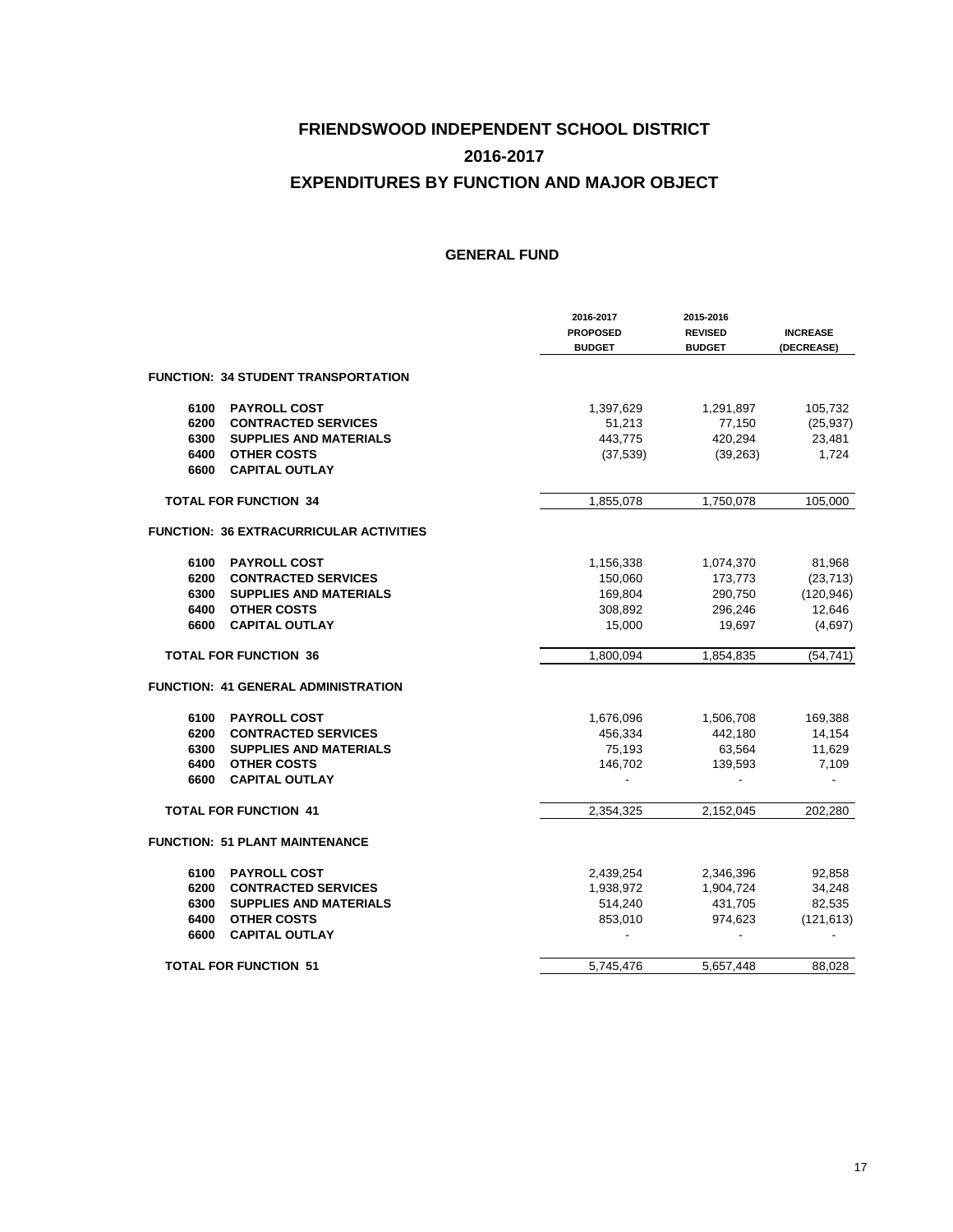|      |                                                     | 2016-2017<br><b>PROPOSED</b><br><b>BUDGET</b> | 2015-2016<br><b>REVISED</b><br><b>BUDGET</b> | <b>INCREASE</b><br>(DECREASE) |
|------|-----------------------------------------------------|-----------------------------------------------|----------------------------------------------|-------------------------------|
|      | <b>FUNCTION: 52 SECURITY AND MONITORING SERVICE</b> |                                               |                                              |                               |
| 6100 | <b>PAYROLL COST</b>                                 |                                               |                                              |                               |
| 6200 | <b>CONTRACTED SERVICES</b>                          | 164,340                                       | 192,482                                      | (28, 142)                     |
| 6300 | <b>SUPPLIES AND MATERIALS</b>                       | 30,255                                        | 24,898                                       | 5,357                         |
| 6400 | <b>OTHER COSTS</b>                                  | 1,350                                         | 100                                          | 1,250                         |
| 6600 | <b>CAPITAL OUTLAY</b>                               |                                               | 25,550                                       | (25, 550)                     |
|      | <b>TOTAL FOR FUNCTION 52</b>                        | 195,945                                       | 243,030                                      | (47, 085)                     |
|      | <b>FUNCTION: 53 DATA SERVICES</b>                   |                                               |                                              |                               |
| 6100 | <b>PAYROLL COST</b>                                 | 791,507                                       | 753,200                                      | 38,307                        |
| 6200 | <b>CONTRACTED SERVICES</b>                          | 206,960                                       | 204,519                                      | 2,441                         |
| 6300 | <b>SUPPLIES AND MATERIALS</b>                       | 83,455                                        | 85,038                                       | (1,583)                       |
| 6400 | <b>OTHER COSTS</b>                                  | 23,200                                        | 14,250                                       | 8,950                         |
| 6600 | <b>CAPITAL OUTLAY</b>                               |                                               |                                              |                               |
|      | <b>TOTAL FOR FUNCTION 53</b>                        | 1,105,122                                     | 1,057,007                                    | 48,115                        |
|      | <b>FUNCTION: 61 COMMUNITY SERVICES</b>              |                                               |                                              |                               |
| 6100 | <b>PAYROLL COST</b>                                 | 215,900                                       | 200,964                                      | 14,936                        |
| 6200 | <b>CONTRACTED SERVICES</b>                          | 30,500                                        | 65,776                                       | (35, 276)                     |
| 6300 | <b>SUPPLIES AND MATERIALS</b>                       | 17,200                                        | 14,082                                       | 3,118                         |
| 6400 | <b>OTHER COSTS</b>                                  | 125                                           | 775                                          | (650)                         |
| 6600 | <b>CAPITAL OUTLAY</b>                               |                                               |                                              |                               |
|      | <b>TOTAL FOR FUNCTION 61</b>                        | 263,725                                       | 281,597                                      | (17, 872)                     |
|      | FUNCTION: 81 FACILITIES ACQUISITION & CONSTRUCTION  |                                               |                                              |                               |
| 6100 | <b>PAYROLL COST</b>                                 |                                               |                                              |                               |
| 6200 | <b>CONTRACTED SERVICES</b>                          |                                               | 25,275                                       | (25, 275)                     |
| 6300 | <b>SUPPLIES AND MATERIALS</b>                       |                                               |                                              |                               |
| 6400 | <b>OTHER COSTS</b>                                  |                                               |                                              |                               |
| 6600 | <b>CAPITAL OUTLAY</b>                               | 740,000                                       | 952,852                                      | (212, 852)                    |
|      | <b>TOTAL FOR FUNCTION 81</b>                        | 740,000                                       | 978,127                                      | (238, 127)                    |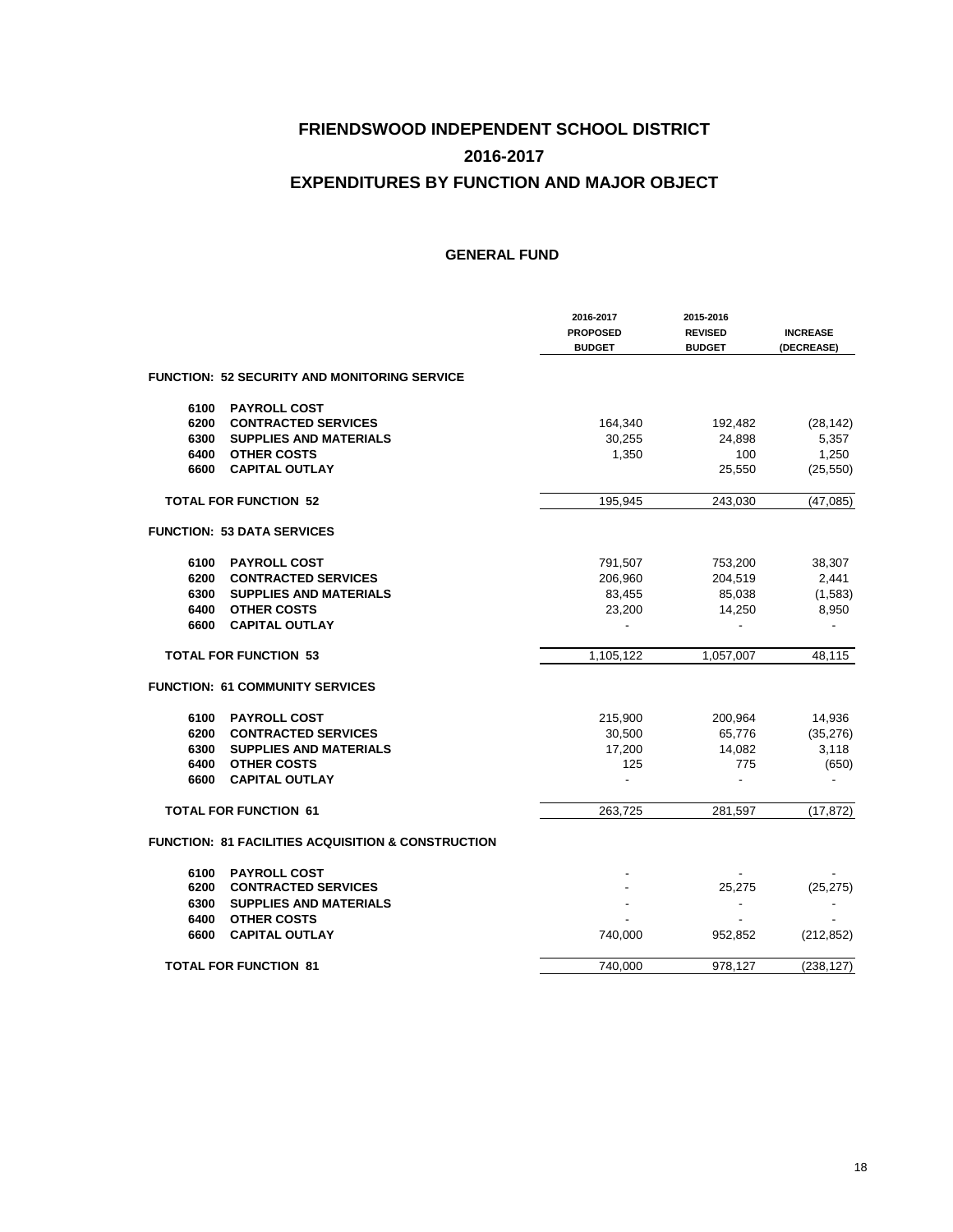|              |                                                  | 2016-2017<br><b>PROPOSED</b><br><b>BUDGET</b> | 2015-2016<br><b>REVISED</b><br><b>BUDGET</b> | <b>INCREASE</b><br>(DECREASE) |
|--------------|--------------------------------------------------|-----------------------------------------------|----------------------------------------------|-------------------------------|
|              | <b>FUNCTION: 93 PAYMENTS TO FISCAL AGENT</b>     |                                               |                                              |                               |
| 6100         | <b>PAYROLL COST</b>                              |                                               |                                              |                               |
| 6200         | <b>CONTRACTED SERVICES</b>                       |                                               |                                              |                               |
| 6300         | <b>SUPPLIES AND MATERIALS</b>                    |                                               |                                              |                               |
| 6400<br>6600 | <b>OTHER COSTS</b><br><b>CAPITAL OUTLAY</b>      | 109,000                                       | 91,180                                       | 17,820                        |
|              |                                                  |                                               |                                              |                               |
|              | <b>TOTAL FOR FUNCTION 93</b>                     | 109,000                                       | 91,180                                       | 17,820                        |
|              | <b>FUNCTION: 95 PAYMENTS TO JJAEP</b>            |                                               |                                              |                               |
| 6100         | <b>PAYROLL COST</b>                              |                                               |                                              |                               |
| 6200         | <b>CONTRACTED SERVICES</b>                       | 51,800                                        | 51,800                                       |                               |
| 6300         | <b>SUPPLIES AND MATERIALS</b>                    |                                               |                                              |                               |
| 6400         | <b>OTHER COSTS</b>                               |                                               |                                              |                               |
| 6600         | <b>CAPITAL OUTLAY</b>                            |                                               |                                              |                               |
|              | <b>TOTAL FOR FUNCTION 95</b>                     | 51,800                                        | 51,800                                       | $\blacksquare$                |
|              | FUNCTION: 99 OTHER INTERGOVERNMENTAL CHARGES     |                                               |                                              |                               |
| 6100         | <b>PAYROLL COST</b>                              |                                               |                                              |                               |
| 6200         | <b>CONTRACTED SERVICES</b>                       | 300,750                                       | 275,750                                      | 25,000                        |
| 6300         | <b>SUPPLIES AND MATERIALS</b>                    |                                               |                                              |                               |
| 6400         | <b>OTHER COSTS</b>                               |                                               |                                              |                               |
| 6600         | <b>CAPITAL OUTLAY</b>                            |                                               |                                              |                               |
|              | <b>TOTAL FOR FUNCTION 99</b>                     | 300,750                                       | 275,750                                      | 25,000                        |
|              | <b>OPERATING TRANSFER INS (OUT)</b>              | $\blacksquare$                                | 3.233                                        | (3,233)                       |
|              | <b>TOTAL FOR GENERAL FUND</b>                    | 47,950,000                                    | 46,697,600                                   | 1,252,400                     |
|              |                                                  |                                               |                                              |                               |
|              | TOTAL FOR ALL FUNCTIONS BY MAJOR OBJECT          |                                               |                                              |                               |
| 6100         | <b>PAYROLL COST</b>                              | 39,568,062                                    | 37,734,138                                   | 1,833,924                     |
| 6200         | <b>CONTRACTED SERVICES</b>                       | 3,902,485                                     | 4,060,762                                    | (158, 277)                    |
| 6300         | <b>SUPPLIES AND MATERIALS</b>                    | 2,087,726                                     | 2,199,353                                    | (111, 627)                    |
| 6400         | <b>OTHER COSTS</b>                               | 1,611,626                                     | 1,695,064                                    | (83, 438)                     |
| 6600         | <b>CAPITAL OUTLAY</b>                            | 780,101                                       | 1,005,049                                    | (224, 948)                    |
| 8900         | <b>OPERATING TRANSFER TO CAPITAL REPLACEMENT</b> |                                               | 3,233                                        | (3,233)                       |
| <b>TOTAL</b> |                                                  | 47,950,000                                    | 46,697,600                                   | 1,252,400                     |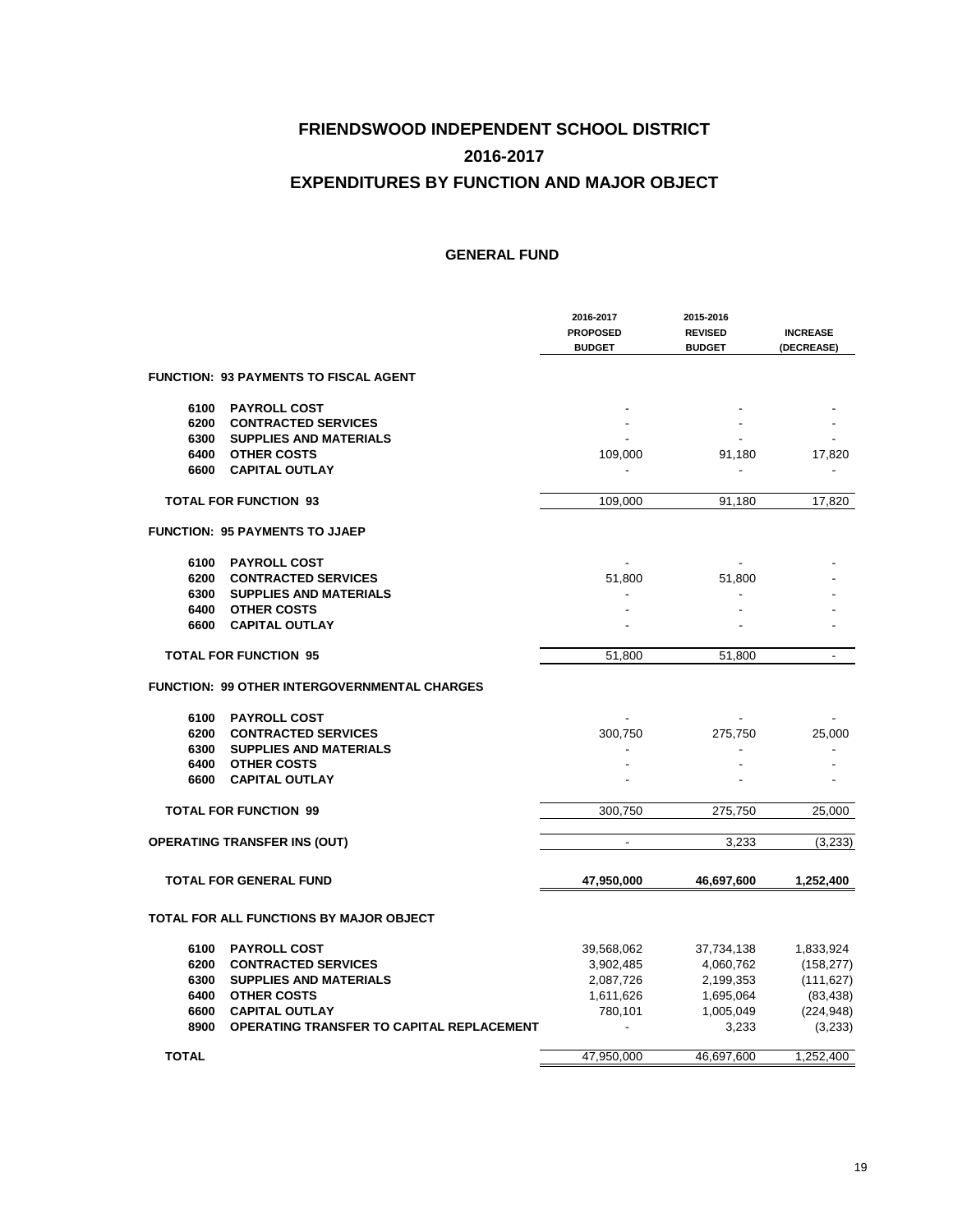#### **DEBT SERVICE FUND**

|                                       | 2016-2017<br><b>PROPOSED</b><br><b>BUDGET</b> | 2015-2016<br><b>REVISED</b><br><b>BUDGET</b> | <b>INCREASE</b><br>(DECREASE) |
|---------------------------------------|-----------------------------------------------|----------------------------------------------|-------------------------------|
| <b>FUNCTION: 71 DEBT SERVICES</b>     |                                               |                                              |                               |
| <b>PAYROLL COST</b><br>6100           |                                               | $\overline{\phantom{a}}$                     |                               |
| <b>CONTRACTED SERVICES</b><br>6200    | $\overline{\phantom{0}}$                      | $\blacksquare$                               |                               |
| <b>SUPPLIES AND MATERIALS</b><br>6300 |                                               |                                              |                               |
| <b>OTHER COSTS</b><br>6400            |                                               |                                              |                               |
| <b>DEBT SERVICE</b><br>6500           | 6,994,434                                     | 8,220,000                                    | (1,225,566)                   |
| <b>TOTAL FOR FUNCTION</b>             | 6.994.434                                     | 8,220,000                                    | (1,225,566)                   |
|                                       |                                               |                                              |                               |
| <b>TOTAL FOR DEBT SERVICE FUND</b>    | 6,994,434                                     | 8,220,000                                    | (1,225,566)                   |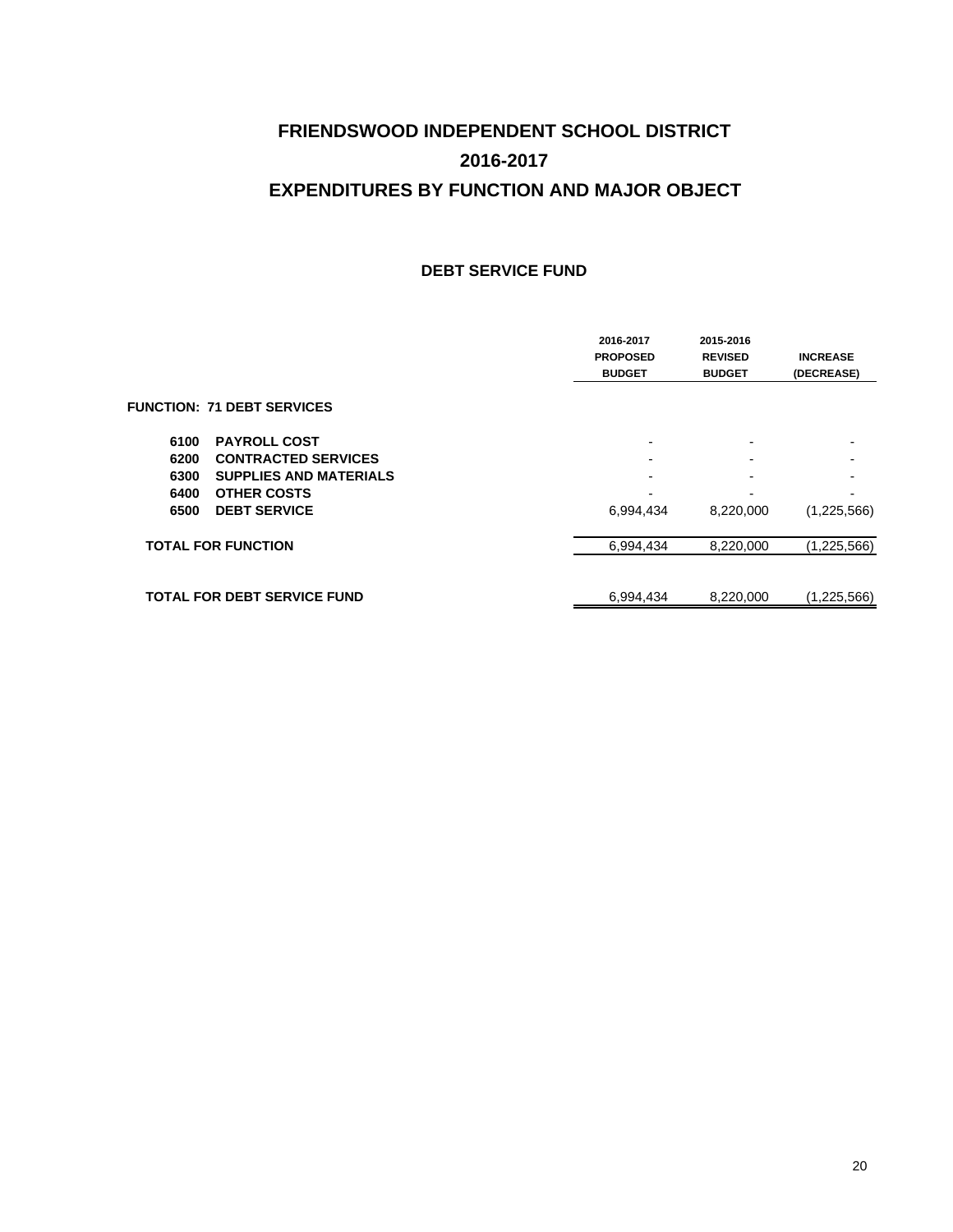#### **FOOD SERVICE FUND**

|      |                                    | 2016-2017<br><b>PROPOSED</b><br><b>BUDGET</b> | 2015-2016<br><b>REVISED</b><br><b>BUDGET</b> | <b>INCREASE</b><br>(DECREASE) |
|------|------------------------------------|-----------------------------------------------|----------------------------------------------|-------------------------------|
|      | <b>FUNCTION: 35 FOOD SERVICES</b>  |                                               |                                              |                               |
| 6100 | <b>PAYROLL COST</b>                | 152,775                                       | 157,428                                      | (4,653)                       |
| 6200 | <b>CONTRACTED SERVICES</b>         | 2,196,861                                     | 2,308,510                                    | (111, 649)                    |
| 6300 | <b>SUPPLIES AND MATERIALS</b>      | 94,132                                        | 71,340                                       | 22,792                        |
| 6400 | <b>OTHER COSTS</b>                 | 3,150                                         | 3,150                                        | $\overline{\phantom{0}}$      |
| 6600 | <b>CAPITAL OUTLAY</b>              | 15,000                                        | 21,000                                       | (6,000)                       |
|      | <b>TOTAL FOR FUNCTION</b>          | 2,461,918                                     | 2,561,428                                    | (99, 510)                     |
|      | <b>TOTAL FOR FOOD SERVICE FUND</b> | 2,461,918                                     | 2,561,428                                    | (99,510)                      |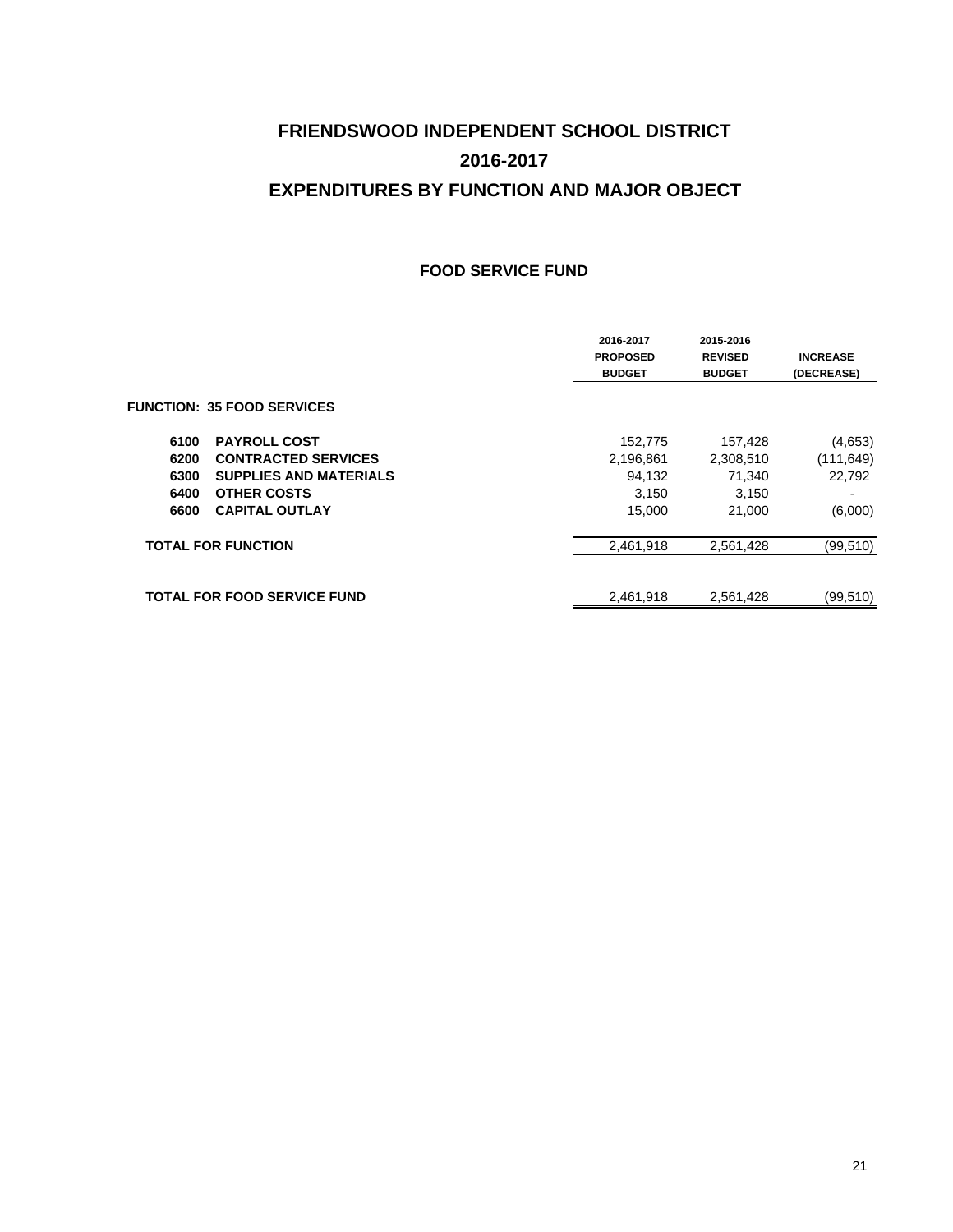## **FRIENDSWOOD INDEPENDENT SCHOOL DISTRICT REVENUE BY SOURCE 2016-2017**

|      |                                                     | 2016-2017<br><b>PROPOSED</b><br><b>BUDGET</b> | 2015-2016<br><b>REVISED</b><br><b>BUDGET</b> | <b>INCREASE</b><br>(DECREASE) |
|------|-----------------------------------------------------|-----------------------------------------------|----------------------------------------------|-------------------------------|
|      | <b>5700 LOCAL &amp; INTERMEDIATE SOURCES</b>        |                                               |                                              |                               |
| 5711 | <b>CURRENT TAXES</b>                                | 29,654,909                                    | 26,018,979                                   | 3,635,930                     |
| 5712 | <b>DELINQUENT TAXES</b>                             | 150,000                                       | 150,000                                      |                               |
| 5719 | <b>PENALTY &amp; INTEREST</b>                       | 150,000                                       | 150,000                                      |                               |
| 5742 | <b>INTEREST</b>                                     | 20,000                                        | 32,000                                       | (12,000)                      |
| 5743 | <b>RENT</b>                                         | 249,000                                       | 245,000                                      | 4,000                         |
| 5748 | <b>ACTIVITY REVENUE</b>                             | 23,911                                        | 23,300                                       | 611                           |
| 5749 | OTHER REVENUE FROM LOCAL SOURCES                    | 692,500                                       | 715,938                                      | (23, 438)                     |
| 5752 | <b>ATHLETIC ACTIVITY</b>                            | 220,000                                       | 204,000                                      | 16,000                        |
| 5755 | <b>COMMUNITY EDUCATION</b>                          | 245,000                                       | 245,000                                      |                               |
|      | <b>TOTAL FROM LOCAL &amp; INTERMEDIATE SOURCES</b>  | 31,405,320                                    | 27,784,217                                   | 3,621,103                     |
|      | <b>5800 STATE PROGRAM REVENUES</b>                  |                                               |                                              |                               |
| 5811 | <b>AVAILABLE SCHOOL FUND</b>                        | 1,511,935                                     | 1,664,470                                    | (152, 535)                    |
| 5812 | <b>FOUNDATION SCHOOL FUND</b>                       | 12,929,926                                    | 14,595,530                                   | (1,665,604)                   |
| 5826 | <b>PRE-K STATE PROGRAM REVENUE</b>                  | 2,106                                         | 2,003                                        | 103                           |
| 5829 | <b>ALTERNATIVE EDUCATION</b>                        |                                               |                                              |                               |
| 5831 | <b>TRS ON-BEHALF</b>                                | 2,100,713                                     | 1,994,317                                    | 106,396                       |
|      | <b>TOTAL FROM STATE PROGRAM REVENUES</b>            | 16,544,680                                    | 18,256,320                                   | (1,711,640)                   |
|      | 5900 FEDERAL REVENUE DISTRIBUTED FROM FED. AGENCIES |                                               |                                              |                               |
| 5949 | <b>PROPANE FUEL CREDITS</b>                         | $\blacksquare$                                | $\overline{\phantom{a}}$                     | $\blacksquare$                |
|      | <b>TOTAL FOR GENERAL FUND</b>                       | 47.950.000                                    | 46,040,537                                   | 1,909,463                     |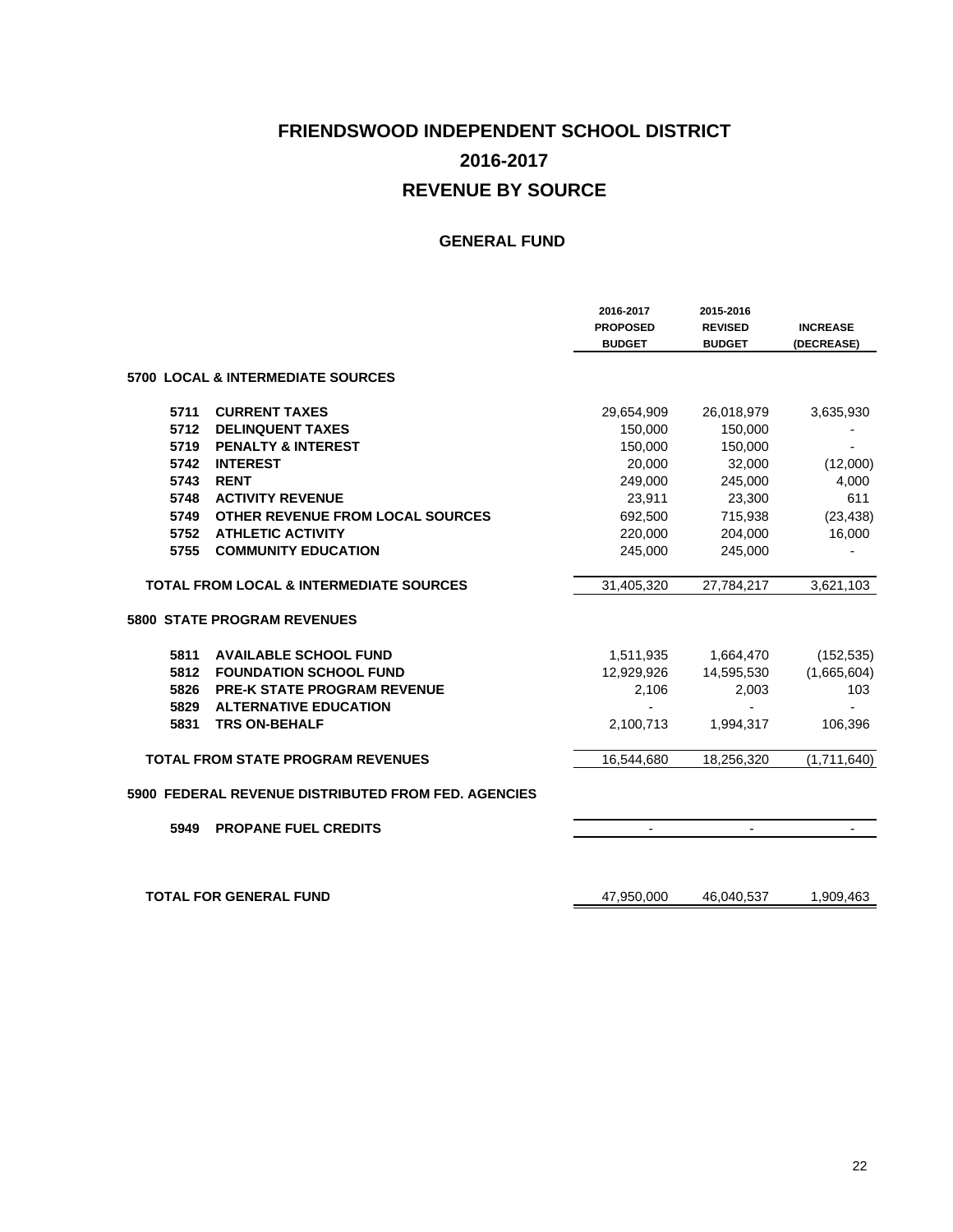## **FRIENDSWOOD INDEPENDENT SCHOOL DISTRICT REVENUE BY SOURCE 2016-2017**

#### **DEBT SERVICE FUND**

|                                                                                                                          | 2016-2017<br><b>PROPOSED</b><br><b>BUDGET</b> | 2015-2016<br><b>REVISED</b><br><b>BUDGET</b> | <b>INCREASE</b><br>(DECREASE) |
|--------------------------------------------------------------------------------------------------------------------------|-----------------------------------------------|----------------------------------------------|-------------------------------|
| <b>5700 LOCAL &amp; INTERMEDIATE SOURCES</b>                                                                             |                                               |                                              |                               |
| 5711<br><b>CURRENT TAXES</b>                                                                                             | 6,795,000                                     | 8,180,967                                    | (1,385,967)                   |
| 5713<br><b>DELINQUENT TAXES</b>                                                                                          | 30,000                                        | 50,000                                       | (20,000)                      |
| <b>PENALTY &amp; INTEREST</b><br>5718                                                                                    | 40,000                                        | 40,000                                       |                               |
| <b>INTEREST</b><br>5742                                                                                                  | 5,000                                         | 3,000                                        | 2,000                         |
| <b>TOTAL FROM LOCAL &amp; INTERMEDIATE SOURCES</b>                                                                       | 6,870,000                                     | 8,273,967                                    | (1,403,967)                   |
| <b>5800 STATE PROGRAM REVENUES</b>                                                                                       |                                               |                                              |                               |
| 5826<br><b>INSTRUCTIONAL FACILITIES ALLOTMENT</b>                                                                        |                                               |                                              |                               |
| 5826<br><b>EXISTING DEBT ALLOTMENT</b>                                                                                   |                                               |                                              |                               |
| <b>HOLD HARMLESS DUE TO HOMESTEAD EXEMPTION IN</b><br>5829                                                               | 210,000                                       |                                              | 210,000                       |
| <b>TOTAL FROM STATE PROGRAM REVENUES</b>                                                                                 | 210,000                                       | $\overline{\phantom{a}}$                     | 210,000                       |
| <b>7900 OTHER RESOURCES/NON-OPERATING REVENUES</b><br>7916<br><b>PREMIUM ON BONDS</b><br><b>PREPAID INTEREST</b><br>7917 |                                               |                                              |                               |
| <b>TOTAL FROM OTHER RESOURCES</b>                                                                                        |                                               |                                              |                               |
| <b>TOTAL FOR DEBT SERVICE FUND</b>                                                                                       | 7,080,000                                     | 8,273,967                                    | (1, 193, 967)                 |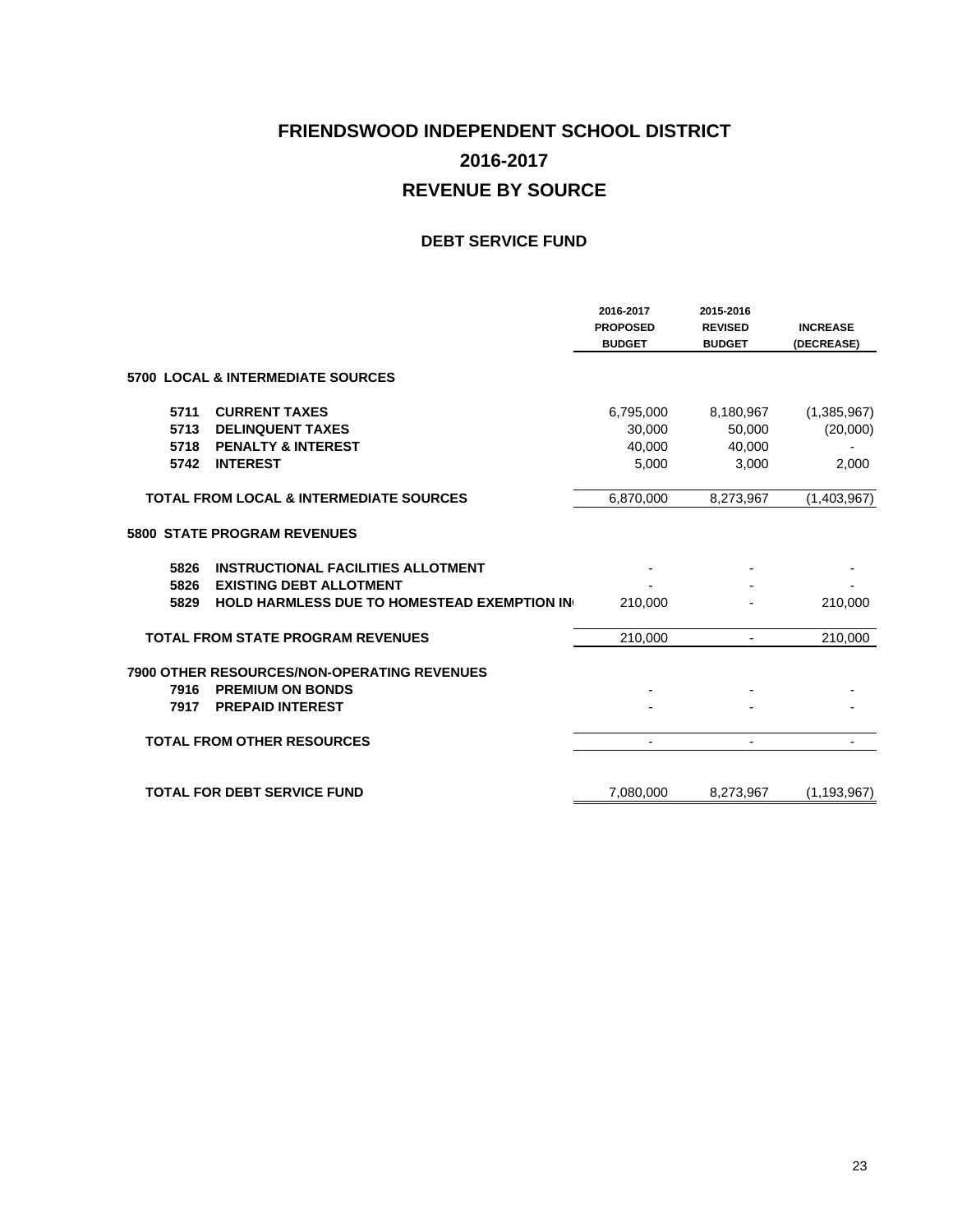## **FRIENDSWOOD INDEPENDENT SCHOOL DISTRICT 2016-2017 REVENUE BY SOURCE**

#### **FOOD SERVICE FUND**

|      |                                                    | 2016-2017<br><b>PROPOSED</b><br><b>BUDGET</b> | 2015-2016<br><b>REVISED</b><br><b>BUDGET</b> | <b>INCREASE</b><br>(DECREASE) |
|------|----------------------------------------------------|-----------------------------------------------|----------------------------------------------|-------------------------------|
|      | <b>5700 LOCAL &amp; INTERMEDIATE SOURCES</b>       |                                               |                                              |                               |
| 5742 | <b>INTEREST</b>                                    | 700                                           | 700                                          |                               |
| 5749 | <b>DISTRICT CATERING</b>                           | 44,900                                        | 47,300                                       | (2,400)                       |
| 5751 | <b>FOOD SERVICE SALES</b>                          | 2,446,410                                     | 2,324,158                                    | 122,252                       |
|      | <b>TOTAL FROM LOCAL &amp; INTERMEDIATE SOURCES</b> | 2,492,010                                     | 2,372,158                                    | 119,852                       |
|      | <b>5800 STATE PROGRAM REVENUES</b>                 |                                               |                                              |                               |
| 5829 | <b>OTHER</b>                                       | 4,500                                         | 4,500                                        |                               |
|      | <b>TOTAL FROM STATE PROGRAM REVENUES</b>           | 4.500                                         | 4,500                                        |                               |
|      | <b>5900 FEDERAL PROGRAM REVENUES</b>               |                                               |                                              |                               |
| 5921 | NATIONAL SCHOOL BREAKFAST PROGRAM                  | 26,345                                        | 14,334                                       | 12,011                        |
| 5922 | <b>NATIONAL SCHOOL LUNCH PROGRAM</b>               | 207,118                                       | 158,910                                      | 48,208                        |
| 5923 | <b>USDA COMMODITIES</b>                            | 50,430                                        | 46,098                                       | 4,332                         |
| 5939 | <b>FROM OTHER STATE AGENCIES - FEMA</b>            |                                               |                                              |                               |
|      | <b>TOTAL FROM OTHER RESOURCES</b>                  | 283,893                                       | 219.342                                      | 64.551                        |
|      | <b>TOTAL FOR FOOD SERVICE FUND</b>                 | 2,780,403                                     | 2,596,000                                    | 184,403                       |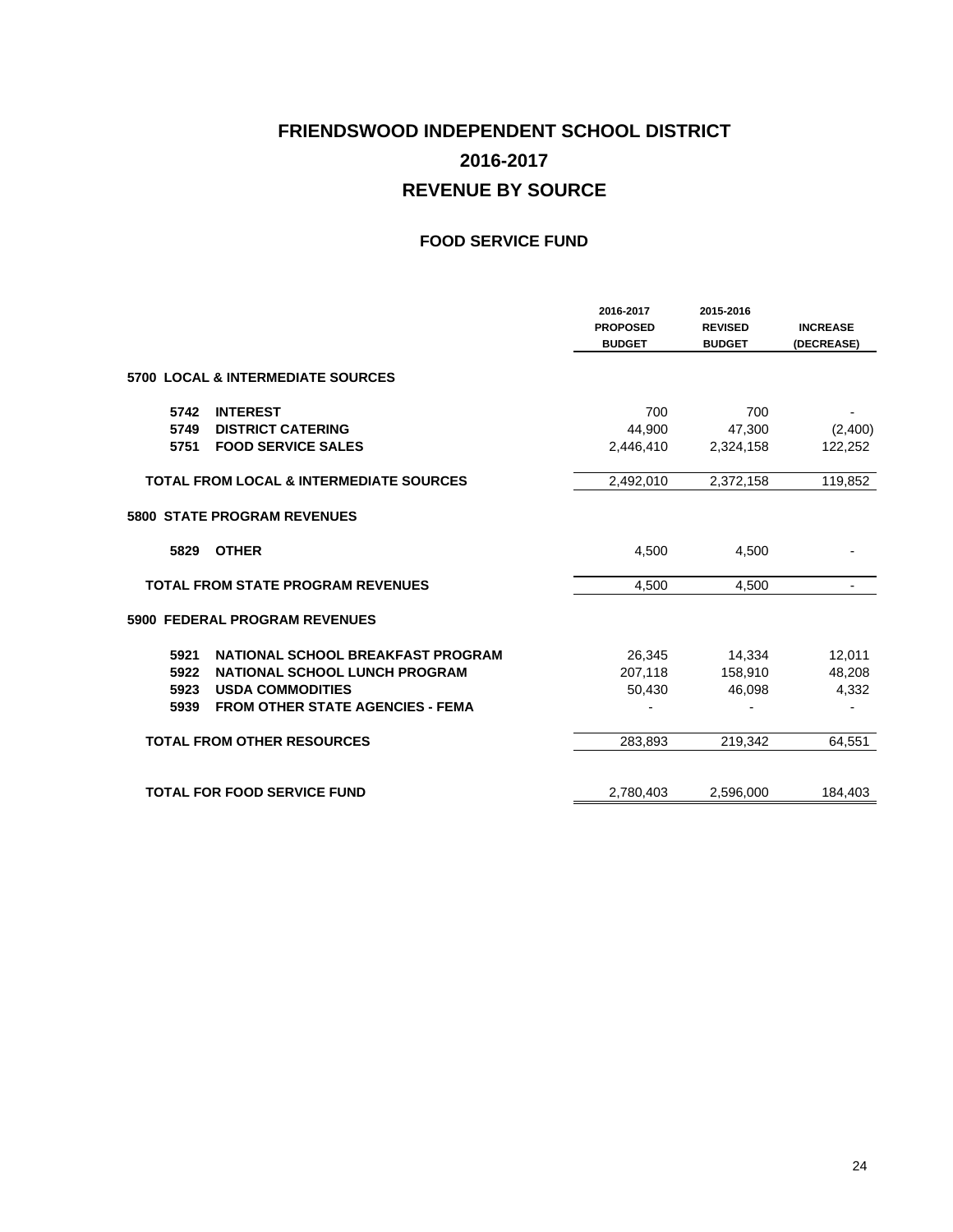## **Friendswood Independent School District**



**Leading to Achieve Excellence** 

# **2016-2017 Final Budget Worksheets General Fund**

**July 18, 2016**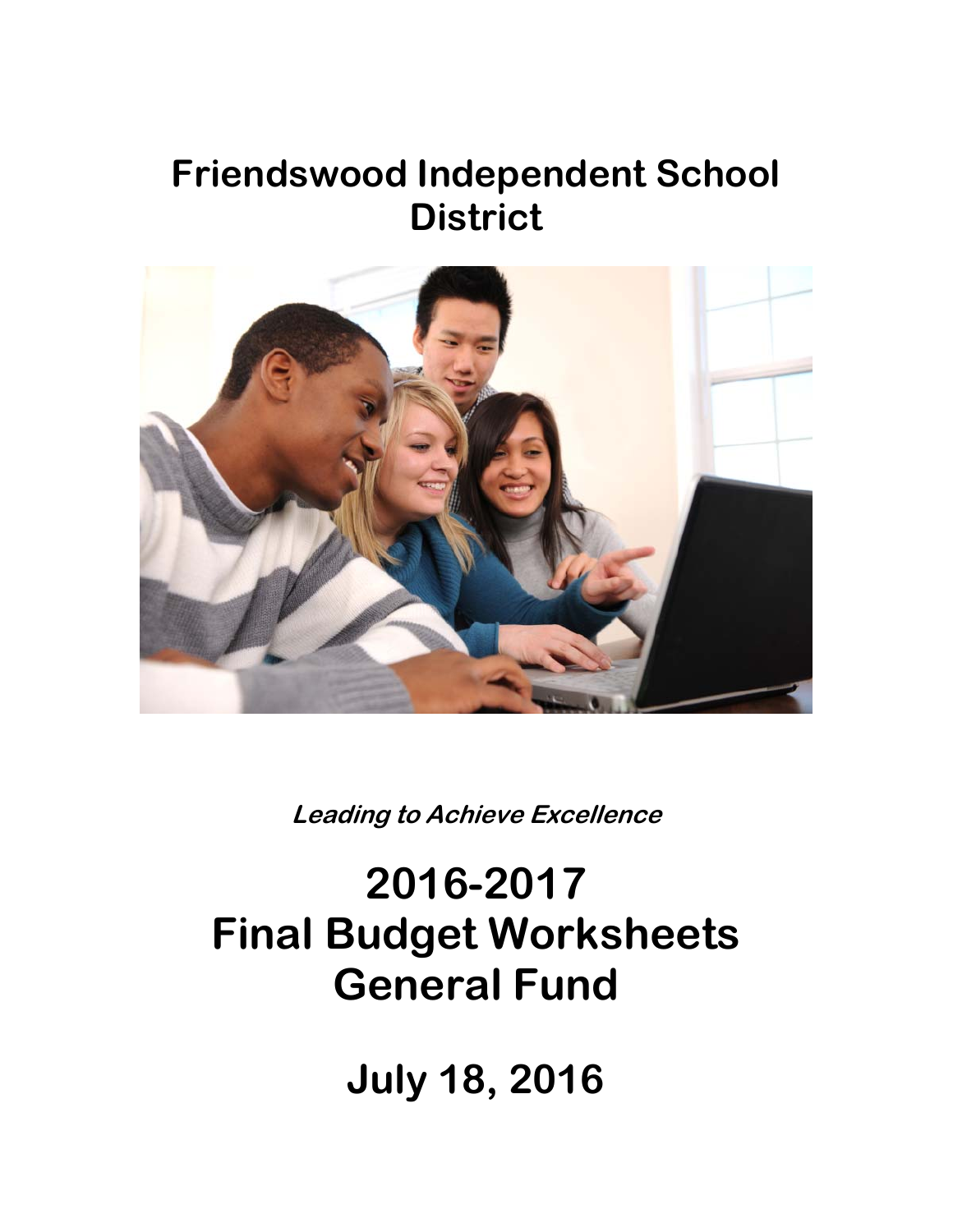Friendswood Independent School District **ORIGINAL Budget** 

For the Year Ended August 31, 2016

FINAL Budget Worksheets July 2016

|                                                                   |                  | Surplus          |                           | Total      |
|-------------------------------------------------------------------|------------------|------------------|---------------------------|------------|
| Fund Balance - 2010                                               |                  | \$<br>1,308,782  | \$                        | 8,663,963  |
| Fund Balance - 2011                                               |                  | \$<br>1,282,842  | \$                        | 9,946,805  |
| Fund Balance - 2012                                               |                  | \$<br>67,589     | \$                        | 10,014,394 |
| Fund Balance - 2013                                               |                  | \$<br>1,536,343  | \$                        | 11,550,737 |
| Fund Balance - 2014                                               |                  | \$<br>202,284    | \$                        | 11,753,021 |
| Fund Balance - 2015                                               |                  | \$<br>705,025    | \$                        | 12,458,046 |
| Based on ADA of 5878                                              |                  |                  |                           |            |
| Total Fund Balance as of 8/31/2015                                |                  |                  | \$                        | 12,458,046 |
| <b>Proposed Revenue Budget</b>                                    |                  | \$<br>46,015,000 |                           |            |
| <b>Proposed Expenditure Budget</b>                                |                  | \$<br>45,610,000 |                           |            |
| <b>Projected Budget Surplus (Deficit)</b>                         |                  |                  | $\mathfrak{S}$            | 405,000    |
| Projected Fund Balance as of 8/31/2016                            |                  |                  | $\boldsymbol{\mathsf{s}}$ | 12,863,046 |
|                                                                   |                  |                  |                           |            |
| <b>Fund Balance Recap</b>                                         |                  |                  |                           |            |
| Nonspendable - inventories and prepaid Items                      | \$<br>944,382    |                  |                           |            |
| Committed - \$1.2M dec in State funding; \$1.5M disaster recovery | \$<br>2,700,000  |                  |                           |            |
| Unassigned                                                        | \$<br>8,813,664  |                  |                           |            |
| <b>Total General Fund Balance</b>                                 | \$<br>12,458,046 |                  |                           |            |
| Estimates based on General Fund numbers only.                     |                  |                  |                           |            |

Prepared by: Connie Morgenroth, CPA Chief Financial Officer 7/11/2016;4:32 PM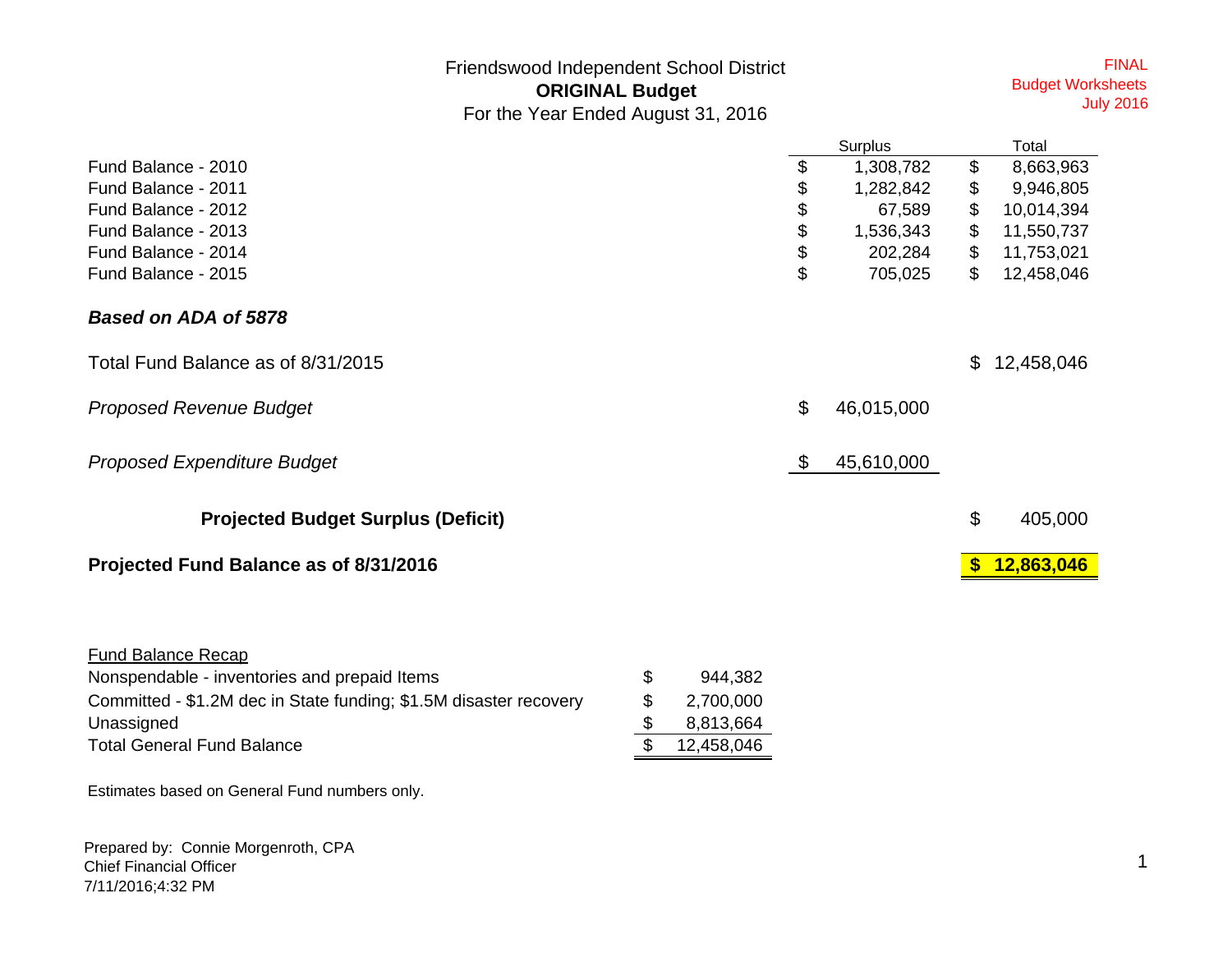Friendswood Independent School District *REVISED* **Budget**  For the Year Ended August 31, 2016

FINALBudget Worksheets July 2016

|                                              | Surplus          |                   | Total      |
|----------------------------------------------|------------------|-------------------|------------|
| Fund Balance - 2010                          | \$<br>1,308,782  | \$                | 8,663,963  |
| Fund Balance - 2011                          | \$<br>1,282,842  | \$                | 9,946,805  |
| Fund Balance - 2012                          | \$<br>67,589     | \$                | 10,014,394 |
| Fund Balance - 2013                          | \$<br>1,536,343  | \$                | 11,550,737 |
| Fund Balance - 2014                          | \$<br>202,284    | \$                | 11,753,021 |
| Fund Balance - 2015                          | \$<br>705,025    | \$                | 12,458,046 |
| Based on ADA of 5876.8                       |                  |                   |            |
| Total Fund Balance as of 8/31/2015           |                  | \$                | 12,458,046 |
| Revenues - Revised Estimate                  | \$<br>46,536,824 |                   |            |
| Expenditures - Revised Estimate**            | \$<br>46,697,600 |                   |            |
| <b>Projected Budget Surplus (Deficit) **</b> |                  | \$                | (160, 775) |
| Projected Fund Balance as of 8/31/2016       |                  | $\boldsymbol{\$}$ | 12,297,271 |

\*\*If expenditures are 98.5%, 99%, or 99.5% of the Revised Expenditure Budget, the surplus would be \$551K, \$317K, or \$84K, respectively. Over the last 3 fiscal years, on average, the District expended 97.6% of its revised expenditure budget. At this time, the projected surplus *is \$250K.*

Prepared by: Connie Morgenroth, CPA Chief Financial Officer7/11/2016 2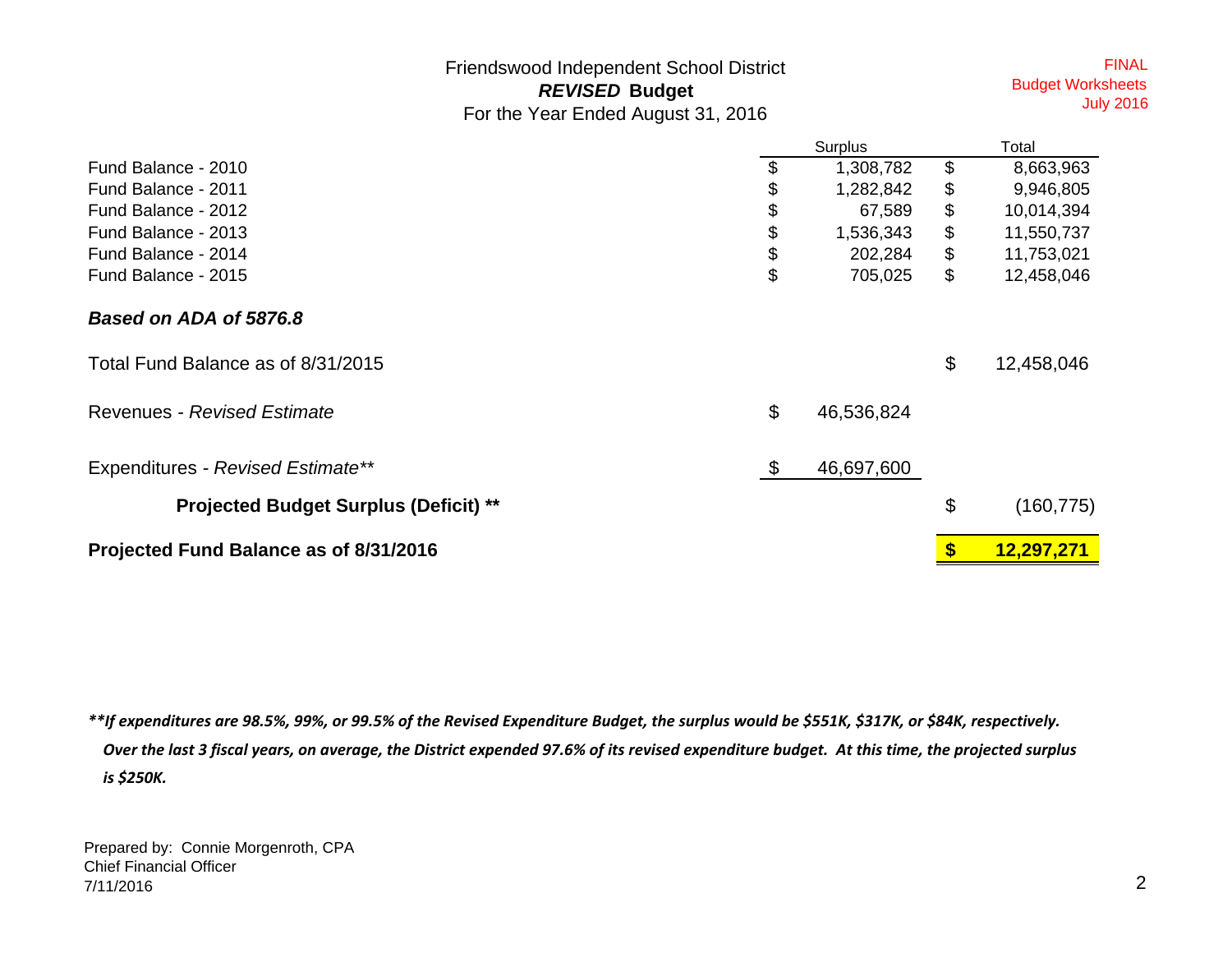#### *Based on ADA of 5876.8*

| 26,018,979<br>150,000<br>150,000<br>245,000<br>32,000<br>207,000<br>53,500<br>3,000<br>15,000<br>45,000<br>45,000<br>86,000 | 26,018,979<br>150,000<br>150,000<br>245,000<br>32,000<br>207,000<br>53,500<br>3,000<br>15,000<br>52,385<br>45,001 | 25,701,963<br>135,051<br>129,372<br>264,154<br>13,057<br>224,161<br>41,862<br>1,444<br>29,884<br>74,225 | 317,016<br>14,950<br>20,628<br>(19, 154)<br>18,943<br>(17, 161)<br>11,639<br>1,556<br>(14, 884) | 26,020,135<br>150,000<br>150,000<br>264,154<br>32,000<br>224,161<br>53,500<br>3,000<br>29,884 | 1,156<br>19,154<br>17,161 |
|-----------------------------------------------------------------------------------------------------------------------------|-------------------------------------------------------------------------------------------------------------------|---------------------------------------------------------------------------------------------------------|-------------------------------------------------------------------------------------------------|-----------------------------------------------------------------------------------------------|---------------------------|
|                                                                                                                             |                                                                                                                   |                                                                                                         |                                                                                                 |                                                                                               |                           |
|                                                                                                                             |                                                                                                                   |                                                                                                         |                                                                                                 |                                                                                               |                           |
|                                                                                                                             |                                                                                                                   |                                                                                                         |                                                                                                 |                                                                                               |                           |
|                                                                                                                             |                                                                                                                   |                                                                                                         |                                                                                                 |                                                                                               |                           |
|                                                                                                                             |                                                                                                                   |                                                                                                         |                                                                                                 |                                                                                               |                           |
|                                                                                                                             |                                                                                                                   |                                                                                                         |                                                                                                 |                                                                                               |                           |
|                                                                                                                             |                                                                                                                   |                                                                                                         |                                                                                                 |                                                                                               |                           |
|                                                                                                                             |                                                                                                                   |                                                                                                         |                                                                                                 |                                                                                               |                           |
|                                                                                                                             |                                                                                                                   |                                                                                                         |                                                                                                 |                                                                                               | 14,884                    |
|                                                                                                                             |                                                                                                                   |                                                                                                         | (21, 840)                                                                                       | 74,225                                                                                        | 29,225                    |
|                                                                                                                             |                                                                                                                   | 38,347                                                                                                  | 6,654                                                                                           | 45,000                                                                                        |                           |
|                                                                                                                             | 86,000                                                                                                            | 29,500                                                                                                  | 56,500                                                                                          | 29,500                                                                                        | (56, 500)                 |
|                                                                                                                             | 18,000                                                                                                            | 110,684                                                                                                 | (92, 684)                                                                                       | 110,684                                                                                       | 110,684                   |
| 54,200                                                                                                                      | 54,200                                                                                                            |                                                                                                         | 54,200                                                                                          | 46,653                                                                                        | (7, 547)                  |
| 193,000                                                                                                                     | 193,000                                                                                                           | 196,283                                                                                                 | (3, 283)                                                                                        | 196,283                                                                                       | 3,283                     |
| 40,000                                                                                                                      | 40,000                                                                                                            | 44,310                                                                                                  | (4, 310)                                                                                        | 44,310                                                                                        | 4,310                     |
| 175,000                                                                                                                     | 170,000                                                                                                           | 183,537                                                                                                 | (13, 537)                                                                                       | 183,537                                                                                       | 8,537                     |
|                                                                                                                             |                                                                                                                   | 64,440                                                                                                  | (64, 440)                                                                                       | 64,440                                                                                        | 64,440                    |
| 12,000                                                                                                                      | 12,000                                                                                                            | 3,900                                                                                                   | 8,100                                                                                           | 3,900                                                                                         | (8, 100)                  |
| 170,000                                                                                                                     | 170,000                                                                                                           | 195,663                                                                                                 | (25,663)                                                                                        | 195,663                                                                                       | 25,663                    |
| 34,000                                                                                                                      | 34,000                                                                                                            | 50,958                                                                                                  | (16, 958)                                                                                       | 50,958                                                                                        | 16,958                    |
|                                                                                                                             | 1,664,470                                                                                                         | 579,516                                                                                                 | 1,084,954                                                                                       | 1,032,174                                                                                     | (632, 296)                |
|                                                                                                                             | 14,595,530                                                                                                        | 9,203,827                                                                                               | 5,391,703                                                                                       | 15,481,013                                                                                    | 885,483                   |
| 2,004                                                                                                                       | 3,921                                                                                                             | 4,024                                                                                                   | (103)                                                                                           | 4,024                                                                                         | 2,020                     |
|                                                                                                                             | 1,994,317                                                                                                         | 1,721,106                                                                                               | 273,211                                                                                         | 1,994,317                                                                                     |                           |
|                                                                                                                             |                                                                                                                   | 21,616                                                                                                  | (21, 616)                                                                                       |                                                                                               |                           |
|                                                                                                                             |                                                                                                                   |                                                                                                         |                                                                                                 | 20,077                                                                                        | 20,077                    |
|                                                                                                                             | 3,233                                                                                                             | 3,233                                                                                                   |                                                                                                 | 3,233                                                                                         | 3,233                     |
| 30,000                                                                                                                      | 30,000                                                                                                            |                                                                                                         | 30,000                                                                                          | 30,000                                                                                        |                           |
|                                                                                                                             | 46,040,537                                                                                                        | 39,066,113                                                                                              | 6,974,424                                                                                       | 46,536,824                                                                                    | 521,824                   |
|                                                                                                                             | 1,664,470<br>14,595,530<br>1,994,317<br>46,015,000                                                                |                                                                                                         |                                                                                                 | <b>Docon of Dovonus Increases</b>                                                             |                           |

| Recap of Revenue Increase           |         |
|-------------------------------------|---------|
| Tax Revenue                         | 1.156   |
| Local Revenue & Federal Tax Credits | 265.460 |
| State Funding                       | 255.208 |
| Total                               | 521.824 |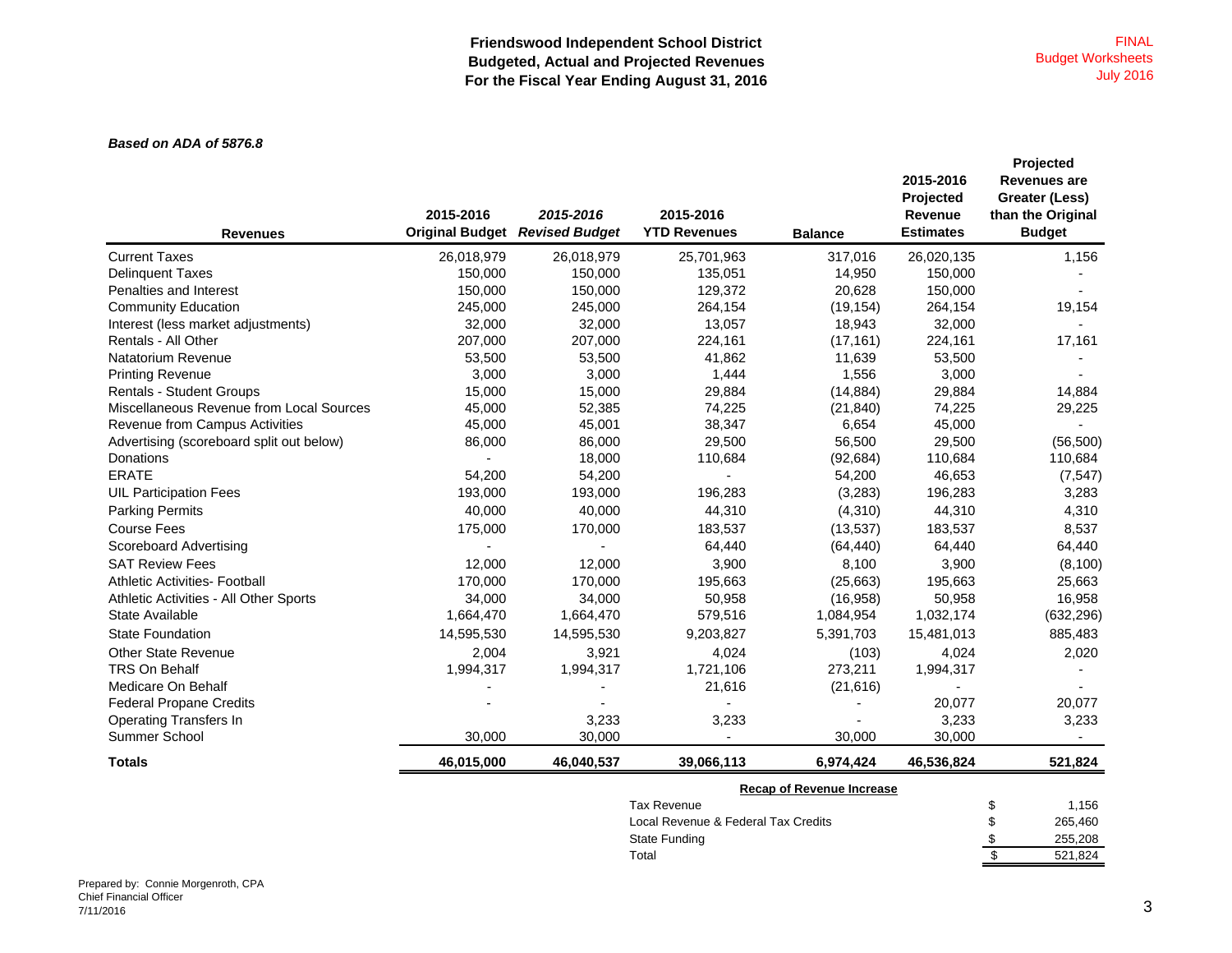#### **Friendswood Independent School District 2015-2016 Estimate of Revenues from State Based on Latest Superintendent's Six Weeks Reports**

|                                   |                           |                                                                               | Per the Superintendent's Six Weeks Report |                      |              |               |              |               |     |               |    |               |     |                                                     |      |                      |
|-----------------------------------|---------------------------|-------------------------------------------------------------------------------|-------------------------------------------|----------------------|--------------|---------------|--------------|---------------|-----|---------------|----|---------------|-----|-----------------------------------------------------|------|----------------------|
| <b>Using Omar Garcia's</b>        |                           | <b>Original Budget</b><br><b>Approved by the</b><br><b>Board on 8/24/2015</b> |                                           |                      |              |               |              |               |     |               |    |               |     | 6th<br><b>Includes TEA</b><br><b>Waiver Day for</b> |      |                      |
| <b>Funding Templates</b>          |                           |                                                                               |                                           | 1st                  |              | 2nd           |              | 3rd           |     | 4th           |    | 5th           |     | <b>Flooding</b>                                     |      | Average              |
| <b>ADA per Six Weeks</b>          |                           | 5878                                                                          |                                           | 5954.1               |              | 5911.2        |              | 5874.7        |     | 5870.7        |    | 5835.57       |     | 5821.5                                              |      | 5876.8               |
| Increase in ADA from Original     |                           |                                                                               |                                           | 76                   |              | 33            |              | $-3$          |     | $-7$          |    | $-42$         |     | $-57$                                               |      | $-1.3$               |
| <b>Attendance Percentage</b>      |                           |                                                                               |                                           | 97.79%               |              | 96.94%        |              | 96.37%        |     | 96.47%        |    | 95.91%        |     | 96.50%                                              |      | 96.50%               |
| <b>Foundation School Fund</b>     | \$                        | 14,595,530                                                                    | \$                                        | 15,100,378           | \$           | 14,795,609 \$ |              | 15,511,723    | \$  | 15,534,868    | \$ | 15,330,054 \$ |     | 15,225,285                                          | - \$ | 15,481,373           |
| Available School Fund             |                           | 1,664,470                                                                     |                                           | 1,664,470            |              | 1,664,470     |              | 1,032,174     |     | 1,032,174     |    | 1,032,174     |     | 1,032,174                                           | \$   | 1,032,174            |
| Total                             | $\boldsymbol{\mathsf{S}}$ | 16,260,000                                                                    | \$                                        | 16,764,848           | \$           | 16.460.079    | \$           | 16,543,897    | \$  | 16.567.042    | \$ | 16,362,228    | -\$ | 16,257,459                                          | \$   | 16,513,547           |
| Increase (Decrease) from Estimate |                           |                                                                               | $\zeta$                                   | 504,848              | $\mathsf{S}$ | 200,079       | $\mathsf{S}$ | 283,897       | -\$ | 307,042       | Ŝ. | $102,228$ \$  |     | $(2,541)$ \$                                        |      | 253,547              |
|                                   |                           |                                                                               |                                           |                      |              |               |              |               |     |               |    |               |     |                                                     |      |                      |
| Regular Program Allotment         | \$                        | 29,937,334                                                                    | \$                                        | 30,366,805           | \$           | 29,906,294    | \$           | 29,948,433    | \$  | 29,872,403    | \$ | 29,690,268 \$ |     | 29,601,140                                          | -\$  | 29,942,213           |
| Program Intent Codes:             |                           |                                                                               |                                           |                      |              |               |              |               |     |               |    |               |     |                                                     |      |                      |
| 21 - Gifted and Talented          | \$                        | 196,242                                                                       | \$                                        | 199,584              |              | 198,142       |              | 196,909       |     | 196,774       |    | 195,594       |     | 195,119                                             |      | 196,981              |
| 22 - Career & Technology          | \$                        | 2,842,088                                                                     | \$                                        | 2,839,056            |              | 2,796,614     |              | 2,716,278     |     | 2,792,825     |    | 2,750,383     |     | 2,729,920                                           |      | 2,751,520            |
| 23 - Special Education            | \$                        | 3,155,140                                                                     | \$                                        | 3,198,368            |              | 3,404,672     |              | 3,418,362     |     | 3,437,059     |    | 3,474,785     |     | 3,543,726                                           |      | 3,409,453            |
| 24/30 - Compensatory Education    | \$                        | 289,682                                                                       | \$                                        | 289,682              |              | 289,682       |              | 295,094       |     | 289,682       |    | 289,682       |     | 292,388                                             |      | 292,659              |
| 25 - Bilingual Education          | \$                        | 76,350                                                                        | \$                                        | 70,512               |              | 76,800        |              | 75,789        |     | 76,350        |    | 77,585        |     | 77,193                                              |      | 75,155               |
| 31 - High School Allotment        | \$                        | 572,424                                                                       | \$                                        | 582,230              |              | 575,528       |              | 570,862       |     | 569,113       |    | 562,678       |     | 555,563                                             |      | 569,052              |
| <b>Transportation Allotment</b>   | $\frac{1}{2}$             | 421,103                                                                       | \$                                        | 421,103              |              | 421,103       |              | 421,103       |     | 421,103       |    | 421,103       |     | 373,991                                             |      | 373,991              |
| Sub-total - PIC Codes             | $\overline{\mathcal{S}}$  | 7,553,029                                                                     | \$                                        | 7,600,535            | -\$          | 7,762,541     | \$           | 7,694,397     | \$  | 7,782,906     | \$ | 7,771,810 \$  |     | 7,767,900 \$                                        |      | 7,668,811            |
| <b>Total Cost of Tier 1</b>       | \$                        | 37,490,363                                                                    | \$                                        | 37,967,340           | \$           | 37,668,835    | \$           | 37,642,830    |     | \$ 37,655,309 |    | \$ 37,462,078 | -\$ | 37,369,040                                          | \$   | 37,611,024           |
| <b>Students</b>                   |                           | FTE's Used in<br><b>Original Budget</b>                                       |                                           | <b>1st Six Weeks</b> |              | 2nd Six Weeks |              | 3rd Six Weeks |     | 4th Six Weeks |    | 5th Six Weeks |     | <b>6th Six Weeks</b>                                |      | <b>Final Numbers</b> |
| SpecEd Main Refined ADA           |                           | 29.3                                                                          |                                           | 36.3                 |              | 32.4          |              | 38.4          |     | 43.1          |    | 41.8          |     | 40.9                                                |      | 41.0                 |
| CTE FTE's                         |                           | 375                                                                           |                                           | 374.6                |              | 369.0         |              | 358.4         |     | 368.5         |    | 362.9         |     | 360.2                                               |      | 363.0                |
| Comp Ed FTE's                     |                           | 258                                                                           |                                           | 258.0                |              | 258.0         |              | 258.0         |     | 258.0         |    | 258.0         |     | 258.0                                               |      | 258.0                |
| Preg Related FTE                  |                           | $\Omega$                                                                      |                                           | 0.0                  |              | 0.5           |              | 0.4           |     | 0.0           |    | 0.0           |     | 0.2                                                 |      | 0.2                  |
| <b>Bilingual ADA</b>              |                           | 136                                                                           |                                           | 125.6                |              | 136.8         |              | 135.0         |     | 136.0         |    | 138.2         |     | 137.5                                               |      | 132.9                |
| <b>GT FTE's</b>                   |                           | 292.74                                                                        |                                           | 297.7                |              | 295.6         |              | 293.7         |     | 293.5         |    | 291.8         |     | 291.1                                               |      | 293.9                |
| <b>Special Education FTE's</b>    |                           | 170.38                                                                        |                                           | 166.2                |              | 182.8         |              | 181.7         |     | 181.1         |    | 184.1         |     | 192.2                                               |      | 182.5                |
| <b>High School Students ADA</b>   |                           | 2081.54                                                                       |                                           | 2117.2               |              | 2092.8        |              | 2075.9        |     | 2069.5        |    | 2046.1        |     | 2020.2                                              |      | 2,070.3              |
| 2014-2015 ADA                     |                           | 5878                                                                          |                                           | 5917                 |              | 5861          |              | 5811          |     | 5832          |    | 5851          |     | 5830                                                |      | 5,850.1              |
| Increase from PY                  |                           | $\Omega$                                                                      |                                           | 38                   |              | 50            |              | 64            |     | 39            |    | $-16$         |     | -8                                                  |      | 26.65                |
| PY Average                        |                           |                                                                               |                                           | 5916.6               |              | 5888.7        |              | 5863          |     | 5855          |    | 5839          |     | 5831                                                |      |                      |
| Attendance Percentage PY          |                           |                                                                               |                                           | 97.69%               |              | 96.65%        |              | 95.66%        |     | 95.77%        |    | 95.87%        |     | 95.47%                                              |      | 96.19%               |
| Attendance - Increase from PY     |                           |                                                                               |                                           | 0.10%                |              | 0.29%         |              | 0.71%         |     | 0.70%         |    | 0.04%         |     | 1.03%                                               |      | 0.31%                |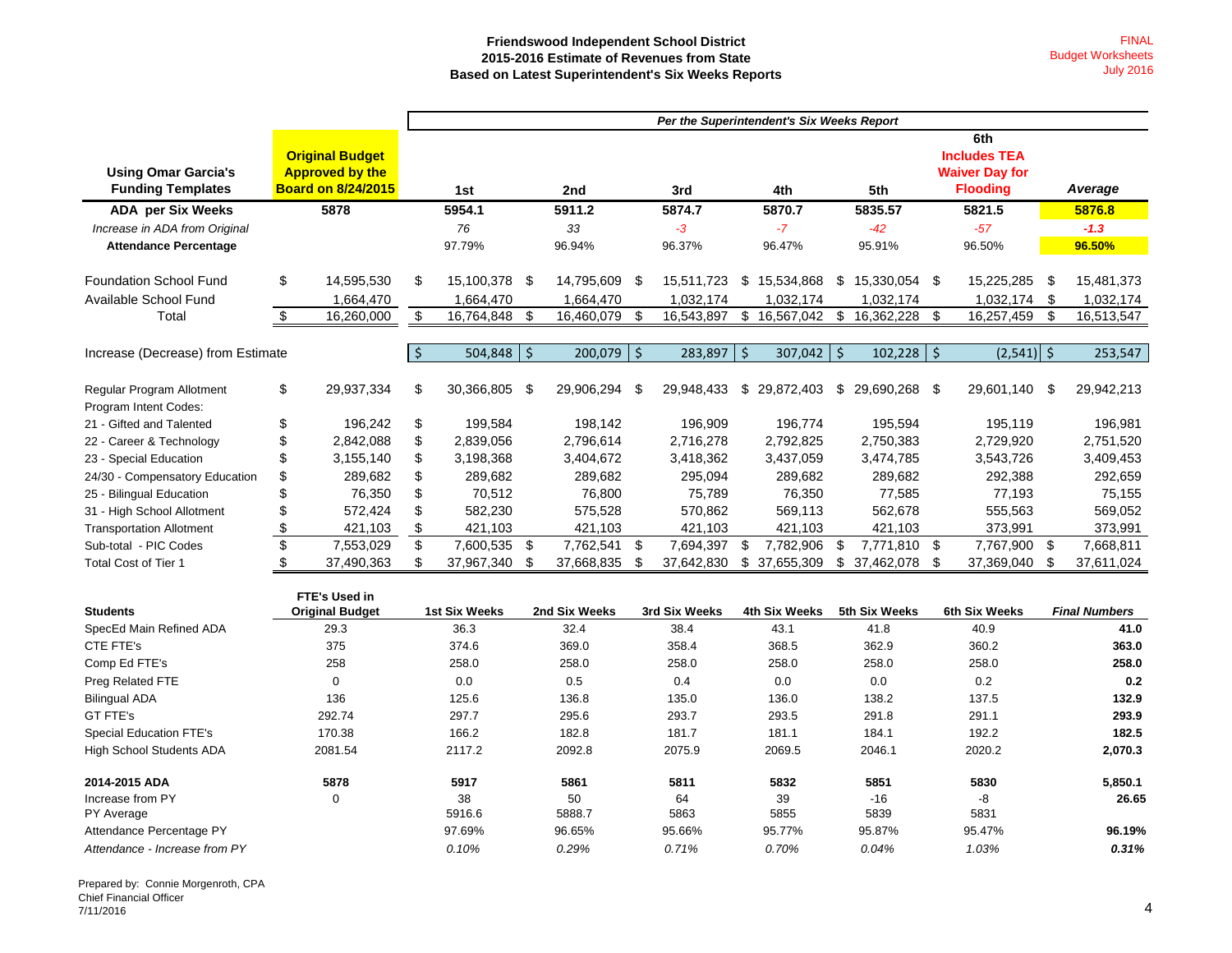#### **Friendswood Independent School District Expenditure Budget by Function For the Fiscal Year Ending August 31, 2016**

| <b>Expenditures by Function</b>            | <b>Original Budget</b> | <b>Revised Budget</b> | Expenditures to<br>Date | Encumbrances         | Unencumbered<br><b>Balance</b> | Projected<br>Expenditures | <b>Projected Expenditures</b><br>are Greater (Less) than<br><b>Original Budget</b> |
|--------------------------------------------|------------------------|-----------------------|-------------------------|----------------------|--------------------------------|---------------------------|------------------------------------------------------------------------------------|
| 11 Instruction                             | 26,221,951             | 26,176,515            | 21,653,890              | 76,640               | 4,445,986                      | 26,176,515                | (45, 436)                                                                          |
| 12 Instructional Resources and Media       | 656,224                | 722,409               | 545,414                 | 76,406               | 100,589                        | 722,409                   | 66,185                                                                             |
| 13 Curriculum and Staff Development        | 339,043                | 357,817               | 241,289                 | 5,846                | 110,682                        | 357,817                   | 18,774                                                                             |
|                                            |                        |                       |                         |                      |                                |                           |                                                                                    |
| 21 Instructional Leadership                | 969,366                | 989,739               | 815,941                 | 2,605                | 171,193                        | 989,739                   | 20,373                                                                             |
| 23 School Leadership                       | 2,624,654              | 2,656,202             | 2,213,786               | 9.597                | 432,819                        | 2,656,202                 | 31,548                                                                             |
| 31 Guidance and Counseling                 | 857,259                | 861,185               | 721,656                 | 1,407                | 138,121                        | 861,185                   | 3,926                                                                              |
| 32 Social Work Services                    | 2,500                  | 2,500                 | 1,500                   |                      | 1,000                          | 2,500                     |                                                                                    |
| 33 Health Services                         | 536,585                | 538,335               | 445,103                 | 1,000                | 92,232                         | 538,335                   | 1,750                                                                              |
| 34 Student Transportation                  | 1,766,402              | 1,750,078             | 1,277,842               | 115,753              | 356,483                        | 1,750,078                 | (16, 324)                                                                          |
| 36 Cocurricular/Extracurricular Activities | 1,711,292              | 1,854,835             | 1,440,311               | 176,186              | 238,338                        | 1,854,835                 | 143,543                                                                            |
| 41 General Administration                  | 2,156,226              | 2,152,045             | 1,773,607               | 133,390              | 245,048                        | 2,152,045                 | (4, 181)                                                                           |
| 51 Maintenance and Operations **           | 5,640,976              | 5,657,448             | 4,325,741               | 679,945              | 651,763                        | 5,657,448                 | 16,472                                                                             |
| 52 Security and Monitoring Services        | 240,390                | 243,030               | 160,449                 | 73,050               | 9,531                          | 243,030                   | 2,640                                                                              |
| 53 Data Processing Services                | 1,150,135              | 1,057,007             | 901,827                 | 38,626               | 116,554                        | 1,057,007                 | (93, 128)                                                                          |
| 61 Community Services                      | 263,197                | 281,597               | 160,134                 | 13,214               | 108,249                        | 281,597                   | 18,400                                                                             |
| 81 Facilities Acquisition and Construction | 50,000                 | 978,127               | 184,494                 | 788,871              | 4,761                          | 978,127                   | 928,127                                                                            |
| 93 Payments to Fiscal Agents               | 96,250                 | 91.180                | 76,974                  | 13,526               | 680                            | 91,180                    | (5,070)                                                                            |
| 95 Payments to JJAEP Programs              | 51,800                 | 51,800                | 21,949                  |                      | 29,851                         | 51,800                    |                                                                                    |
| 99 Other Governmental Charges              | 275,750                | 275,750               | 203,063                 | 67,647               | 5,040                          | 275,750                   |                                                                                    |
| <b>Totals</b>                              | 45,610,000<br>\$       | 46,697,600<br>S.      | 37,164,970<br>S         | 2,273,710 \$<br>- \$ | 7,258,920                      | - \$<br>46,697,600        | 1,087,600                                                                          |

#### **Recap of Budget Increases:**

| <b>Total of Budget Increases</b> |    | 1,087,600 |                                                       |
|----------------------------------|----|-----------|-------------------------------------------------------|
| June Budget Amendment            | S  |           | 375,000 HS Turf - Additional dirt work needed         |
| April Budget Amendment           | S  |           | 175,000 HS Turf Upgrade                               |
| March Budget Amendment           | \$ |           | 115,638 Band uniforms                                 |
| February Budget Amendment        | \$ |           | 295,000 Bales chiller                                 |
| January Budget Amendment         | \$ |           | 21,500 Engineering fees for Bales replacement chiller |
| Amendments offset by Revenues    | \$ |           | 105,462 Grants, donations, fees and sales             |

Campus and Department Budget Managers currently project a \$250,000 budget surplus at year-end.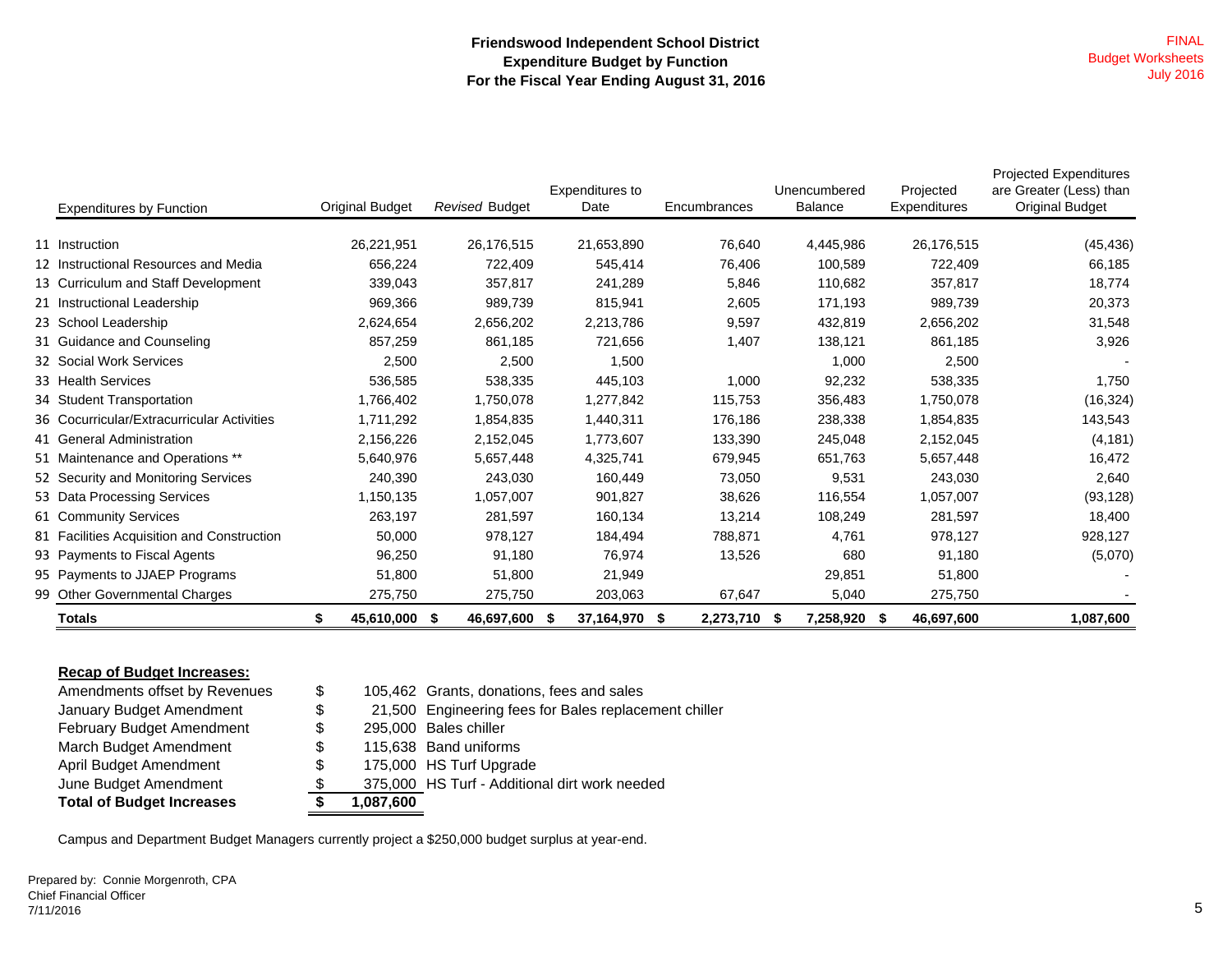#### Estimate of Tax Collections and Rates For Fiscal Year 2015/2016 Tax Year: 2015

| Numbers updated from Supplement 9, June 30, 2016.                      |                          |                                                           |                                  |                        |                                           |               |                             |
|------------------------------------------------------------------------|--------------------------|-----------------------------------------------------------|----------------------------------|------------------------|-------------------------------------------|---------------|-----------------------------|
| Certified Roll received from GCAD & BCAD (total taxable before freeze) |                          |                                                           |                                  |                        |                                           | \$            | 2,613,809,960               |
| Add back values from ARB review                                        |                          |                                                           |                                  |                        |                                           |               |                             |
| Net Taxable Before Freeze                                              |                          |                                                           |                                  |                        |                                           |               | 2,613,809,960               |
| (minus) Over 65 & Disabled Persons Taxable                             |                          |                                                           |                                  |                        |                                           |               | (366, 936, 781)             |
| Estimated Net Taxable Minus Over-65 & Disabled Values                  |                          |                                                           |                                  |                        |                                           | $rac{6}{5}$   | 2,246,873,179               |
|                                                                        |                          |                                                           |                                  | 2015 Adopted Rate      |                                           | \$            | 1.367                       |
|                                                                        |                          | 2015 Total Levy Estimate MINUS Over 65 and Disabled Levy  |                                  |                        |                                           |               | 30,714,756                  |
|                                                                        |                          | Levy Calculations By Fund Based on 2015 Tax Rate of 1.367 |                                  |                        |                                           |               |                             |
| Estimated Net Taxable Minus Over-65 & Disabled Values                  |                          |                                                           |                                  |                        |                                           |               | 2,246,873,179               |
| 76.08% Percent M&O                                                     |                          |                                                           |                                  |                        |                                           | $\frac{6}{3}$ | 1.040                       |
| Estimated Levy minus Over 65 & Disabled for M & O                      |                          |                                                           |                                  |                        |                                           | \$            | 23,367,481                  |
| Estimated Net Taxable Minus Over-65 & Disabled Values                  |                          |                                                           |                                  |                        |                                           | \$            | 2,246,873,179               |
| 23.92% Percent I&S                                                     |                          |                                                           |                                  |                        |                                           | \$            | 0.327                       |
| Estimated Levy minus Over 65 & Disabled for I & S                      |                          |                                                           |                                  |                        |                                           | \$            | 7,347,275                   |
|                                                                        |                          | <u>M &amp; O</u>                                          |                                  | <u>1&amp;S</u>         |                                           |               |                             |
| Over 65 & DP Ceilings                                                  | \$                       | 3,738,216                                                 | \$                               | 3,738,216              |                                           |               |                             |
|                                                                        |                          | 76.08%                                                    |                                  | 23.92%                 |                                           |               |                             |
| Levy for Over 65 & DP                                                  | \$                       | 2,843,998                                                 | \$                               | 894,218                |                                           |               |                             |
| General                                                                |                          | 23,367,481                                                |                                  | 7,347,275              |                                           |               |                             |
| Over 65 & DP                                                           | \$                       | 2,843,998                                                 | \$<br>\$                         | 894,218                |                                           |               | <b>Total Estimated Levy</b> |
| <b>2014 Estimated Levy</b>                                             | $\overline{\vec s}$      | 26,211,479                                                | $\overline{\boldsymbol{s}}$      | 8,241,494              |                                           | \$            | 34,452,972                  |
| <b>Collection Percentages</b>                                          |                          | 99.27%                                                    |                                  | 99.27%                 |                                           |               |                             |
|                                                                        | $\overline{\mathcal{S}}$ | 26,020,135                                                | $\overline{\boldsymbol{\theta}}$ | $\overline{8,}181,331$ |                                           |               |                             |
| Add Delinquent:                                                        | \$                       | 150,000                                                   | \$                               |                        | 50,000 Budget Estimate                    |               |                             |
| <b>Anticipated Collections*</b>                                        | \$                       | 26,170,135                                                | \$                               | 8,231,331              | Template~ Line 26 and 28                  |               |                             |
| (Budgeted as Revenues)                                                 |                          |                                                           |                                  |                        | (6,264,209) Less: 2016 Bond Payments      |               |                             |
|                                                                        |                          |                                                           | \$<br>\$<br>\$                   |                        | (2,019,153) Less: Additional Called Bonds |               |                             |
|                                                                        |                          |                                                           |                                  |                        | (52,031) Projected Deficit @ 8/31/16      |               |                             |

| <b>Ratio of Current Collected to</b><br><b>Adjusted Levy</b> |                     |  |  |  |  |  |  |  |
|--------------------------------------------------------------|---------------------|--|--|--|--|--|--|--|
| <b>Tax Year</b>                                              | <b>Collection %</b> |  |  |  |  |  |  |  |
| 2009                                                         | 99.23%              |  |  |  |  |  |  |  |
| 2010                                                         | 99.20%              |  |  |  |  |  |  |  |
| 2011                                                         | 99.15%              |  |  |  |  |  |  |  |
| 2012                                                         | 99.37%              |  |  |  |  |  |  |  |
| 2013                                                         | 99.37%              |  |  |  |  |  |  |  |
| 2014                                                         | 99.27%              |  |  |  |  |  |  |  |

#### 2010 99.20% **Fund Balance at 8/31/14 \$ 751,407** 2011 99.15% Surplus for 2014/15 \$ 621,044 **Fund Balance at 8/31/15 \$** 1,372,451 Projected Surplus (Deficit)  $$$  (52,031) **Projected Fund Balance at 8/31/16 \$** 1,320,420 **Debt Service Fund Balance Recap**

#### **Change in Net Taxable Values from PY** Recap of Values under ARB Review

| 2015 Net Taxable Values | \$2.246.873.179 | Amount under ARB Review |  |
|-------------------------|-----------------|-------------------------|--|
| 2014 Net Taxable Values | \$2.061.879.373 | Expected loss in value  |  |
| Increase of 9.09%       | 184.993.806     | Amount to add back      |  |

*\*Prior year's anticipated collections were \$24,116,617. This represents an increase of \$2,053,518 or 8.51%.*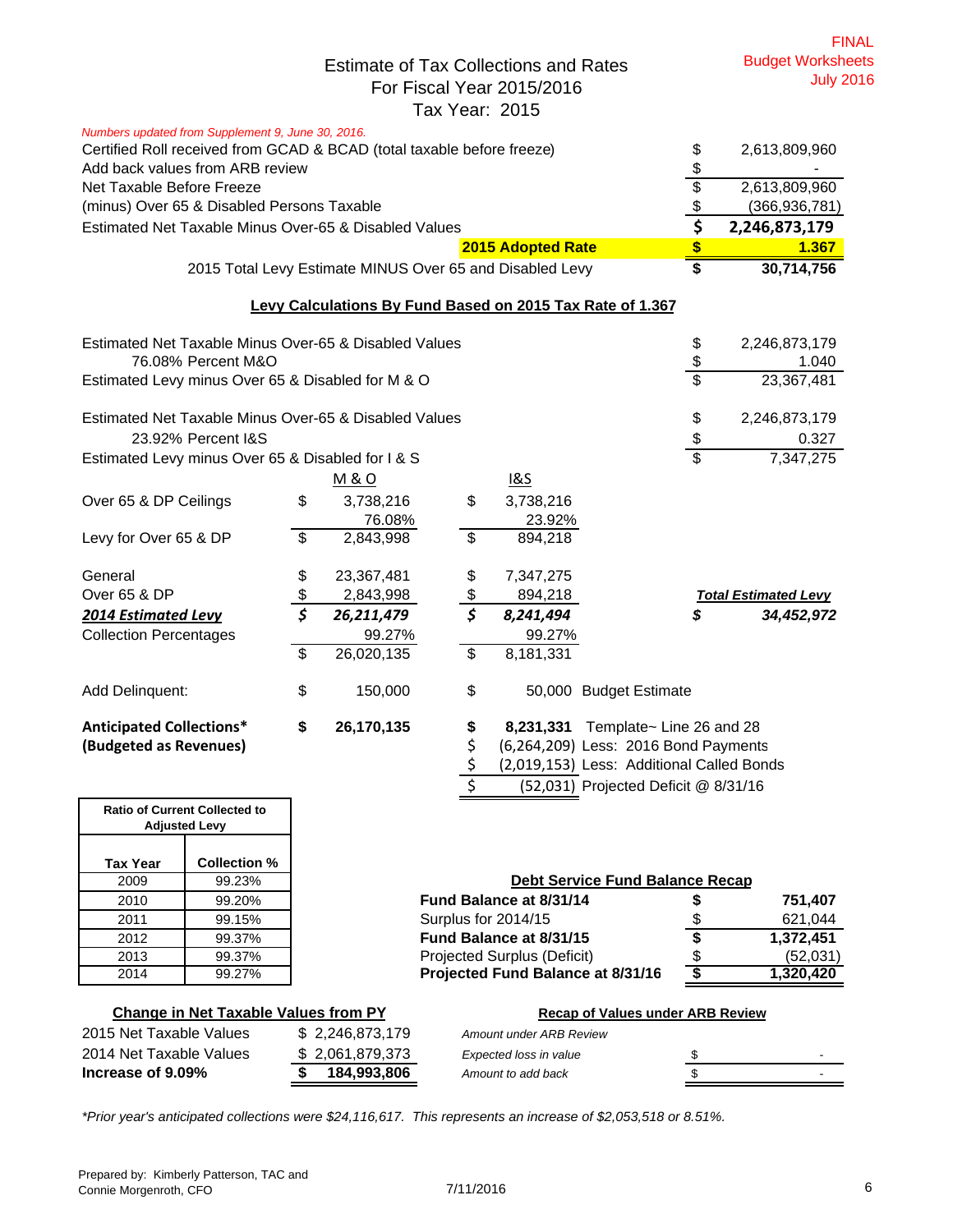Friendswood Independent School District *Proposed Budget with Adopted Tax Rate of \$1.387* For the Year Ended August 31, 2017

FINALBudget Worksheets July 2016

#### *Based on ADA of 5888*

| Projected Fund Balance as of 8/31/2017                 |   |            | 12,297,271       |
|--------------------------------------------------------|---|------------|------------------|
| <b>Projected Budget Surplus (Deficit)</b>              |   |            | \$<br>0          |
| Proposed Expenditure Budget (See Recap Below)          |   | 47,950,000 |                  |
| Proposed Revenue Budget (\$1.4MK more than PY Revised) | S | 47.950.000 |                  |
| Projected Fund Balance as of 8/31/2016                 |   |            | \$<br>12,297,271 |

#### **Recap of Proposed Expenditure Budget**

| Prior Year Original Expenditure Budget                                 |               | \$<br>45,610,000 |                                           |                         |       |
|------------------------------------------------------------------------|---------------|------------------|-------------------------------------------|-------------------------|-------|
| Add: Proposed Salary Increases for FY 16-17:                           |               |                  |                                           |                         |       |
| \$1,500 Increase to teacher bands with market adjustments              | \$<br>481,657 |                  |                                           |                         |       |
| 2.5% Increase for all other personnel                                  | 272,788       |                  |                                           |                         |       |
| Market Adjustments (SLP's, LSSP's, Counselors, A/P's, and Bus Drivers) | 183,452       |                  |                                           | <b>Adopted Tax Rate</b> |       |
| New Positions in 16/17 (Approved - Released)                           | 414,062       |                  | M&O                                       |                         | 1.130 |
| New Positions in 16/17 (Approved - On Hold)                            | 53,550        |                  | 1&S                                       |                         | 0.257 |
| Personnel Changes in 2015/16                                           | 128,698       |                  | Total                                     |                         | 1.387 |
| Band step increase for teachers                                        | 163,443       |                  |                                           | 9 cents increase in M&O |       |
| Increase in benefits                                                   | 113,590       |                  |                                           | 7 cents decrease in I&S |       |
| New stipend requests                                                   | 42,550        |                  | Net increase of 2 cents on Total Tax Rate |                         |       |
| Savings from attrition                                                 | (86, 379)     |                  |                                           |                         |       |
| Total Increase in Salaries                                             |               | \$<br>1,767,411  |                                           |                         |       |
| Plus: Capital Improvement Plan                                         |               | \$<br>690,000    |                                           |                         |       |
| Less: Reduction in Campus and Department Budgets                       |               | (117, 411)       |                                           |                         |       |
| Proposed 2016-17 Expenditure Budget                                    |               | 47,950,000       |                                           |                         |       |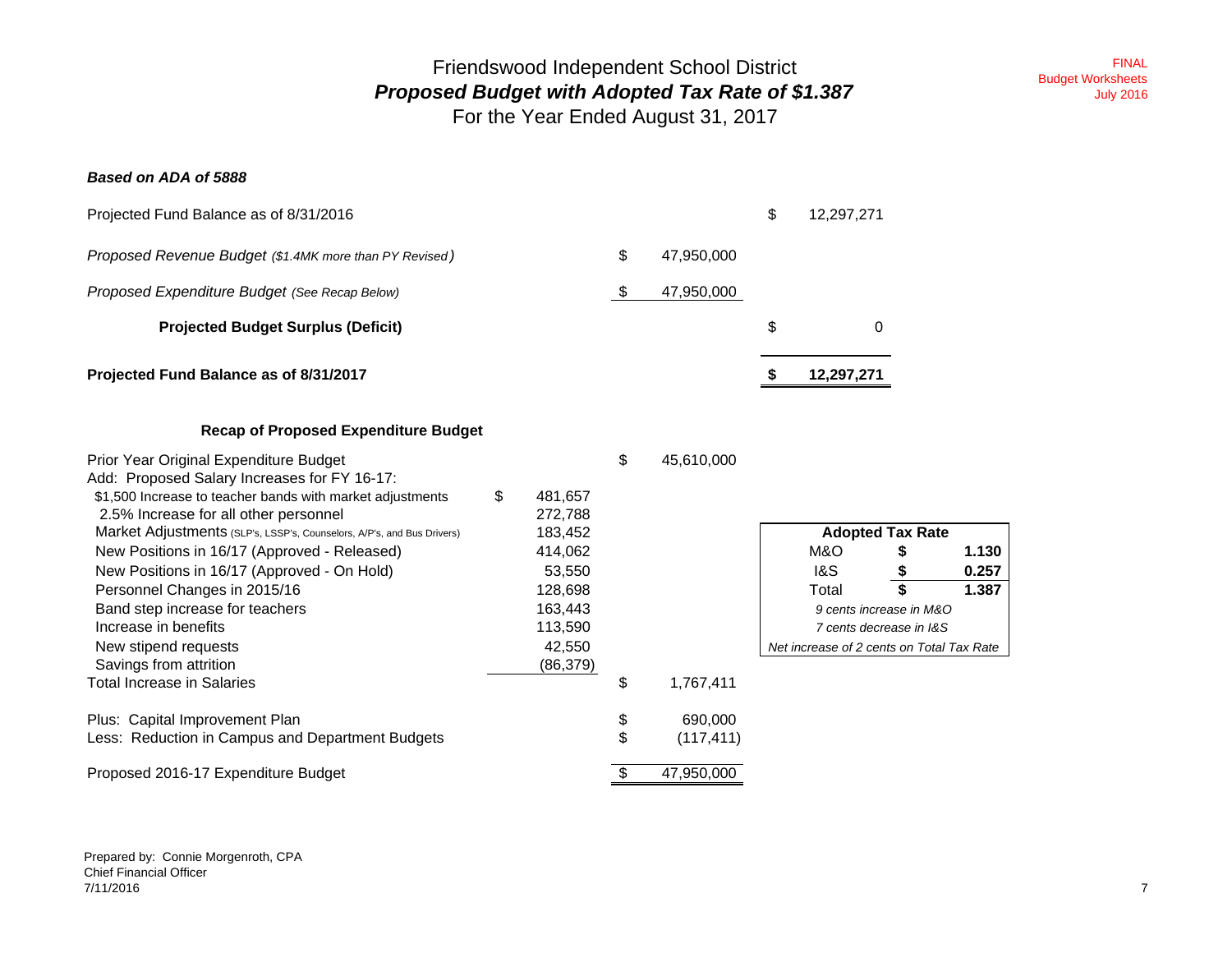#### **Friendswood Independent School District** *Proposed Revenue Budget with Adopted Tax Rate of \$1.387* **For the Fiscal Year Ending August 31, 2017**

#### *Based on ADA of 5888*

|                                          |                        | 2015-2016                |                          | <b>Change from Prior</b> | <b>Change from Prior</b> |
|------------------------------------------|------------------------|--------------------------|--------------------------|--------------------------|--------------------------|
|                                          | 2015-2016              | <b>Projected Revenue</b> | 2016-2017                | <b>Year Original</b>     | <b>Year Projected</b>    |
| <b>Revenues</b>                          | <b>Original Budget</b> | <b>Estimates</b>         | <b>Proposed Revenues</b> | <b>Budget</b>            | <b>Revenue Estimates</b> |
| <b>Current Taxes</b>                     | 26,018,979             | 26,020,135               | 29,654,909               | 3,635,930                | 3,634,774                |
| <b>Delinquent Taxes</b>                  | 150,000                | 150,000                  | 150,000                  |                          |                          |
| Penalties and Interest                   | 150,000                | 150,000                  | 150,000                  |                          |                          |
| <b>Community Education</b>               | 245,000                | 264,154                  | 245,000                  |                          | (19, 154)                |
| Interest (less market adjustments)       | 32,000                 | 32,000                   | 20,000                   | (12,000)                 | (12,000)                 |
| Rentals - All Other                      | 207,000                | 224,161                  | 217,000                  | 10,000                   | (7, 161)                 |
| Natatorium Revenue                       | 53,500                 | 53,500                   | 43,000                   | (10, 500)                | (10, 500)                |
| <b>Printing Revenue</b>                  | 3,000                  | 3,000                    | 1,500                    | (1,500)                  | (1,500)                  |
| <b>Rentals - Student Groups</b>          | 15,000                 | 29,884                   | 16,911                   | 1,911                    | (12, 973)                |
| Miscellaneous Revenue from Local Sources | 50,000                 | 74,225                   | 57,000                   | 7,000                    | (17, 225)                |
| Revenue from Campus Activities           | 45,001                 | 45,000                   | 36,000                   | (9,001)                  | (9,000)                  |
| Advertising                              | 35,000                 | 29,500                   | 30,000                   | (5,000)                  | 500                      |
| Donations                                |                        | 110,684                  | 25,000                   | 25,000                   | (85, 684)                |
| <b>ERATE</b>                             | 54,200                 | 46,653                   | 30,000                   | (24, 200)                | (16, 653)                |
| <b>UIL Participation Fees</b>            | 193,000                | 196,283                  | 193,000                  |                          | (3,283)                  |
| <b>Parking Permits</b>                   | 40,000                 | 44,310                   | 40,000                   |                          | (4,310)                  |
| <b>Course Fees</b>                       | 170,000                | 183,537                  | 175,000                  | 5,000                    | (8,537)                  |
| Scoreboard Advertising                   | 51,000                 | 64,440                   | 67,000                   | 16,000                   | 2,560                    |
| <b>SAT Review Fees</b>                   | 12,000                 | 3,900                    | 4,000                    | (8,000)                  | 100                      |
| <b>Athletic Activities- Football</b>     | 170,000                | 195,663                  | 180,000                  | 10,000                   | (15,663)                 |
| Athletic Activities - All Other Sports   | 34,000                 | 50,958                   | 40,000                   | 6,000                    | (10, 958)                |
| State Available                          | 1,664,470              | 1,032,174                | 1,511,935                | (152, 535)               | 479,761                  |
| <b>State Foundation</b>                  | 14,595,530             | 15,481,013               | 12,929,926               | (1,665,604)              | (2,551,087)              |
| <b>Other State Revenue</b>               | 2,003                  | 4,024                    | 2,106                    | 103                      | (1,918)                  |
| <b>TRS On Behalf</b>                     | 1,994,317              | 1,994,317                | 2,100,713                | 106,396                  | 106,396                  |
| Medicare On Behalf                       |                        |                          |                          |                          |                          |
| <b>Federal Propane Credits</b>           |                        | 20,077                   |                          |                          | (20,077)                 |
| <b>Operating Transfers In</b>            |                        | 3,233                    |                          |                          | (3,233)                  |
| Summer School                            | 30,000                 | 30,000                   | 30,000                   |                          |                          |
| <b>Totals</b>                            | 46,015,000             | 46,536,824               | 47,950,000               | 1,935,000                | 1,413,176                |

#### Note:

|                                                                                       | <b>Recap of Increases</b>     |                |             |
|---------------------------------------------------------------------------------------|-------------------------------|----------------|-------------|
| enues are based on PTAD values of \$2,520,417,783 which reflect our local values,     | Tax Revenue                   | $3.635.930$ \$ | 3.634.774   |
| e they were found to be valid, and not the State's values of \$2,630,615,675. If our  | Local Rev. & Fed. Tax Credits | 10.710 \$      | (254, 749)  |
| l values had not been validated, our District would have lost \$2,119,472 in funding. | State Funding & TRS           | (1.711.640) \$ | (1,966,849) |
|                                                                                       | Total                         | .935.000       | .413,176    |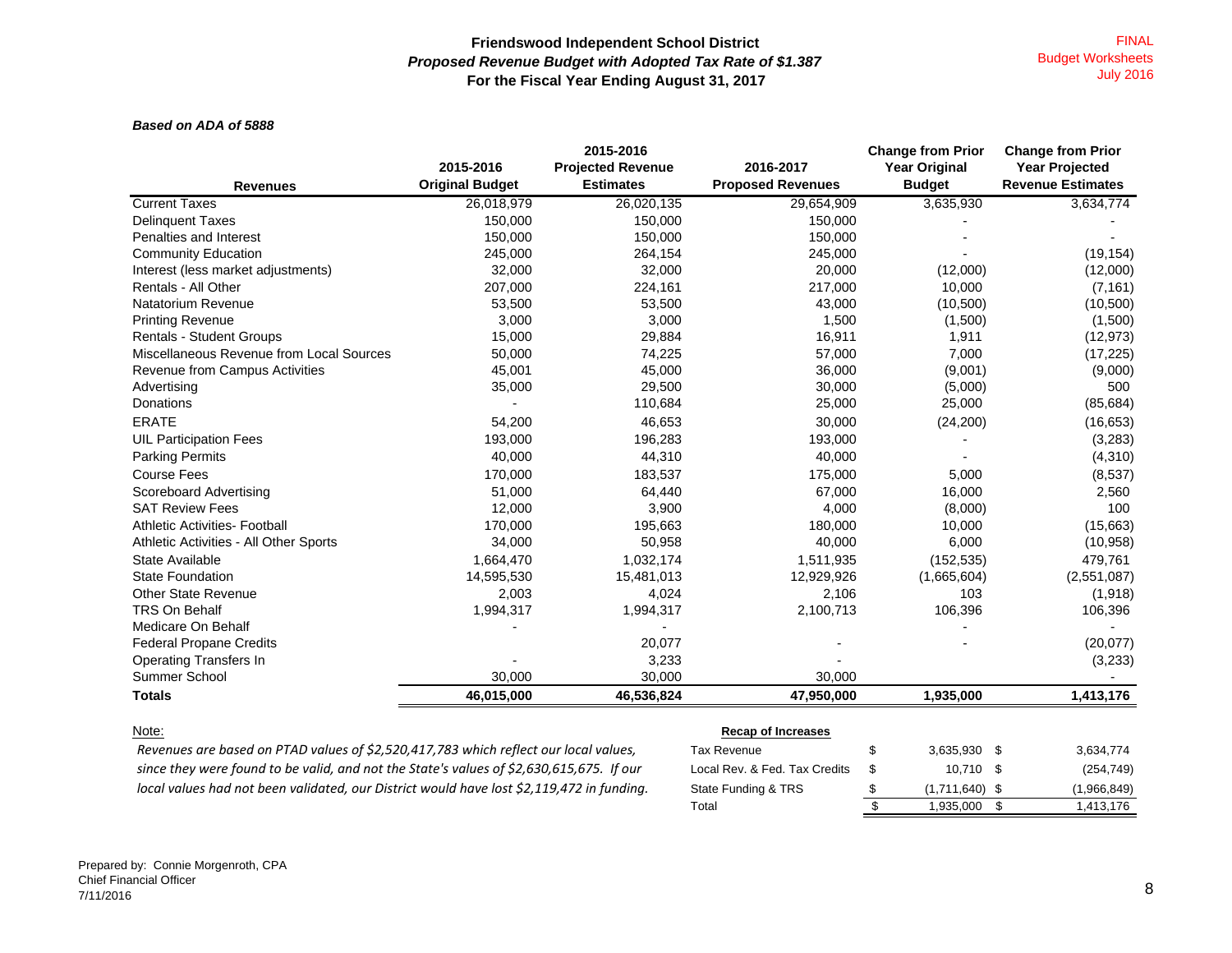| <b>Expenditures by Function</b>            | 2015-2016<br><b>Original Budget</b> | 2015-2016<br>Revised Budget |               | 2015-2016<br><b>Projected Expenditures</b> | 2016-2017<br><b>Budget</b> | Projected Budget is<br>Proposed Expenditure Greater (Less) than PY<br><b>Original Budget</b> |
|--------------------------------------------|-------------------------------------|-----------------------------|---------------|--------------------------------------------|----------------------------|----------------------------------------------------------------------------------------------|
|                                            |                                     |                             |               |                                            |                            |                                                                                              |
| 11 Instruction                             | 26,221,951                          |                             | 26,176,515    | 26,176,515                                 | 27,244,710                 | 1,022,759                                                                                    |
| 12 Instructional Resources and Media       | 656,224                             |                             | 722,409       | 722,409                                    | 713,341                    | 57,117                                                                                       |
| 13 Curriculum and Staff Development        | 339,043                             |                             | 357,817       | 357,817                                    | 234,774                    | (104, 269)                                                                                   |
| 21 Instructional Leadership                | 969,366                             |                             | 989,739       | 989,739                                    | 1,062,207                  | 92,841                                                                                       |
| 23 School Leadership                       | 2,624,654                           |                             | 2,656,202     | 2,656,202                                  | 2,731,334                  | 106,680                                                                                      |
| 31 Guidance and Counseling                 | 857,259                             |                             | 861,185       | 861,185                                    | 895,882                    | 38,623                                                                                       |
| 32 Social Work Services                    | 2,500                               |                             | 2,500         | 2,500                                      | 8,136                      | 5,636                                                                                        |
| 33 Health Services                         | 536,585                             |                             | 538,335       | 538,335                                    | 538,301                    | 1,716                                                                                        |
| 34 Student Transportation                  | 1,766,402                           |                             | 1,750,078     | 1,750,078                                  | 1,855,078                  | 88,676                                                                                       |
| 36 Cocurricular/Extracurricular Activities | 1,711,292                           |                             | 1,854,835     | 1,854,835                                  | 1,800,094                  | 88,802                                                                                       |
| 41 General Administration                  | 2,156,226                           |                             | 2,152,045     | 2,152,045                                  | 2,354,325                  | 198,099                                                                                      |
| 51 Maintenance and Operations **           | 5,640,976                           |                             | 5,657,448     | 5,657,448                                  | 5,745,476                  | 104,500                                                                                      |
| 52 Security and Monitoring Services        | 240,390                             |                             | 243,030       | 243,030                                    | 195,945                    | (44, 445)                                                                                    |
| 53 Data Processing Services                | 1,150,135                           |                             | 1,057,007     | 1,057,007                                  | 1,105,122                  | (45, 013)                                                                                    |
| 61 Community Services                      | 263,197                             |                             | 281,597       | 281,597                                    | 263,725                    | 528                                                                                          |
| 81 Facilities Acquisition and Construction | 50,000                              |                             | 978,127       | 978,127                                    | 740,000                    | 690,000                                                                                      |
| 93 Payments to Fiscal Agents               | 96,250                              |                             | 91,180        | 91,180                                     | 109,000                    | 12,750                                                                                       |
| 95 Payments to JJAEP Programs              | 51,800                              |                             | 51,800        | 51,800                                     | 51,800                     |                                                                                              |
| 99 Other Governmental Charges              | 275,750                             |                             | 275,750       | 275,750                                    | 300,750                    | 25,000                                                                                       |
| <b>Totals</b>                              | 45,610,000 \$                       |                             | 46,697,600 \$ | 46,697,600 \$                              | 47,950,000                 | 2,340,000                                                                                    |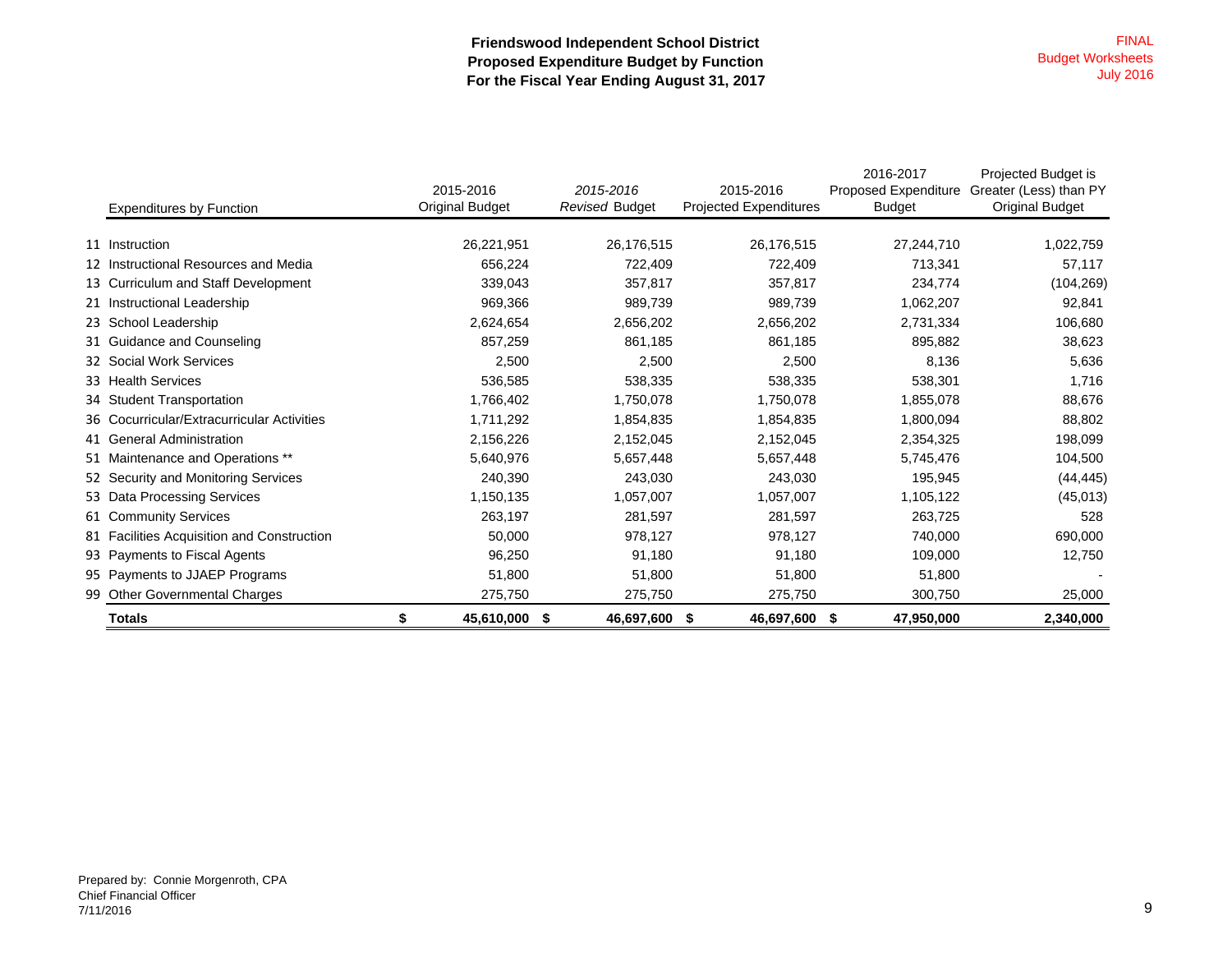#### *Amounts from Salary Negotiations - \$1,500 Increase for Teachers; 2.5% increase for all other personnel*

|                                                              |                       | 2016-2017       |               | 2015-2016              |                | <b>Change from PY</b>  |
|--------------------------------------------------------------|-----------------------|-----------------|---------------|------------------------|----------------|------------------------|
| <b>Detail of Expenditures</b>                                |                       | <b>Proposed</b> |               | <b>Original Budget</b> |                | <b>Original Budget</b> |
| <b>Salaries</b>                                              | \$                    | 32,463,147      | \$            | 31,109,200             | \$             | 1,353,946              |
| Stipends, OT, Extra Duty, & Retirement Payments              |                       | 1,606,567       |               | 1,417,088              |                | 189,479                |
| <b>Substitutes</b>                                           |                       | 497,000         |               | 493,000                |                | 4,000                  |
| <b>TRS On Behalf</b>                                         |                       | 2,100,713       |               | 1,994,317              |                | 106,396                |
| Benefits (see details below)                                 |                       | 2,616,573       |               | 2,502,983              |                | 113,590                |
| Salaries - Subtotal                                          | $\mathfrak{S}$        | 39,284,000      | \$            | 37,516,589             | $\mathfrak{L}$ | 1,767,411              |
| Campuses                                                     |                       | 798,028         |               | 867,215                |                | (69, 187)              |
| Departments                                                  |                       | 7,867,972       |               | 7,226,196              |                | 641,776                |
| <b>Total Expenditure Budget</b>                              | $\sqrt[6]{3}$         | 47,950,000      | $\mathbf{\$}$ | 45,610,000             | $\sqrt[3]{3}$  | 2,340,000              |
|                                                              |                       |                 |               |                        |                |                        |
| <b>Detail of Benefits</b>                                    |                       |                 |               |                        |                |                        |
| 6140- TRS Retiree Surcharges                                 | \$                    | 14,084 \$       |               | 13,740 \$              |                | 344                    |
| 6141 - FICA Medicare                                         |                       | 463,365         |               | 431,888                |                | 31,477                 |
| 6142 - Group Health Insurance                                |                       | 1,037,700       |               | 1,035,038              |                | 2,662                  |
| 6143 - Workers' Compensation                                 |                       |                 |               |                        |                |                        |
| 6145 - Unemployment                                          |                       | 45,208          |               | 40,138                 |                | 5,070                  |
| 6146 - TRS Care for Retirees (includes the new 1.5% payment) |                       | 829,674         |               | 770,913                |                | 58,761                 |
| 6147 - LTD Insurance                                         |                       | 37,917          |               | 34,252                 |                | 3,665                  |
| 6148 - Life Insurance                                        |                       | 9,268           |               | 8,731                  |                | 537                    |
| 6149 - TRS District Contribution                             |                       | 179,358         |               | 168,283                |                | 11,075                 |
| Total                                                        | $\boldsymbol{\theta}$ | 2,616,573       | \$            | 2,502,983              | \$             | 113,590                |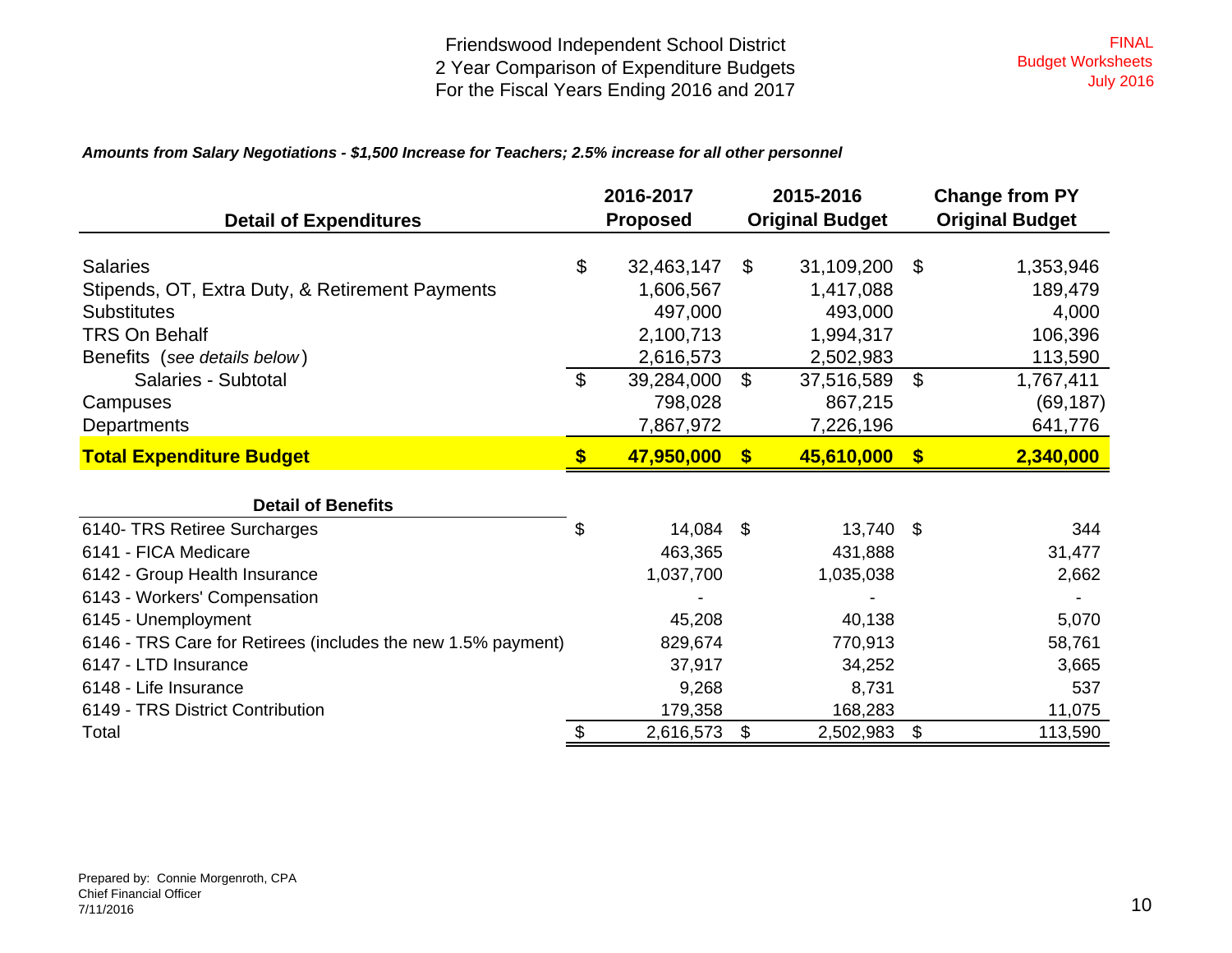|                                                                                                                          |                                                                 | 2016-2017                                     |                                                                  |                                                                 | 2015-2016                                    |                                                                    |               |                                                           |
|--------------------------------------------------------------------------------------------------------------------------|-----------------------------------------------------------------|-----------------------------------------------|------------------------------------------------------------------|-----------------------------------------------------------------|----------------------------------------------|--------------------------------------------------------------------|---------------|-----------------------------------------------------------|
| <b>GENERAL FUND</b><br>(excludes benefits)                                                                               | <b>Professionals</b>                                            | <b>Support</b><br><b>Personnel</b>            | Total                                                            | <b>Professionals</b>                                            | <b>Support</b><br><b>Personnel</b>           | <b>Total</b>                                                       | $\circ$<br>e  | <b>Change from Prior</b><br>Year                          |
| <b>Salaries</b><br><b>Stipends</b><br>Employee Allowance<br>Retirement Incentive<br>Substitutes<br>Extra Duty / Overtime | 26,967,322<br>783,427<br>53,040<br>200,000<br>428,800<br>88,900 | 5,495,825<br>68,200<br>481,200                | 32,463,147<br>783,427<br>53,040<br>200,000<br>497,000<br>570,100 | 25,943,690<br>739,523<br>50,207<br>110,000<br>425,900<br>80,400 | 5,165,511<br>67,100<br>436,958               | 31,109,200<br>739,523<br>50,207<br>110,000 C<br>493,000<br>517,358 | A<br>- В<br>D | 1,353,946<br>43,904<br>2,833<br>90,000<br>4,000<br>52,742 |
| <b>Total - General Fund</b>                                                                                              | 28,521,489                                                      | 6,045,225                                     | 34,566,714                                                       | 27,349,720                                                      | 5,669,569                                    | 33,019,289                                                         |               | 1,547,425                                                 |
| <b>ALL OTHER FUNDS</b>                                                                                                   | <b>Salaries</b>                                                 | <b>Benefits</b>                               | <b>Total</b>                                                     | <b>Salaries</b>                                                 | <b>Benefits</b>                              | <b>Total</b>                                                       |               |                                                           |
| Title 1 - Part A<br>Idea B Formula<br>Idea B Preschool<br><b>Child Nutrition</b><br>Title 3 - Part A - ESL               | 114,261<br>800,910<br>16,333<br>136,805<br>9,823                | 10,793<br>107,560<br>1,903<br>15,970<br>3,823 | 125,054<br>908,470<br>18,236<br>152,775<br>13,646                | 122,852<br>739,704<br>18,583<br>144,176<br>9,581                | 13,908<br>92,677<br>4,859<br>13,258<br>3,796 | 136,760 E<br>832,381<br>23,442<br>157,434<br>13,376                | - F           | (11, 706)<br>76,089<br>(5,206)<br>(4,659)<br>270          |
| <b>Total - All Other Funds</b>                                                                                           | 1,078,132                                                       | 140,049                                       | 1,218,181                                                        | 1,034,896                                                       | 128,498                                      | 1,163,394                                                          |               | 54,787                                                    |
|                                                                                                                          |                                                                 |                                               |                                                                  |                                                                 |                                              |                                                                    |               |                                                           |

**Grand Total 29,599,621 6,185,274 35,784,895 28,384,615 5,798,067 34,182,682 1,602,213**

Notes to Explain Large Variances from Prior Year:

A - Increase due to increase in personnel (new positions), market adjustments, \$1500 increase for teachers and 2.5% increase for all other employees.

B - Increase due to new stipends, stipends associated with new positions, and equity adjustments.

C - Increased based on prior year expenditures exceeding budget.

D - Increase reflects an increase in daily rates for non-exempt employees including market increases for bus drivers.

E - Decrease based on anticipated decrease in Title 1 funding per TEA.

F - Increase due to \$1,500 increase for teachers, market adjustments, and 2.5% increase for all other employees.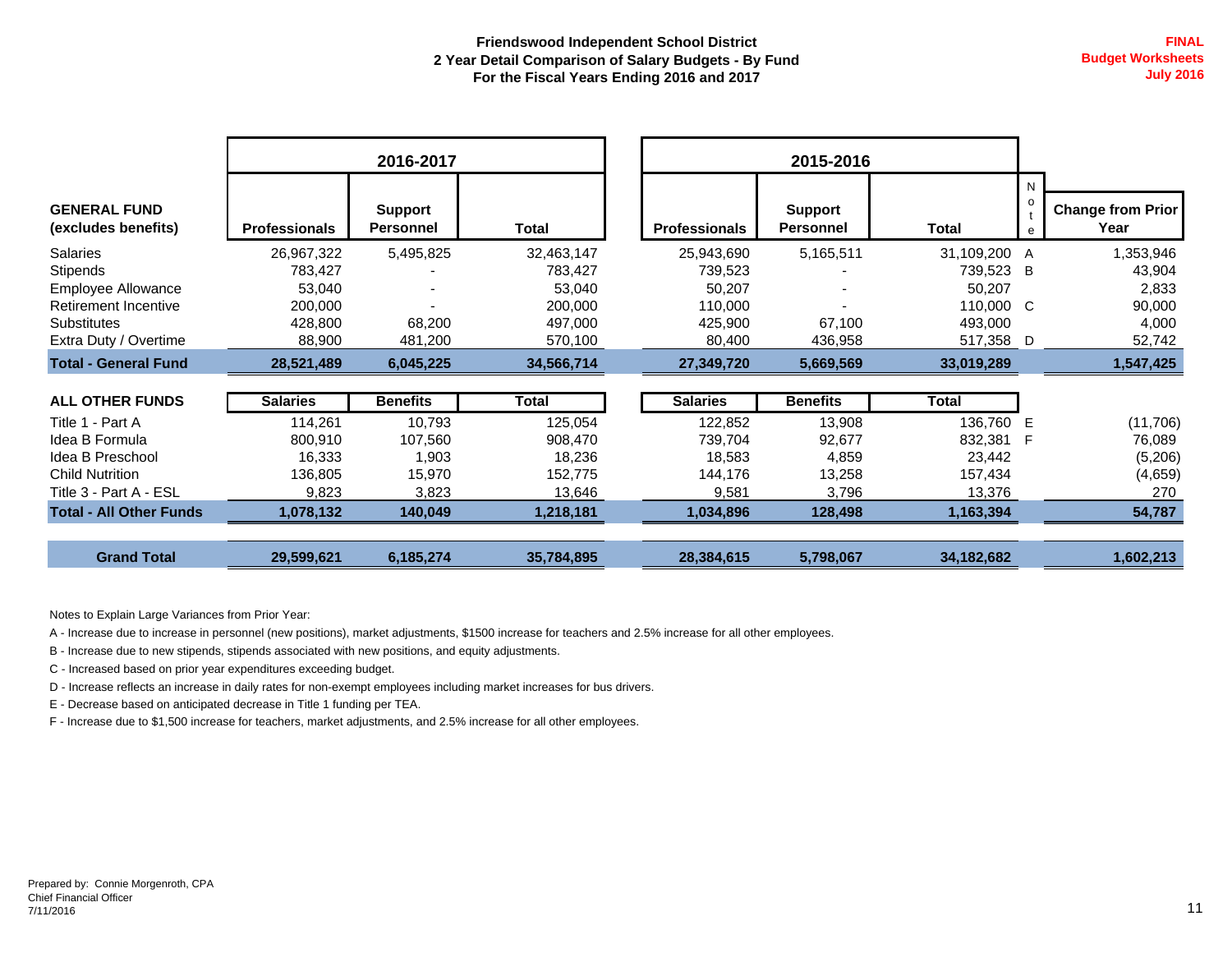#### Friendswood Independent School District Campus and Department Budget Allocations For the 2016-2017 School Year

|                                            | 2016/2017       | 2015/16       |                 |                                      |
|--------------------------------------------|-----------------|---------------|-----------------|--------------------------------------|
|                                            | Proposed        | Original      | Change from     |                                      |
| <b>Campuses</b>                            | <b>Budget</b>   | <b>Budget</b> | Prior Year      |                                      |
| Friendswood High School                    | 358,176         | 389,200       | (31, 024)       |                                      |
| <b>Cline Elementary</b>                    | 88,585          | 91,520        | (2,935)         |                                      |
| <b>Bales Elementary</b>                    | 51,102          | 55,200        | (4,098)         |                                      |
| <b>Windsong Elementary</b>                 | 64,594          | 75,900        | (11, 306)       |                                      |
| <b>Westwood Elementary</b>                 | 61,958          | 63,770        | (1, 812)        |                                      |
| Friendswood Junior High                    | 173,613         | 191,625       | (18, 012)       |                                      |
| <b>Total for All Campuses</b>              | 798,028         | 867,215<br>\$ | \$<br>(69, 187) |                                      |
| <b>Departments</b>                         |                 |               |                 |                                      |
| Superintendent                             | 227,865         | 213,687       | 14,178          |                                      |
| Human Resources                            | 43,820          |               | 43,820          |                                      |
| <b>Tax Office</b>                          | 330,345         | 308,500       | 21,845          |                                      |
| <b>Public Information</b>                  | 31,205          | 31,205        |                 |                                      |
| <b>Business Department</b>                 | 255,435         | 235,431       | 20,004          |                                      |
| <b>Print Shop</b>                          | 57,200          | 57,200        |                 |                                      |
| <b>Elementary Curriculum</b>               | 66,808          | 122,550       | (55, 742)       |                                      |
| <b>Nurses</b>                              | 12,110          | 12,110        |                 |                                      |
| Transportation                             | 535,311         | 552,000       | (16, 689)       |                                      |
| <b>Special Education</b>                   | 281,796         | 369,235       | (87, 439)       |                                      |
| Maintenance & Operations                   | 971,820         | 922,435       | 49,385          |                                      |
| Secondary Curriculum                       | 74,542          |               | 74,542          |                                      |
| Technology                                 | 372,415         | 379,935       | (7, 520)        |                                      |
| Athletics                                  | 311,074         | 301,074       | 10,000          |                                      |
| Band                                       | 105,095         | 105,095       |                 |                                      |
| <b>Gifted and Talented</b>                 | 20,761          | 11,520        | 9,241           |                                      |
| At Risk (Comp Ed)                          | 151,800         | 151,800       |                 |                                      |
| ESL                                        | 30,000          | 30,000        |                 |                                      |
| <b>CATE</b>                                | 248,420         | 247,269       | 1,151           |                                      |
| <b>Transportation Charges</b>              | 30,000          | 30,000        |                 |                                      |
| Deputy Superintendent                      | 3,500,000       | 2,935,000     | 565,000         | Includes \$690K for Capital Projects |
| <b>Community Education</b>                 | 130,150         | 130,150       |                 |                                      |
| <b>Athletic Camps</b>                      | 80,000          | 80,000        |                 |                                      |
| <b>Total for All Departments</b>           | 7,867,972       | \$7,226,196   | \$<br>641,776   |                                      |
|                                            |                 |               |                 |                                      |
| <b>Grand Total for all Budget Managers</b> | \$<br>8,666,000 | \$8,093,411   | \$<br>572,589   |                                      |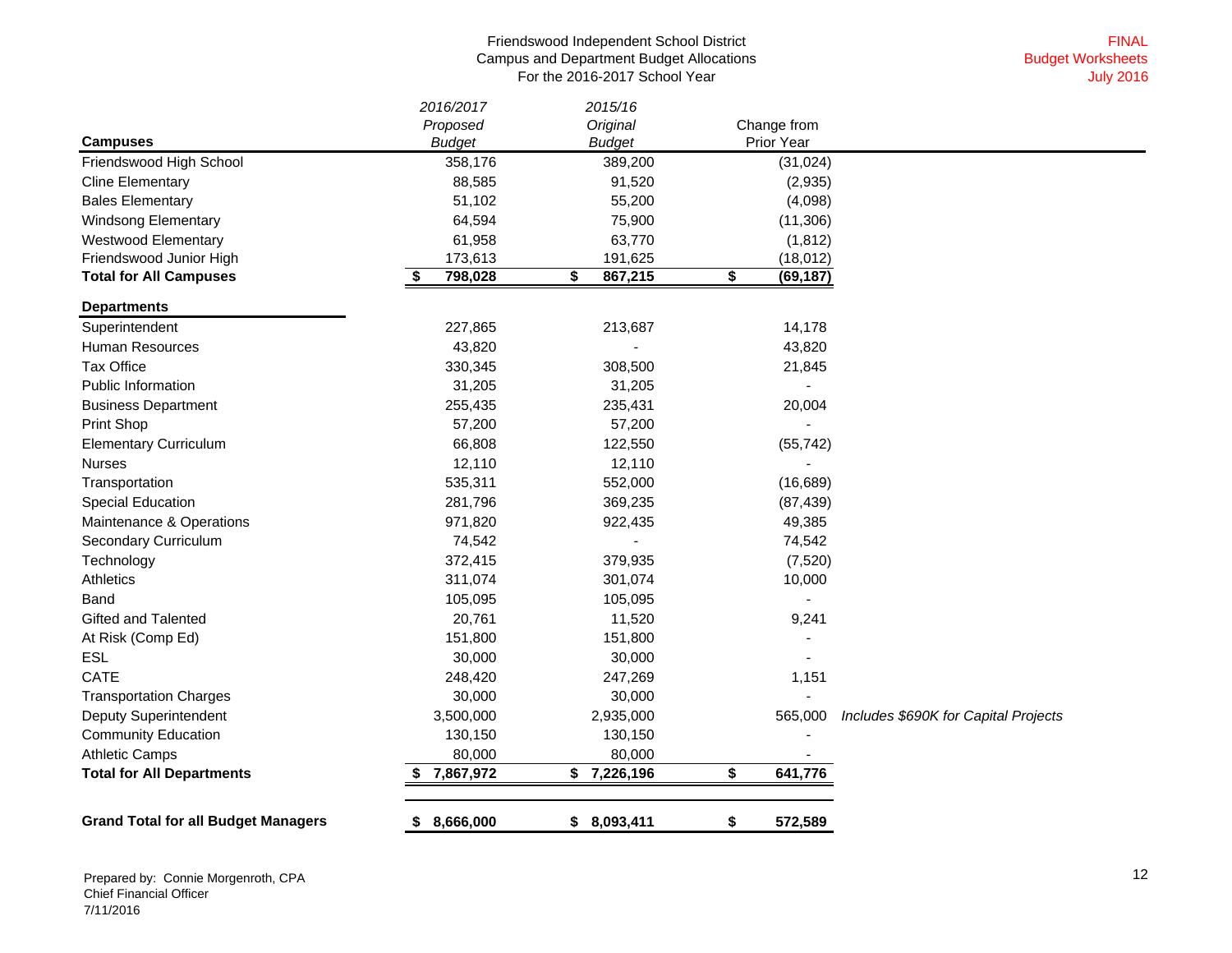#### Estimate of Taxable Values and State Funding For Fiscal Year 2016-17 Tax Year 2016: Adopted Tax Rate \$1.387

*Source: Preliminary 2016 Net Taxable Before Freeze as of 6/27/2016.*

| Preliminary Roll received from GCAD & BCAD (total taxable before freeze)           |                                |                                                          |               |                    |                        | 2,896,814,520               |
|------------------------------------------------------------------------------------|--------------------------------|----------------------------------------------------------|---------------|--------------------|------------------------|-----------------------------|
| Expected loss in values due to protests (estimated at 4% per GCAD Chief Appraiser) | $\frac{6}{3}$<br>$\frac{6}{3}$ | (115,806,809)                                            |               |                    |                        |                             |
| Net Taxable Before Freeze                                                          |                                |                                                          |               |                    |                        | 2,781,007,711               |
| (minus) Over 65 & Disabled Persons Taxable                                         |                                |                                                          |               |                    |                        | (412, 210, 589)             |
| Estimated Net Taxable Minus Over-65 & Disabled Values                              |                                |                                                          |               |                    |                        | 2,368,797,122               |
|                                                                                    |                                |                                                          |               | 2016 Proposed Rate | \$                     | 1.387                       |
|                                                                                    |                                | 2016 Total Levy Estimate MINUS Over 65 and Disabled Levy |               |                    | \$                     | 32,855,216                  |
|                                                                                    |                                | <b>Levy Calculations By Fund</b>                         |               |                    |                        |                             |
| Estimated Levy minus Over 65 & Disabled for M & O                                  |                                |                                                          |               |                    | \$                     | 2,368,797,122               |
| 81.47% % M&O                                                                       |                                |                                                          |               |                    | \$                     | 1.130                       |
|                                                                                    |                                |                                                          |               |                    | \$                     | 26,767,407                  |
| Estimated Levy minus Over 65 & Disabled for I & S                                  |                                |                                                          |               |                    | \$                     | 2,368,797,122               |
| 18.53% % I&S                                                                       |                                |                                                          |               |                    | \$                     | 0.257                       |
|                                                                                    |                                |                                                          |               |                    | \$                     | 6,087,809                   |
|                                                                                    |                                | <b>M&amp;O</b>                                           |               | <b>1&amp;S</b>     |                        |                             |
| Over 65 & DP Ceilings                                                              | \$                             | 3,911,887                                                | \$            | 3,911,887          |                        |                             |
|                                                                                    |                                | 81.47%                                                   |               | 18.53%             |                        |                             |
| Levy for Over 65 & DP                                                              | \$                             | 3,187,046                                                | \$            | 724,841            |                        |                             |
| General                                                                            | \$                             | 26,767,407                                               | \$            | 6,087,809          |                        |                             |
| Over 65 & DP                                                                       | $rac{1}{5}$                    | 3,187,046                                                | $\frac{1}{2}$ | 724,841            |                        | <b>Total Estimated Levy</b> |
| <b>Estimated Levy</b>                                                              |                                | 29,954,453                                               | \$            | 6,812,650          | \$                     | 36,767,103                  |
| <b>Collection Percentages</b>                                                      |                                | 99.00%                                                   |               | 99.00%             |                        |                             |
|                                                                                    | $\overline{\mathcal{S}}$       | 29,654,909                                               | \$            | 6,744,524          |                        |                             |
| Add Delinquent:                                                                    | \$                             | 150,000                                                  | \$            |                    | 30,000 Budget Estimate |                             |

| <b>Anticipated Collections*</b> |
|---------------------------------|
| (Budgeted as Revenues)          |

| $1 -$                                                        |                     |  |  |  |  |  |  |
|--------------------------------------------------------------|---------------------|--|--|--|--|--|--|
| <b>Ratio of Current Collected to</b><br><b>Adjusted Levy</b> |                     |  |  |  |  |  |  |
| <b>Tax Year</b>                                              | <b>Collection %</b> |  |  |  |  |  |  |
| 2009                                                         | 99.23%              |  |  |  |  |  |  |
| 2010                                                         | 99.20%              |  |  |  |  |  |  |
| 2011                                                         | 99.15%              |  |  |  |  |  |  |
| 2012                                                         | 99.37%              |  |  |  |  |  |  |
| 2013                                                         | 99.37%              |  |  |  |  |  |  |
| 2014                                                         | 99.27%              |  |  |  |  |  |  |

| Add Delinguent:                      | S | 150.000    | \$<br>30,000 Budget Estimate                 |
|--------------------------------------|---|------------|----------------------------------------------|
| <b>Anticipated Collections*</b>      |   | 29,804,909 | $6,774,524$ Template - Line 26 and 28        |
| (Budgeted as Revenues)               |   |            | (6,994,434) Less: 2017 Bond Payments         |
|                                      |   |            | 211,985 Plus: State Aid Hold Harmless for HE |
|                                      |   |            | $(7,925)$ Projected Deficit @ 8/31/17        |
| <b>Ratio of Current Collected to</b> |   |            |                                              |

| 2009 | 99.23% | <b>Debt Service Fund Balance Recap</b>   |           |
|------|--------|------------------------------------------|-----------|
| 2010 | 99.20% | Fund Balance at 8/31/15                  | 1.372.451 |
| 2011 | 99.15% | Projected Surplus (Deficit) for FY 2016  | (52,031)  |
| 2012 | 99.37% | Projected Fund Balance at 8/31/16        | 1.320.420 |
| 2013 | 99.37% | Projected Deficit for FY 2017            | (7.925)   |
| 2014 | 99.27% | <b>Projected Fund Balance at 8/31/17</b> | 1.312.495 |

| <b>Change in Net Taxable Values from PY</b> |       |                 | <b>Comparison of PY Tax Collections</b> |        |  |            |  |  |  |
|---------------------------------------------|-------|-----------------|-----------------------------------------|--------|--|------------|--|--|--|
| 2016 Net Taxable Values                     |       | \$2.368.797.122 | 2016 Estimated Collections              |        |  | 29.804.909 |  |  |  |
| 2015 Net Taxable Values                     |       | \$2.246.873.179 | 2015 Estimated Collections              |        |  | 26,170,135 |  |  |  |
| Increase                                    | 5.43% | 121.923.943     | Increase                                | 13.89% |  | 3.634.774  |  |  |  |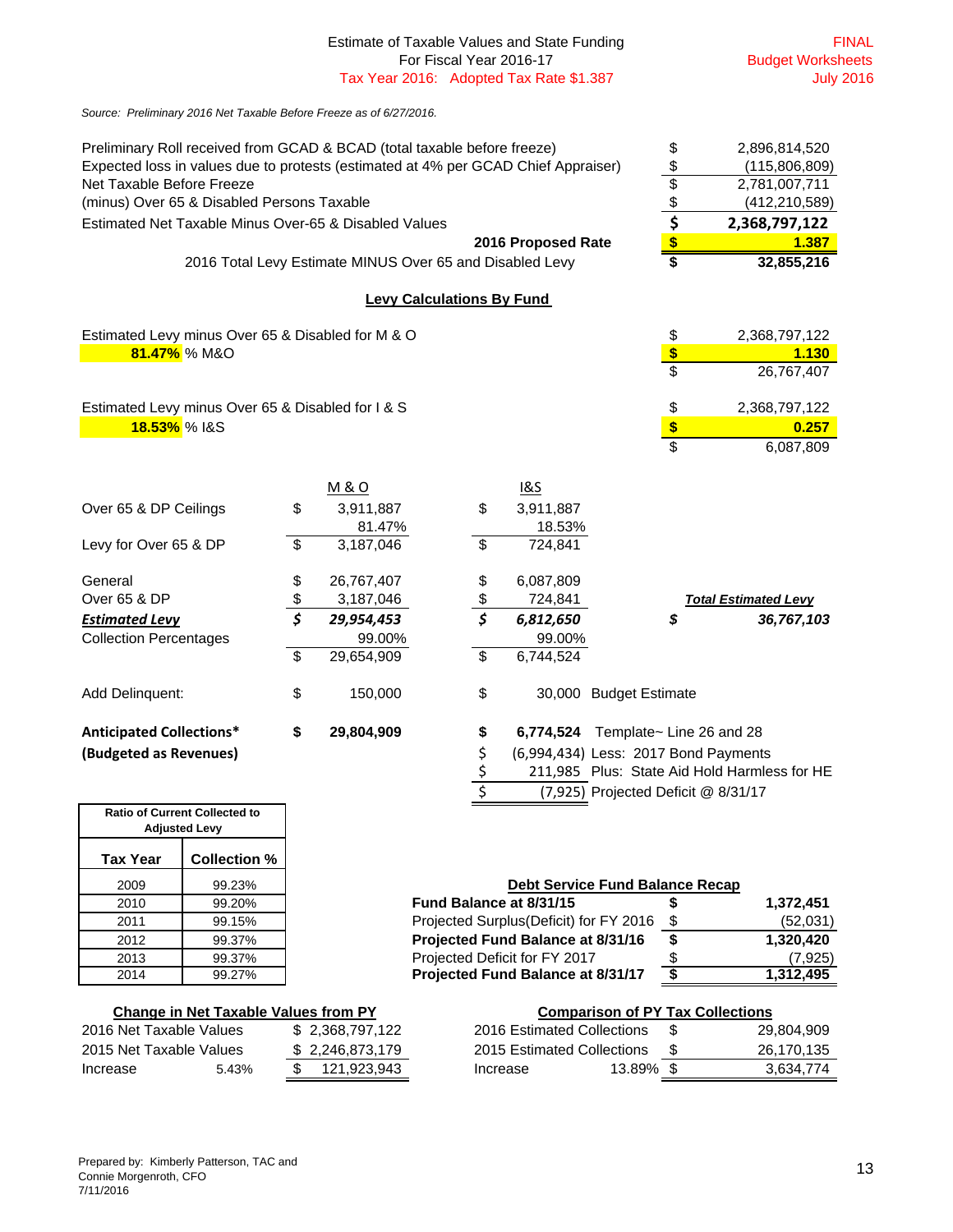**1.130\$** 

 **Adopted Tax Rate** 

**0.257\$** 

**M&O**

**I&S**

#### **Friendswood Independent School District Budget Forecasts for the Next Three Fiscal Years Assumes Adopted Tax Rate of \$1.387**

| ADA (projected growth .5%)       | <b>Original Budget</b><br>2015-16<br>5878 |      |            |      | <b>Budget Projections</b> |      |               | <b>Total</b> |  |
|----------------------------------|-------------------------------------------|------|------------|------|---------------------------|------|---------------|--------------|--|
|                                  |                                           |      |            |      |                           |      |               |              |  |
|                                  |                                           |      | 2016-17    |      | 2017-18                   |      | 2018-19       |              |  |
|                                  |                                           | 5888 |            | 5917 |                           | 5947 |               |              |  |
| <b>Local Revenues</b>            | 1,589,700                                 | \$   | 1,600,411  | S    | 1,600,411                 |      | 1,600,411     |              |  |
| <b>Tax Collections</b>           | 26,168,979                                |      | 29,804,909 |      | 31,663,631                |      | 32,651,804    |              |  |
| State Funding (net of recapture) | 16,262,004                                |      | 14,443,967 |      | 11,939,783                |      | 10,863,510    |              |  |
| TRS On-Behalf                    | 1,994,317                                 |      | 2,100,713  |      | 2,142,727                 |      | 2,185,582     |              |  |
| <b>Total Revenues</b>            | 46,015,000                                |      | 47,950,000 |      | 47,346,552                |      | 47,301,307    |              |  |
| Increase (Decrease) in Revenues  |                                           |      | 1,935,000  | S    | (603, 448)                |      | (45, 245)     |              |  |
| <b>Salaries</b><br>£.            | 37,516,589                                | \$   | 39,284,000 | \$   | 40,069,680                |      | 40,871,073    |              |  |
| <b>Operating Budgets</b>         | 8,093,411                                 | \$.  | 8,666,000  |      | 8,666,000                 |      | 8,666,000     |              |  |
| <b>Total Expenditures</b><br>\$  | 45,610,000                                | \$   | 47,950,000 | \$   | 48,735,680                |      | 49,537,073    |              |  |
| <b>Surplus (Deficit)</b>         | 405,000                                   |      | (0)        |      | (1, 389, 128)             |      | (2, 235, 766) |              |  |
| <b>Projected Fund Balance</b>    | 12,863,046                                |      | 12,863,046 |      | 11,473,918                |      | 9,238,152     |              |  |

*Each penny increase in the tax rate results in a corresponding increase of \$25.64 in annual taxes to a taxpayer with an average home value of \$256,354.*

| <b>Budget Assumptions</b> |               |               | Growth |               | Growth |               | Growth |
|---------------------------|---------------|---------------|--------|---------------|--------|---------------|--------|
| <b>Property Values</b>    | 2,613,809,960 | 2.781.007.711 | 6%     | 2.944.410.049 | 6%     | 3.032.742.351 | 3%     |
| <b>CPTD Values</b>        | 2.256.621.524 | 2.520.417.783 | 12%    | 2,753,743,260 | 9%     | 2,863,892,990 | 4%     |
| <b>Difference</b>         | 357.188.436   | 260,589,928   |        | 190,666,789   |        | 168,849,361   |        |

*Future biennium projections include a 2% salary increase and no additional personnel. All fiscal years include \$690,000 for capital improvement projects. The total amount of identified priority capital improvement projects needed is \$4,800,000 over the next 3 fiscal years.*

| Amount of two percent salary increase built into future biennium projections<br>Amount of surplus (deficit) with no salary increase and no capital improvement projects |            | 785.680<br>86.552 |            | 801.394<br>(744,373) |            |
|-------------------------------------------------------------------------------------------------------------------------------------------------------------------------|------------|-------------------|------------|----------------------|------------|
| Recapture @ \$1.387                                                                                                                                                     | \$220,466  |                   | \$365.656  |                      | \$434.490  |
| Local Taxes & State Funding Projections @ \$1.387                                                                                                                       | 44.248.876 | S                 | 43.603.414 | S                    | 43.515.314 |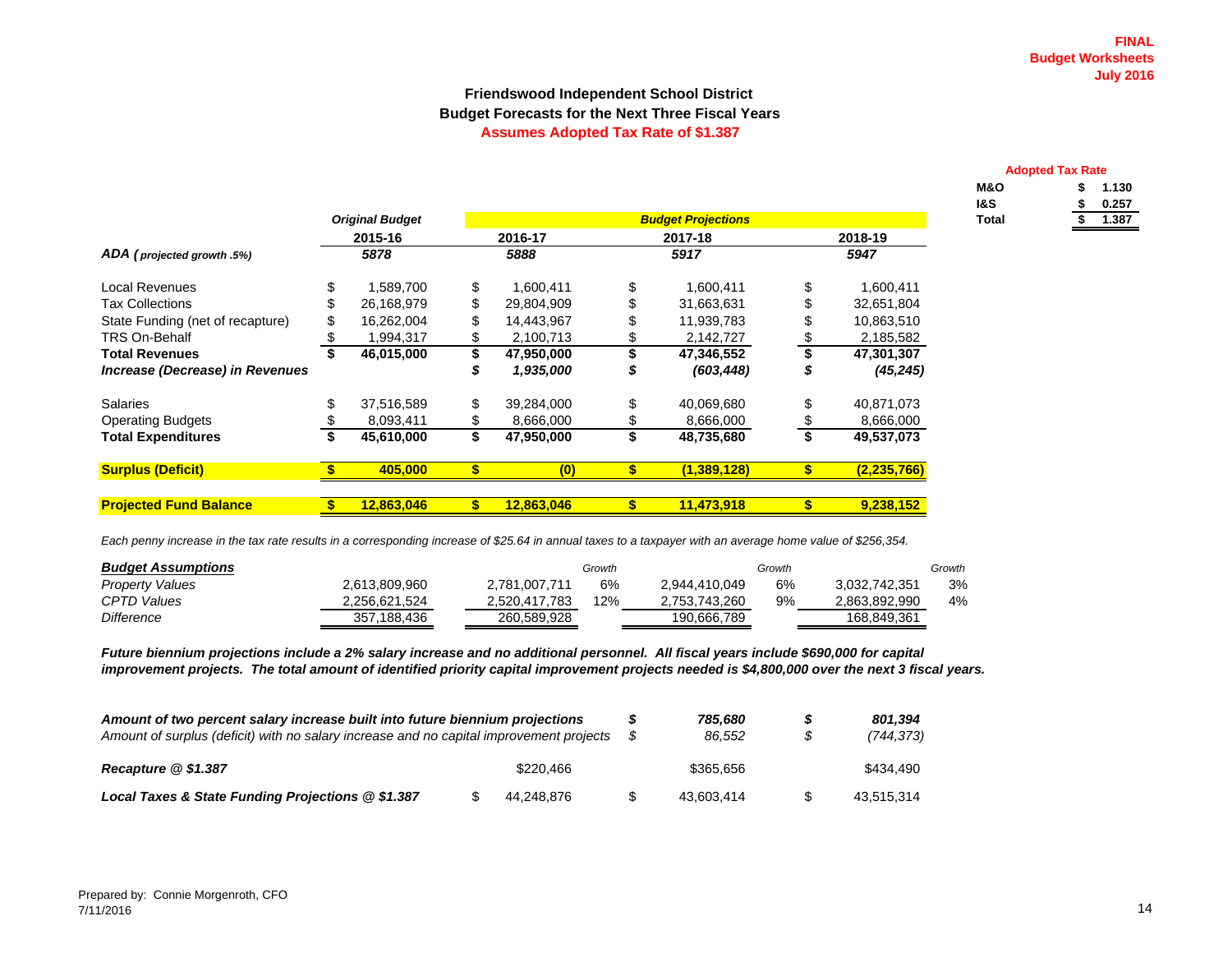**1.040\$** 

 **Rollback Rate (if TRE fails)** 

**M&O**

#### **Friendswood Independent School District Budget Forecasts for the Next Three Fiscal Years Assumes Rollback Rate of \$1.297**

|                                  |    | <b>Original Budget</b> |    |             |    | <b>Budget Projections</b> |   |             |  |
|----------------------------------|----|------------------------|----|-------------|----|---------------------------|---|-------------|--|
|                                  |    | 2015-16                |    | 2016-17     |    | 2017-18                   |   | 2018-19     |  |
| ADA (projected growth .5%)       |    | 5878                   |    | 5888        |    | 5917                      |   | 5947        |  |
| Local Revenues                   | \$ | .589.700               | \$ | 1,600,411   | S  | 600.411 .600              | S | 1,600,411   |  |
| <b>Tax Collections</b>           |    | 26,168,979             | S  | 27,644,516  |    | 29,357,162                |   | 30,266,631  |  |
| State Funding (net of recapture) |    | 16,262,004             |    | 14,090,655  |    | 11,785,403                |   | 10,800,118  |  |
| TRS On-Behalf                    |    | 1,994,317              |    | 2,100,713   |    | 2,142,727                 |   | 2,185,582   |  |
| <b>Total Revenues</b>            |    | 46,015,000             |    | 45,436,295  |    | 44,885,703                |   | 44,852,742  |  |
| <b>Decrease in Revenues</b>      |    |                        |    | (578, 705)  | J  | (550, 592)                |   | (32, 961)   |  |
| <b>Salaries</b>                  |    | 37,516,589             | \$ | 39,284,000  | \$ | 40,069,680                |   | 40,871,073  |  |
| <b>Operating Budgets</b>         |    | 8,093,411              |    | 8,666,000   |    | 8,666,000                 |   | 8,666,000   |  |
| <b>Total Expenditures</b>        |    | 45,610,000             | \$ | 47,950,000  |    | 48,735,680                |   | 49,537,073  |  |
| <b>Surplus (Deficit)</b>         |    | 405,000                |    | (2,513,706) |    | (3,849,976)               |   | (4,684,331) |  |
| <b>Projected Fund Balance</b>    |    | 12,863,046             | S  | 10,349,341  |    | 6,499,364                 |   | 1,815,033   |  |

*Each penny increase in the tax rate results in a corresponding increase of \$25.64 in annual taxes to a taxpayer with an average home value of \$256,354.*

| <b>Budget Assumptions</b> |               |               | Growth |               | Growth |               | Growth |
|---------------------------|---------------|---------------|--------|---------------|--------|---------------|--------|
| <b>Property Values</b>    | 2,613,809,960 | 2.781.007.711 | 6%     | 2.944.410.049 | 6%     | 3.032.742.351 | 3%     |
| <b>CPTD Values</b>        | 2.256.621.524 | 2.520.417.783 | 12%    | 2.753.743.260 | 9%     | 2.863.892.990 | 4%     |
| <b>Difference</b>         | 357,188,436   | 260.589.928   |        | 190,666,789   |        | 168.849.361   |        |

*Future biennium projections include a 2% salary increase and no additional personnel. All fiscal years include \$690,000 for capital improvement projects. The total amount of identified priority capital improvement projects needed is \$4,800,000 over the next 3 fiscal years.*

| Amount of two percent salary increase built into future biennium projections<br>Amount of surplus (deficit) with no salary increase and no capital improvement projects $\$ |  |            |     | 785.680<br>(2,374,296) | S<br>S | 801.394<br>(3, 192, 938) |
|-----------------------------------------------------------------------------------------------------------------------------------------------------------------------------|--|------------|-----|------------------------|--------|--------------------------|
| Recapture @ \$1.297                                                                                                                                                         |  | \$0        |     | \$0                    |        | \$0                      |
| Local Taxes & State Funding Projections @ \$1.297                                                                                                                           |  | 41.735.171 | -SS | 41.142.565             | -S     | 41.066.749               |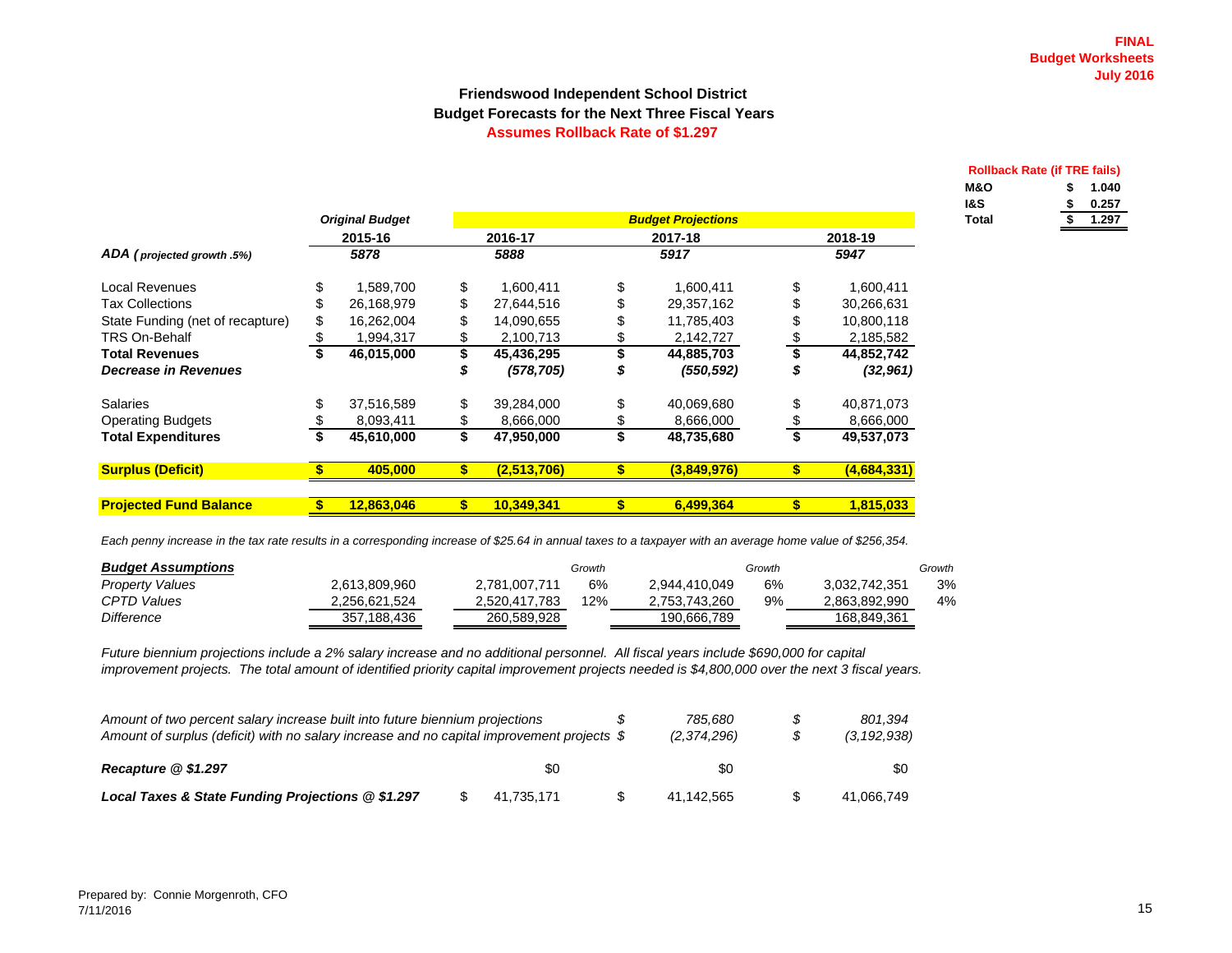## **Friendswood Independent School District**



## Stipend List For the 2016-2017 School Year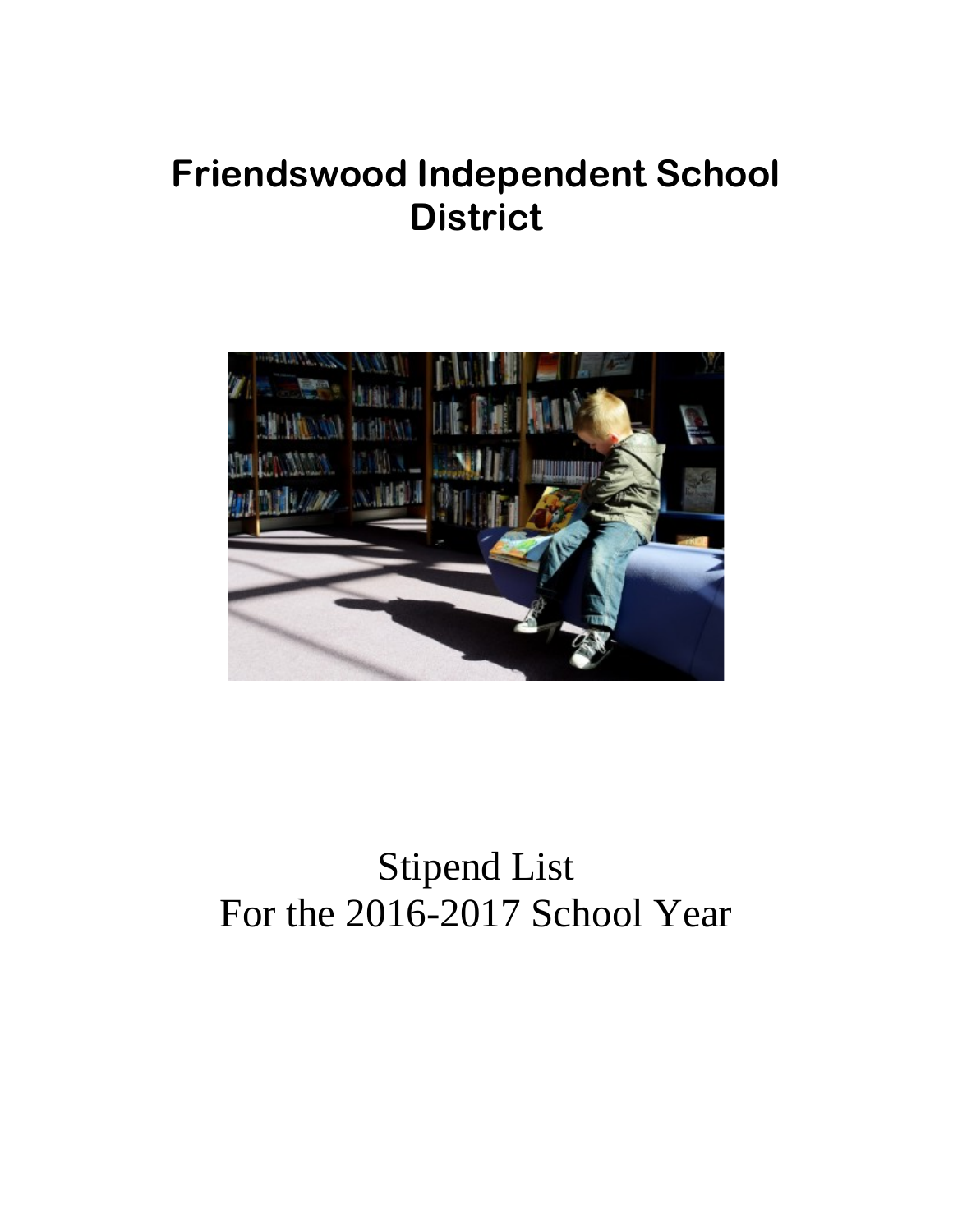## **Friendswood ISD**

## **2016‐2017 Stipend List**

| <b>STIPEND</b>                           | <b>AMOUNT OR RANGE</b> | <b>TOTAL AMOUNT</b> |
|------------------------------------------|------------------------|---------------------|
| <b>ACADEMIC DECATHLON</b>                | \$3,700 - \$5,700      | \$13,100            |
| <b>ACADEMIC OCTATHLON</b>                | \$1,100                | \$2,200             |
| ARD FACILITATOR- EXTRA DAYS - 5          | \$1,500                | \$1,500             |
| <b>ART VASE</b>                          | \$400                  | \$400               |
| <b>ASSISTANT ATHLETIC DIRECTOR</b>       | \$6,000                | \$6,000             |
| <b>ATHLETIC COORDINATOR</b>              | \$3,000                | \$6,000             |
| <b>ATHLETIC DIRECTOR JH</b>              | \$3,000                | \$3,000             |
| AV                                       | \$2,000                | \$2,000             |
| <b>BAND</b>                              | \$6,000 - \$7,500      | \$19,500            |
| <b>BAND DIRECTOR ASST.</b>               | \$8,000                | \$16,000            |
| <b>BAND DRUMLINE</b>                     | \$2,500                | \$2,500             |
| <b>BASEBALL JV</b>                       | \$2,500                | \$2,500             |
| <b>BASEBALL SOPHOMORE</b>                | \$2,400                | \$2,400             |
| <b>BASEBALL VARSITY</b>                  | \$2,900                | \$2,900             |
| <b>BASEBALL VARSITY ASST.</b>            | \$2,500                | \$2,500             |
| <b>BASEBALL VARSITY HEAD</b>             | \$6,000                | \$6,000             |
| <b>BASKETBALL 9TH BOYS</b>               | $$2,400 - $2,600$      | \$5,000             |
| <b>BASKETBALL 9TH GIRLS A</b>            | \$2,600                | \$2,600             |
| <b>BASKETBALL BOYS ASST.</b>             | \$2,900                | \$2,900             |
| <b>BASKETBALL BOYS HEAD</b>              | \$6,000                | \$6,000             |
| <b>BASKETBALL BOYS JH</b>                | \$1,940                | \$11,640            |
| <b>BASKETBALL BOYS VARSITY ASSISTANT</b> | \$3,400                | \$6,800             |
| <b>BASKETBALL GIRLS HEAD</b>             | \$6,000                | \$6,000             |
| <b>BASKETBALL GIRLS JH</b>               | \$1,940                | \$11,640            |
| BASKETBALL GIRLS VARSITY ASSISTANT       | \$2,600                | \$2,600             |
| <b>BASKETBALL JV BOYS</b>                | \$1,800                | \$1,800             |
| <b>BASKETBALL JV GIRLS</b>               | \$3,400                | \$3,400             |
| <b>BASKETBALL YOUTH</b>                  | \$2,000                | \$2,000             |
| <b>BUSINESS PROF. OF AMERICA</b>         | \$350-\$1,000          | \$1,350             |
| <b>CAR DUTY</b>                          | \$400                  | \$800               |
| <b>CELL PHONE</b>                        | $$360 - $480$          | \$840               |
| CHEERLEAD/VARS/JVFOOTBALL/BBAL           | \$4,000                | \$4,000             |
| <b>CHEERLEADERS</b>                      | \$2,250                | \$2,250             |
| <b>CHEERLEADERS / PEP CLUB</b>           | $$1,300 - $1,950$      | \$3,250             |
| CHEERLEADERS/FRESH/FOOTBALL/BB           | \$1,500                | \$1,500             |
| <b>CHOIR</b>                             | \$800 - \$6,000        | \$11,400            |
| <b>CHOIR ASSISTANT</b>                   | \$400 - \$3,000        | \$5,700             |
| <b>CLASS SPONSOR</b>                     | $$100 - $600$          | \$1,600             |
| <b>COMPUTER CLUB</b>                     | \$300                  | \$300               |
| <b>COMPUTER TECHNOLOGY</b>               | \$1,600                | \$1,600             |
| <b>COORDINATOR ATHLETICS JH</b>          | \$1,100                | \$2,200             |
| <b>CROSS COUNTRY JH</b>                  | \$1,747                | \$3,494             |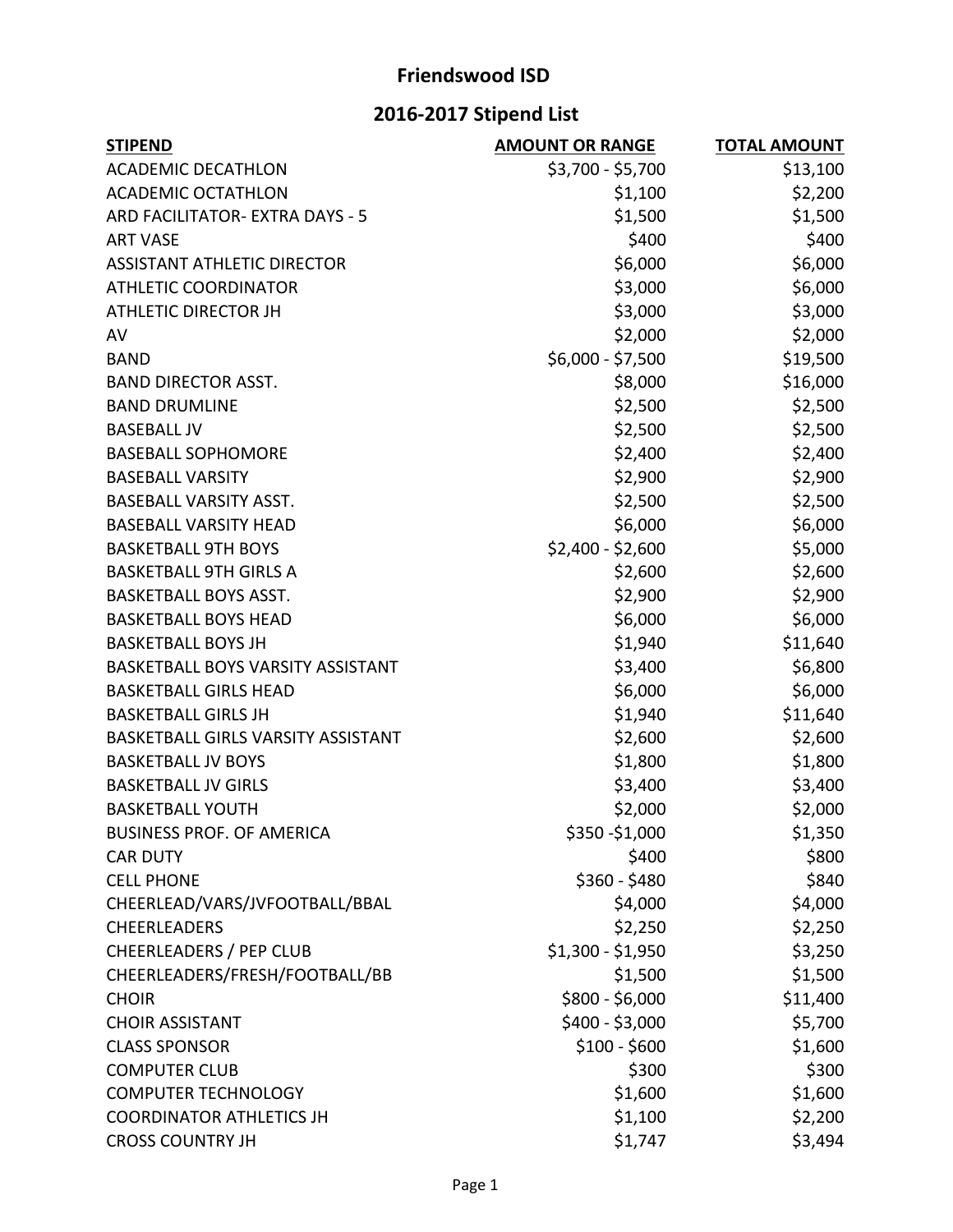| <b>STIPEND</b>                              | <b>AMOUNT OR RANGE</b> | <b>TOTAL AMOUNT</b> |
|---------------------------------------------|------------------------|---------------------|
| <b>CROSS COUNTRY HS</b>                     | \$3,400                | \$6,800             |
| <b>CTE - EXTRA DAYS</b>                     | \$750 - \$1,500        | \$11,250            |
| <b>CURRICULUM SPECIALIST - EXTRA DAYS</b>   | \$3,500                | \$10,500            |
| <b>DECA</b>                                 | \$500                  | \$500               |
| <b>DRAMA</b>                                | \$2,750                | \$2,750             |
| DRAMA ASST.                                 | \$950                  | \$950               |
| <b>DRAMA CLUB</b>                           | \$300                  | \$300               |
| <b>DRILL AND ASST DRILL</b>                 | \$3,000 - \$8,000      | \$11,000            |
| DYSLEXIA MONITORING - EXTRA DAYS            | \$1,500                | \$1,500             |
| <b>EQUIPMENT</b>                            | \$1,200                | \$1,200             |
| EQUIPMENT/SCOUTING                          | \$1,245                | \$1,245             |
| <b>ESL COORDINATOR</b>                      | \$800                  | \$800               |
| <b>FACILITY MANAGER - ATHLETIC</b>          | \$3,000                | \$6,000             |
| <b>FCCLA</b>                                | \$1,075                | \$2,150             |
| <b>FFA</b>                                  | \$1,450                | \$2,900             |
| <b>FOOTBALL 9TH</b>                         | \$6,000                | \$18,000            |
| <b>FOOTBALL JH</b>                          | \$3,250                | \$39,000            |
| FOOTBALL VARSITY ASST.                      | \$6,000 - \$8,000      | \$70,000            |
| <b>FOOTBALL VIDEO</b>                       | \$1,000                | \$2,000             |
| <b>FRENCH CLUB</b>                          | \$300                  | \$300               |
| <b>GERMAN CLUB</b>                          | \$300                  | \$300               |
| <b>GERMAN HONOR SOCIETY</b>                 | \$400                  | \$400               |
| <b>GOLF (FALL/SPRING)</b>                   | $$2,000 - $3,700$      | \$5,700             |
| <b>GOLF GIRLS</b>                           | \$3,700                | \$3,700             |
| <b>GRADUATION VIDEO STEAMING</b>            | \$350                  | \$350               |
| HIGH SCHOOL COUNSELOR                       | \$2,500                | \$10,000            |
| <b>HONOR SOCIETY</b>                        | \$1,200                | \$1,200             |
| <b>HOSA</b>                                 | \$1,050                | \$2,100             |
| <b>I-COACH</b>                              | \$200                  | \$1,600             |
| <b>I-COACH - EXTRA DAYS</b>                 | \$3,100                | \$6,200             |
| <b>INTERACT</b>                             | \$400                  | \$400               |
| <b>INTERVENTION SPECIALIST - EXTRA DAYS</b> | \$1,000                | \$10,000            |
| <b>ISM</b>                                  | \$2,000                | \$4,000             |
| KNITTING/CHARACTER CLUB                     | \$400                  | \$400               |
| LARGE SCHOOL STIPEND                        | \$1,500                | \$1,500             |
| LARIAT                                      | \$1,375                | \$1,375             |
| <b>LATIN CLUB</b>                           | \$300                  | \$300               |
| LIBRARIAN - EXTRA DAYS                      | \$3,100                | \$18,600            |
| <b>LINK CREW</b>                            | \$500 - \$700          | \$1,200             |
| <b>MATH CLUB</b>                            | \$300                  | \$300               |
| MU ALPHA THETA                              | \$300                  | \$300               |
| MUSICAL ART/PROGRAM/PR                      | \$750                  | \$750               |
| MUSICAL ARTWORK/CALIGRAPHY                  | \$450                  | \$450               |
| <b>MUSICAL BAND</b>                         | \$1,500                | \$1,500             |
| <b>MUSICAL CHOIR</b>                        | \$1,700                | \$1,700             |
| <b>MUSICAL DANCE</b>                        | \$1,700                | \$1,700             |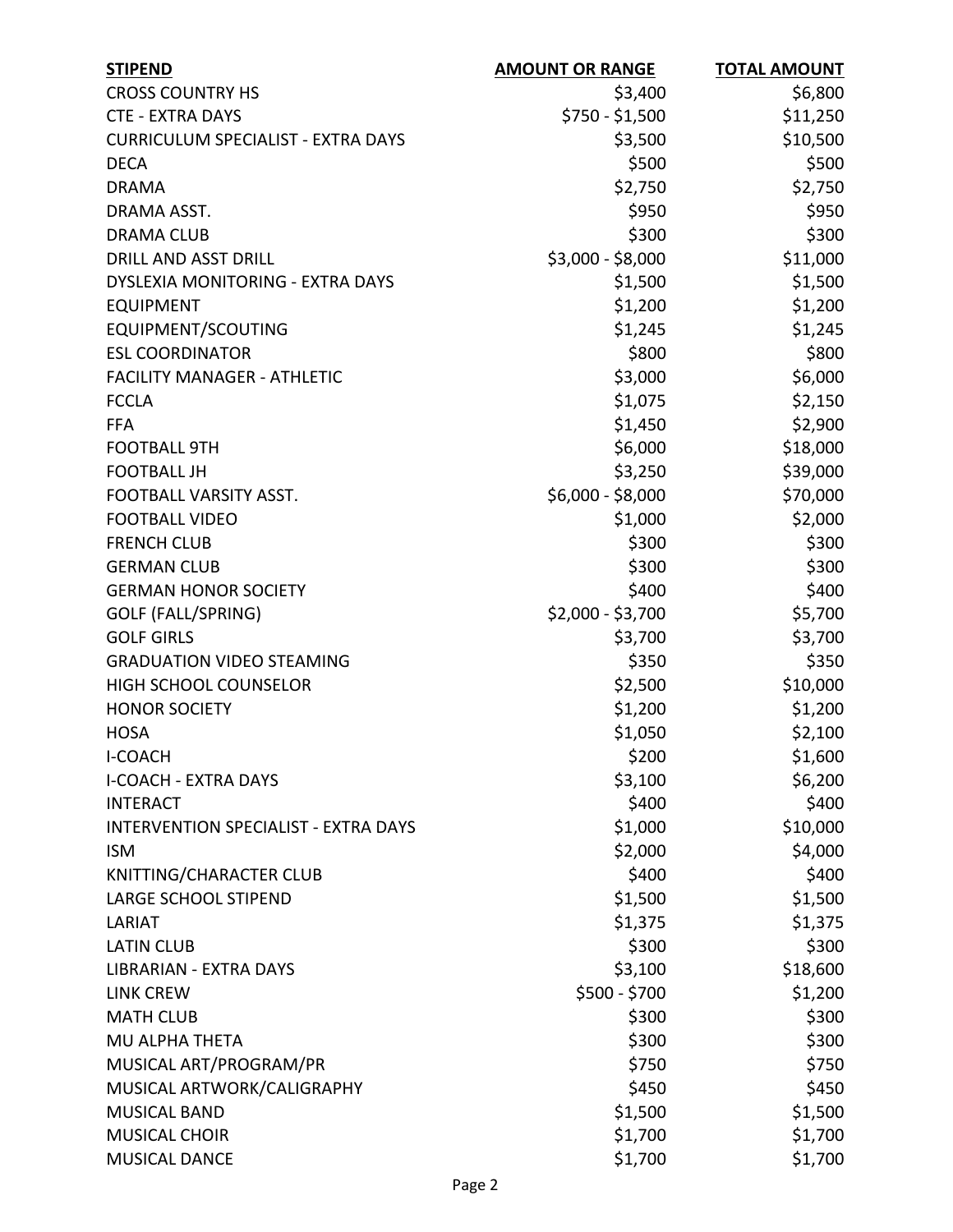| <b>STIPEND</b>                           | <b>AMOUNT OR RANGE</b> | <b>TOTAL AMOUNT</b> |
|------------------------------------------|------------------------|---------------------|
| <b>MUSICAL DRAMA</b>                     | \$1,700                | \$3,400             |
| <b>MUSICAL PIANO</b>                     | \$1,000                | \$1,000             |
| <b>MUSICAL SETS</b>                      | \$1,700                | \$1,700             |
| MUSICAL SOUND                            | \$450                  | \$450               |
| <b>MUSICAL TICKETS</b>                   | \$500                  | \$500               |
| <b>MUSTANG APPS (STUDY HALL)</b>         | \$1,500                | \$1,500             |
| NATATORIUM SUPERVISOR - EXTRA DAYS       | \$2,000                | \$2,000             |
| <b>NATIONAL FORENSIC LEAGUE</b>          | \$400                  | \$400               |
| NATIONAL HONOR SOCIETY CO                | \$425                  | \$850               |
| ODYSSEY OF THE MIND/DEST IMAG            | \$250                  | \$250               |
| PARENT/COMMUNITY LIAISON                 | \$2,500                | \$2,500             |
| PATRIOTIC HALFTIME                       | \$500                  | \$1,000             |
| PERFORMING ARTS                          | \$500                  | \$500               |
| PROJECT LEAD THE WAY                     | \$500                  | \$500               |
| <b>PTO LIAISON</b>                       | \$800                  | \$800               |
| <b>ROBOTICS</b>                          | $$500 - $1,500$        | \$5,400             |
| <b>RODEO ART</b>                         | \$350                  | \$350               |
| <b>SCIENCE FAIR</b>                      | \$600                  | \$600               |
| <b>SCIENCE FAIR COORDINATOR</b>          | \$750                  | \$750               |
| <b>SCORE BOARD</b>                       | \$2,500                | \$2,500             |
| SE - EXTRA DAYS                          | \$800                  | \$1,600             |
| SENIOR GRADUATION COORDINATOR            | \$1,000                | \$1,000             |
| SENIOR LARGE EVENT COORDINATOR           | \$1,000                | \$1,000             |
| <b>SKILLS USA</b>                        | \$500 - \$1,000        | \$2,000             |
| <b>SOCCER</b>                            | \$2,000 - \$2,500      | \$9,000             |
| <b>SOCCER HEAD</b>                       | \$5,000                | \$10,000            |
| <b>SOCCER JH</b>                         | \$1,500                | \$6,000             |
| <b>SOFTBALL HEAD</b>                     | \$5,000                | \$5,000             |
| SOFTBALL JV                              | \$2,200 - \$2,500      | \$7,200             |
| <b>SPANISH CLUB</b>                      | \$300                  | \$300               |
| <b>SPANISH HONOR SOCIETY</b>             | \$400                  | \$400               |
| SPECIAL EDUCATION ABA SPECIALIST         | \$3,300                | \$3,300             |
| SPECIAL EDUCATION ABA SPECIALIST         | \$3,000                | \$3,000             |
| SPECIAL EDUCATION BRAILLIST              | \$2,000                | \$2,000             |
| SPECIAL EDUCATION CPI DISTRICT           | \$3,000                | \$3,000             |
| SPECIAL EDUCATION ESY COORDINA           | \$2,500                | \$2,500             |
| SPECIAL EDUCATION ESY SPEECH P           | \$2,500                | \$2,500             |
| SPECIAL EDUCATION FACILITATOR            | \$2,000                | \$2,000             |
| SPECIAL EDUCATION LSSP INTERN SUPERVISOR | \$2,500                | \$2,500             |
| SPECIAL EDUCATION LSSP SUPERVI           | \$1,250                | \$1,250             |
| SPECIAL EDUCATION TRANSITION C           | \$1,200                | \$1,200             |
| SPECIAL EDUCATION VISION INSTR           | \$4,500                | \$4,500             |
| <b>SPECIAL OLYMPICS</b>                  | $$1,000 - $1,100$      | \$2,100             |
| SPEECH ASSISTANT COACH                   | \$1,000                | \$1,000             |
| <b>SPEECH CLUB</b>                       | \$300                  | \$300               |
| <b>STATISTICIAN</b>                      | \$1,000                | \$1,000             |